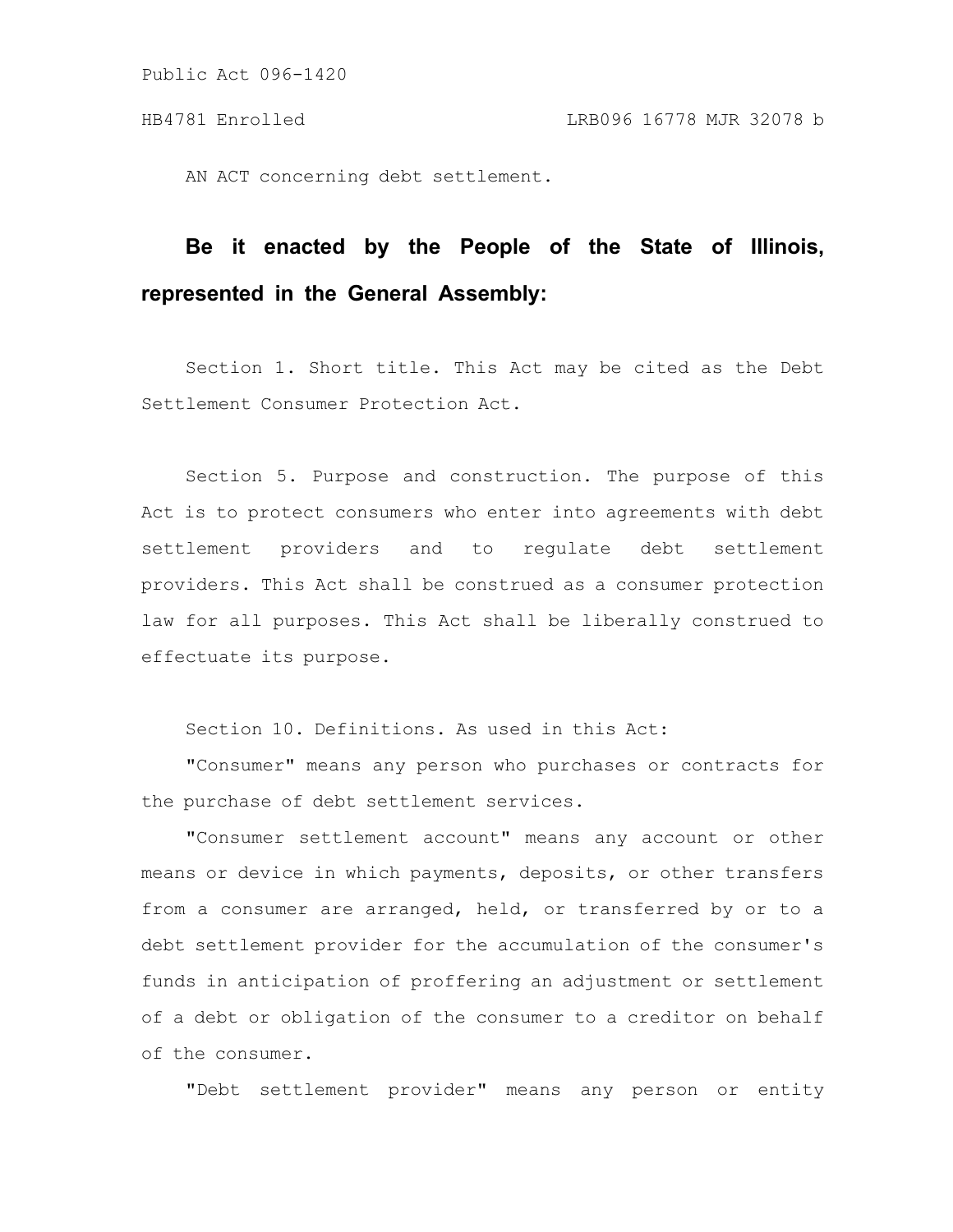engaging in, or holding itself out as engaging in, the business of providing debt settlement service in exchange for any fee or compensation, or any person who solicits for or acts on behalf of any person or entity engaging in, or holding itself out as engaging in, the business of providing debt settlement service in exchange for any fee or compensation. "Debt settlement provider" does not include:

(1) attorneys licensed, or otherwise authorized, to practice in Illinois who are engaged in the practice of law;

(2) escrow agents, accountants, broker dealers in securities, or investment advisors in securities, when acting in the ordinary practice of their professions and through the entity used in the ordinary practice of their profession;

(3) any bank, agent of a bank, operating subsidiary of a bank, affiliate of a bank, trust company, savings and loan association, savings bank, credit union, crop credit association, development credit corporation, industrial development corporation, title insurance company, title insurance agent, independent escrowee or insurance company operating or organized under the laws of a state or the United States, or any other person authorized to make loans under State law while acting in the ordinary practice of that business;

(4) any person who performs credit services for his or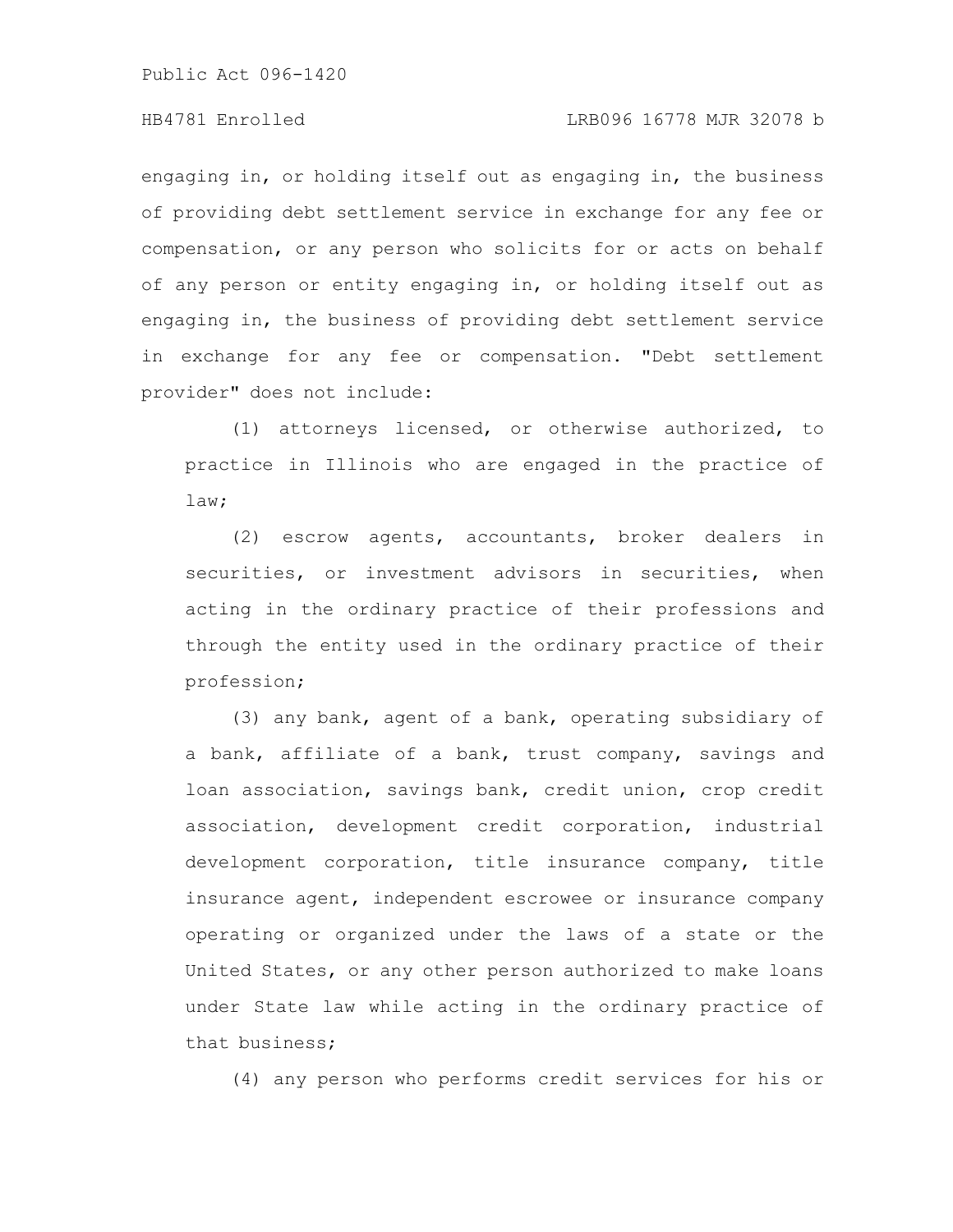her employer while receiving a regular salary or wage when the employer is not engaged in the business of offering or providing debt settlement service;

(5) a collection agency licensed pursuant to the Collection Agency Act that is collecting a debt on its own behalf or on behalf of a third party;

(6) an organization that is described in Section 501(c)(3) and subject to Section 501(q) of Title 26 of the United States Code and exempt from tax under Section 501(a) of Title 26 of the United States Code and governed by the Debt Management Service Act;

(7) public officers while acting in their official capacities and persons acting under court order;

(8) any person while performing services incidental to the dissolution, winding up, or liquidating of a partnership, corporation, or other business enterprise; or

(9) persons licensed under the Real Estate License Act of 2000 when acting in the ordinary practice of their profession and not holding themselves out as debt settlement providers.

"Debt settlement service" means:

(1) offering to provide advice or service, or acting as an intermediary between or on behalf of a consumer and one or more of a consumer's creditors, where the primary purpose of the advice, service, or action is to obtain a settlement, adjustment, or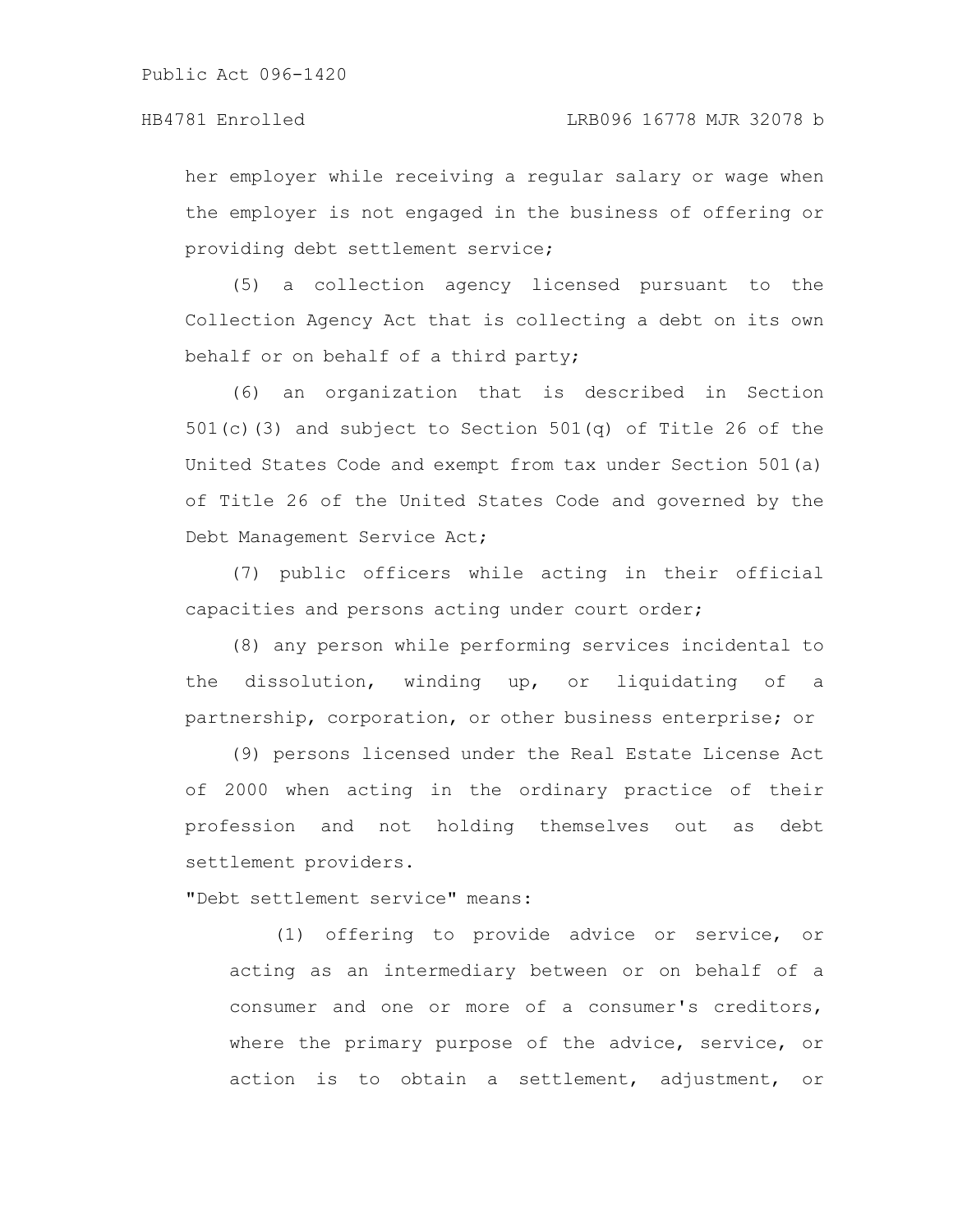satisfaction of the consumer's unsecured debt to a creditor in an amount less than the full amount of the principal amount of the debt or in an amount less than the current outstanding balance of the debt; or

(2) offering to provide services related to or providing services advising, encouraging, assisting, or counseling a consumer to accumulate funds for the primary purpose of proposing or obtaining or seeking to obtain a settlement, adjustment, or satisfaction of the consumer's unsecured debt to a creditor in an amount less than the full amount of the principal amount of the debt or in an amount less than the current outstanding balance of the debt.

"Debt settlement service" does not include (A) the services of attorneys licensed, or otherwise authorized, to practice in Illinois who are engaged in the practice of law or (B) debt management service as defined in the Debt Management Service Act.

"Enrollment or set up fee" means any fee, obligation, or compensation paid or to be paid by the consumer to a debt settlement provider in consideration of or in connection with establishing a contract or other agreement with a consumer related to the provision of debt settlement service.

"Maintenance fee" means any fee, obligation, or compensation paid or to be paid by the consumer on a periodic basis to a debt settlement provider in consideration of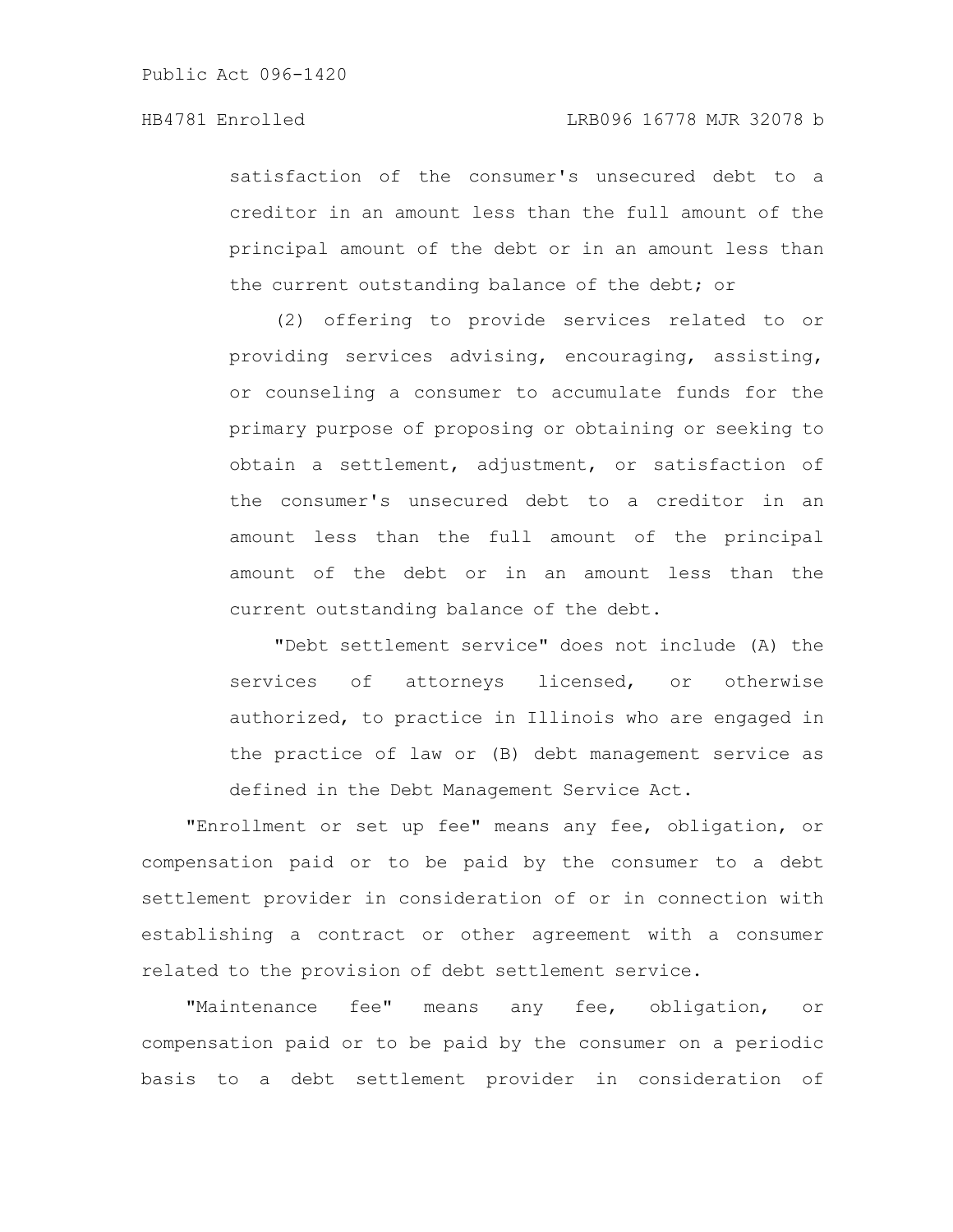maintaining the relationship and services to be provided by a debt settlement provider in accordance with a contract with a consumer related to the provision of debt settlement service.

"Principal amount of the debt" means the total amount or outstanding balance owed by a consumer to one or more creditors for a debt that is included in a contract for debt settlement service at the time when the consumer enters into a contract for debt settlement service.

"Savings" means the difference between the principal amount of the debt and the amount paid by the debt settlement provider to the creditor or negotiated by the debt settlement provider and paid by the consumer to the creditor pursuant to a settlement negotiated by the debt settlement provider on behalf of the consumer as full and complete satisfaction of the creditor's claim with regard to that debt.

"Secretary" means the Secretary of Financial and Professional Regulation.

"Settlement fee" means any fee, obligation, or compensation paid or to be paid by the consumer to a debt settlement provider in consideration of or in connection with a completed agreement or other arrangement on the part of a creditor to accept less than the principal amount of the debt as satisfaction of the creditor's claim against the consumer.

Section 15. Requirement of license. It shall be unlawful for any person or entity to act as a debt settlement provider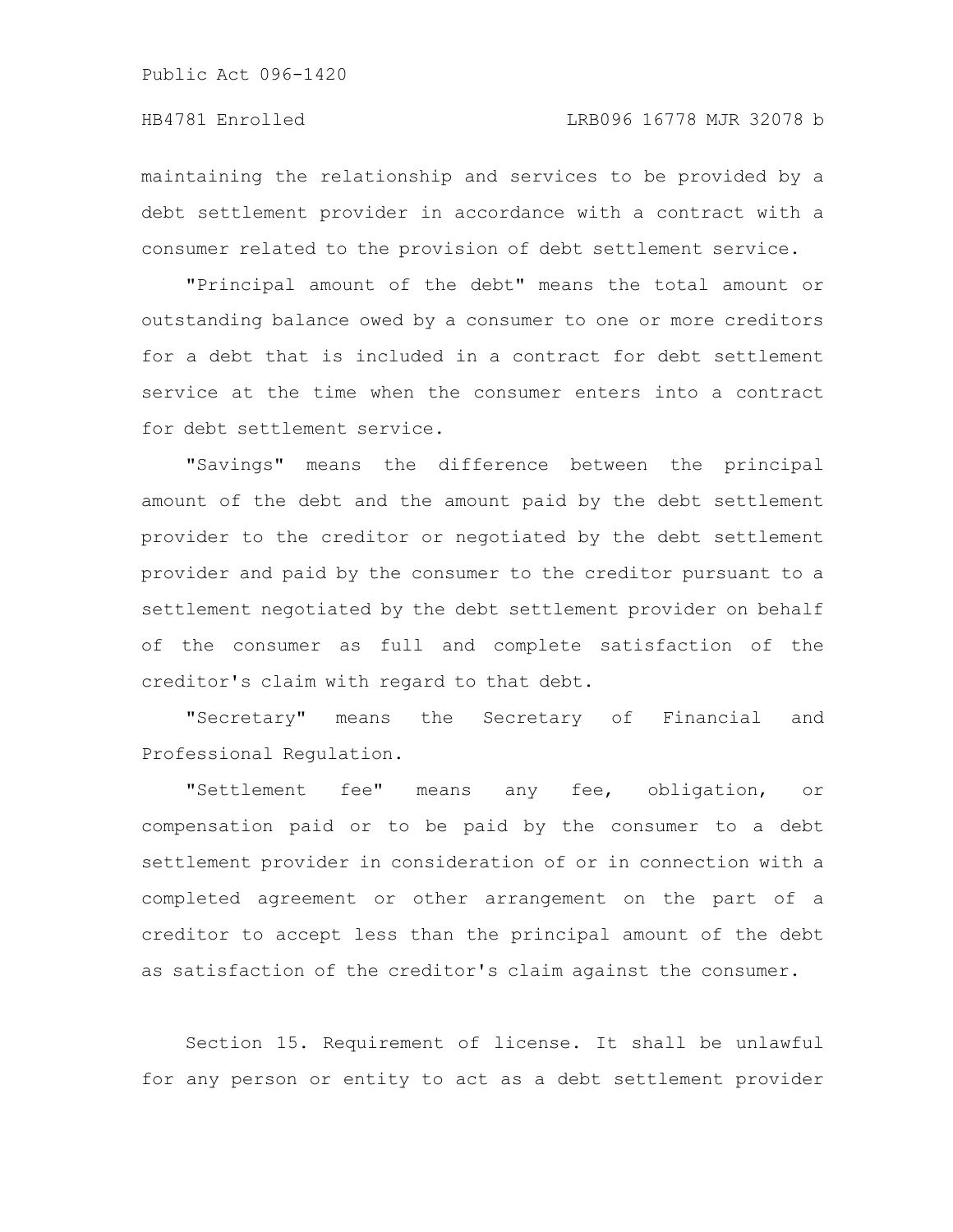except as authorized by this Act and without first having obtained a license under this Act.

Section 20. Application for license. An application for a license to operate as a debt settlement provider in this State shall be made to the Secretary and shall be in writing, under oath, and in the form prescribed by the Secretary.

Each applicant, at the time of making such application, shall pay to the Secretary the required fee as set by rule.

Every applicant shall submit to the Secretary, at the time of the application for a license, a bond to be approved by the Secretary in which the applicant shall be the obligor, in the sum of \$100,000 or an additional amount as required by the Secretary, and in which an insurance company, which is duly authorized by the State of Illinois to transact the business of fidelity and surety insurance, shall be a surety.

The bond shall run to the Secretary for the use of the Department or of any person or persons who may have a cause of action against the obligor in said bond arising out of any violation of this Act or rules by a debt settlement provider. Such bond shall be conditioned that the obligor must faithfully conform to and abide by the provisions of this Act and of all rules, regulations, and directions lawfully made by the Secretary and pay to the Secretary or to any person or persons any and all money that may become due or owing to the State or to such person or persons, from the obligor under and by virtue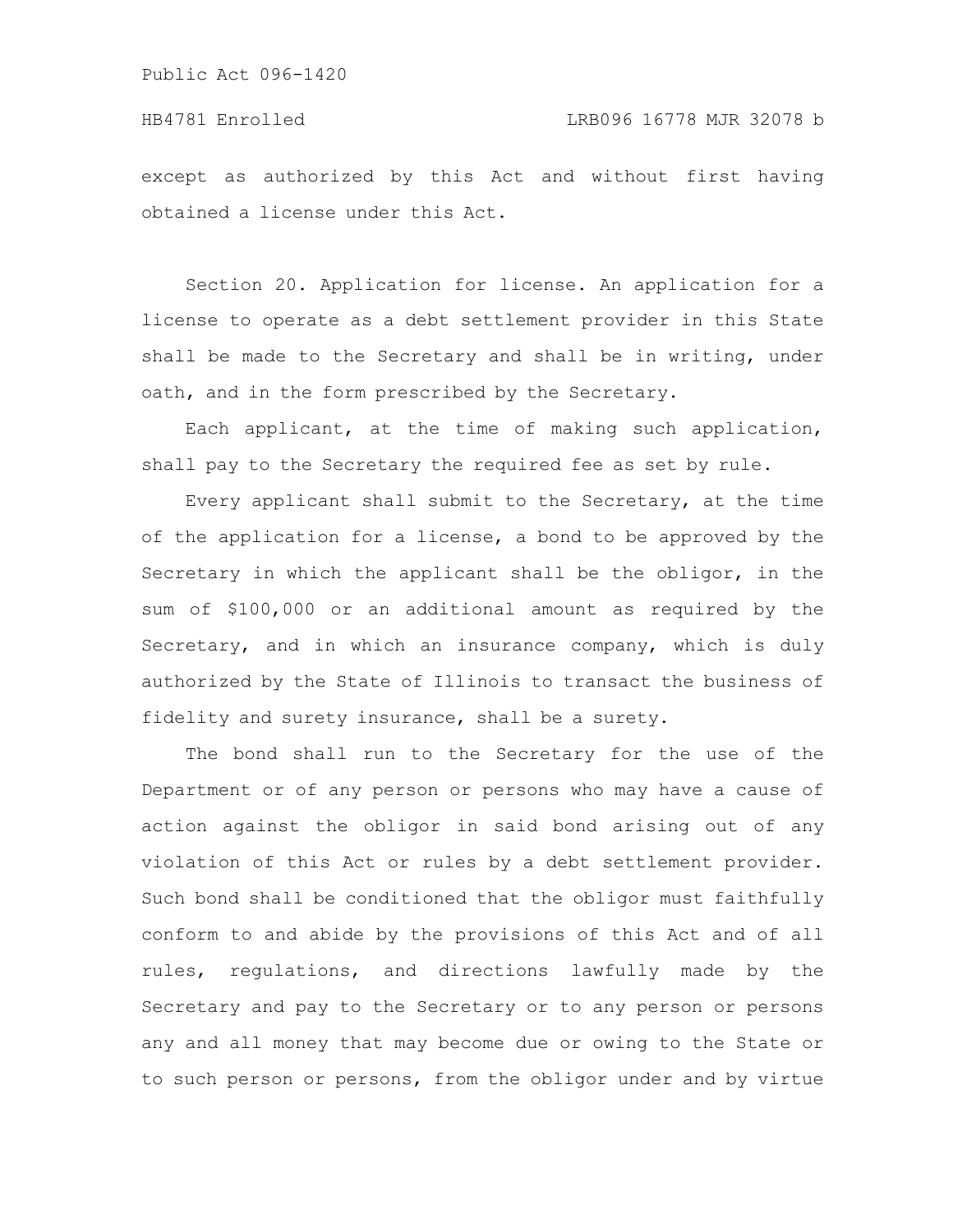of the provisions of this Act.

Section 25. Qualifications for license. Upon the filing of the application and the approval of the bond and the payment of the specified fees, the Secretary may issue a license if he or she finds all of the following:

(1) The financial responsibility, experience, character, and general fitness of the applicant, the managers, if the applicant is a limited liability company, the partners, if the applicant is a partnership, and the officers and directors, if the applicant is a corporation or a not for profit corporation, are such as to command the confidence of the community and to warrant belief that the business will be operated fairly, honestly, and efficiently within the purposes of this Act.

(2) The applicant, if an individual, the managers, if the applicant is a limited liability company, the partners, if the applicant is a partnership, and the officers and directors, if the applicant is a corporation, have not been convicted of a felony or a misdemeanor or disciplined with respect to a license or are not currently the subject of a license disciplinary proceeding concerning allegations involving dishonesty or untrustworthiness.

(3) The person or persons have not had a record of having defaulted in the payment of money collected for others, including the discharge of those debts through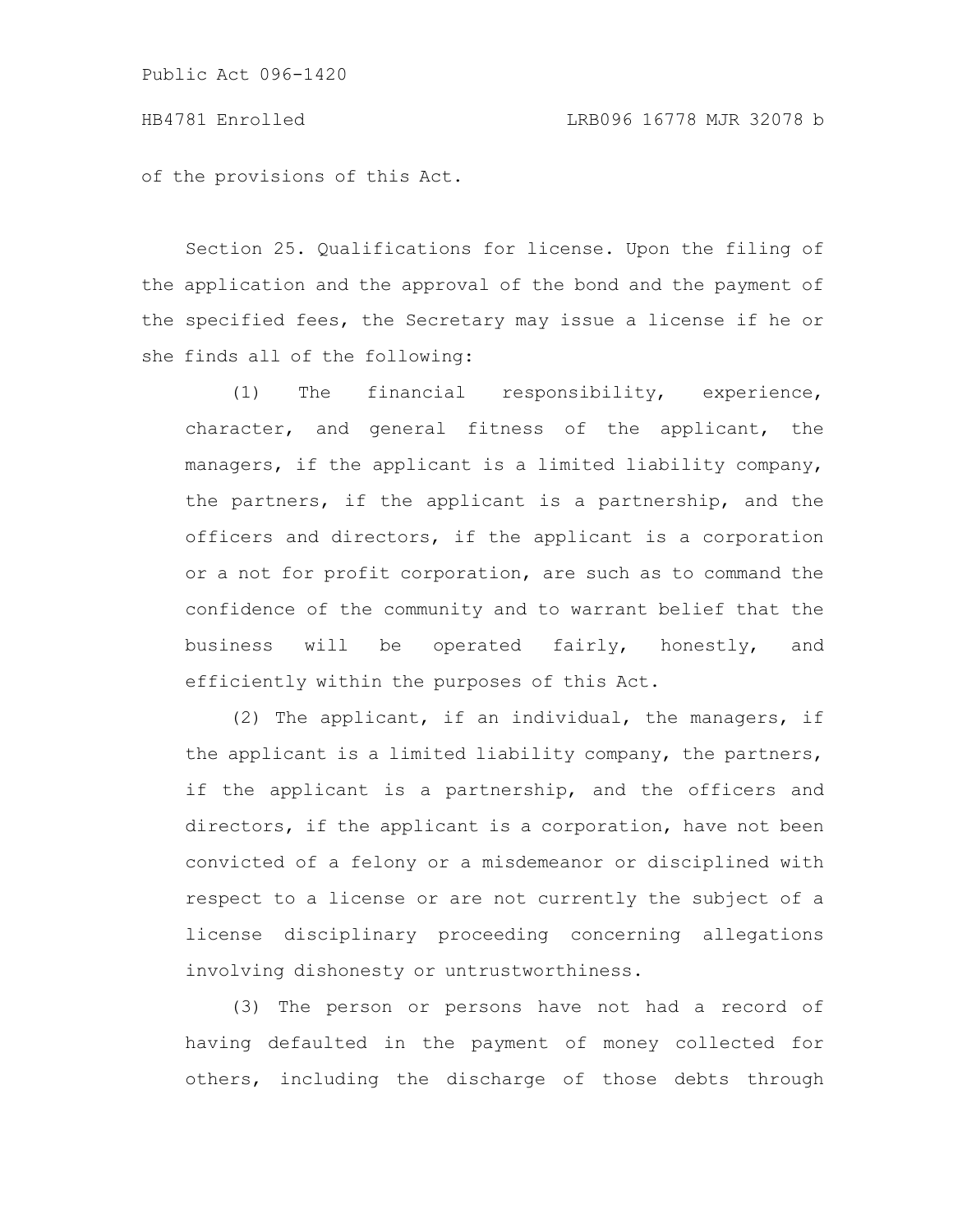bankruptcy proceedings.

(4) The applicant, or any officers, directors, partners, or managers have not previously violated any provision of this Act or any rule lawfully made by the Secretary.

(5) The applicant has not made any false statement or representation to the Secretary in applying for a license under this Section.

The Secretary shall deliver a license to the applicant to operate as a debt settlement provider in accordance with the provisions of this Act at the location specified in the application. The license shall remain in full force and effect until it is surrendered by the debt settlement provider or revoked by the Secretary as provided in this Act; provided, however, that each license shall expire by its terms on January 1 next following its issuance unless it is renewed as provided in this Act. A license, however, may not be surrendered without the approval of the Secretary.

More than one license may be issued to the same person for separate places of business, but separate applications shall be made for each location conducting business with Illinois residents.

Section 30. Renewal of license.

(a) Each debt settlement provider under the provisions of this Act may make application to the Secretary for renewal of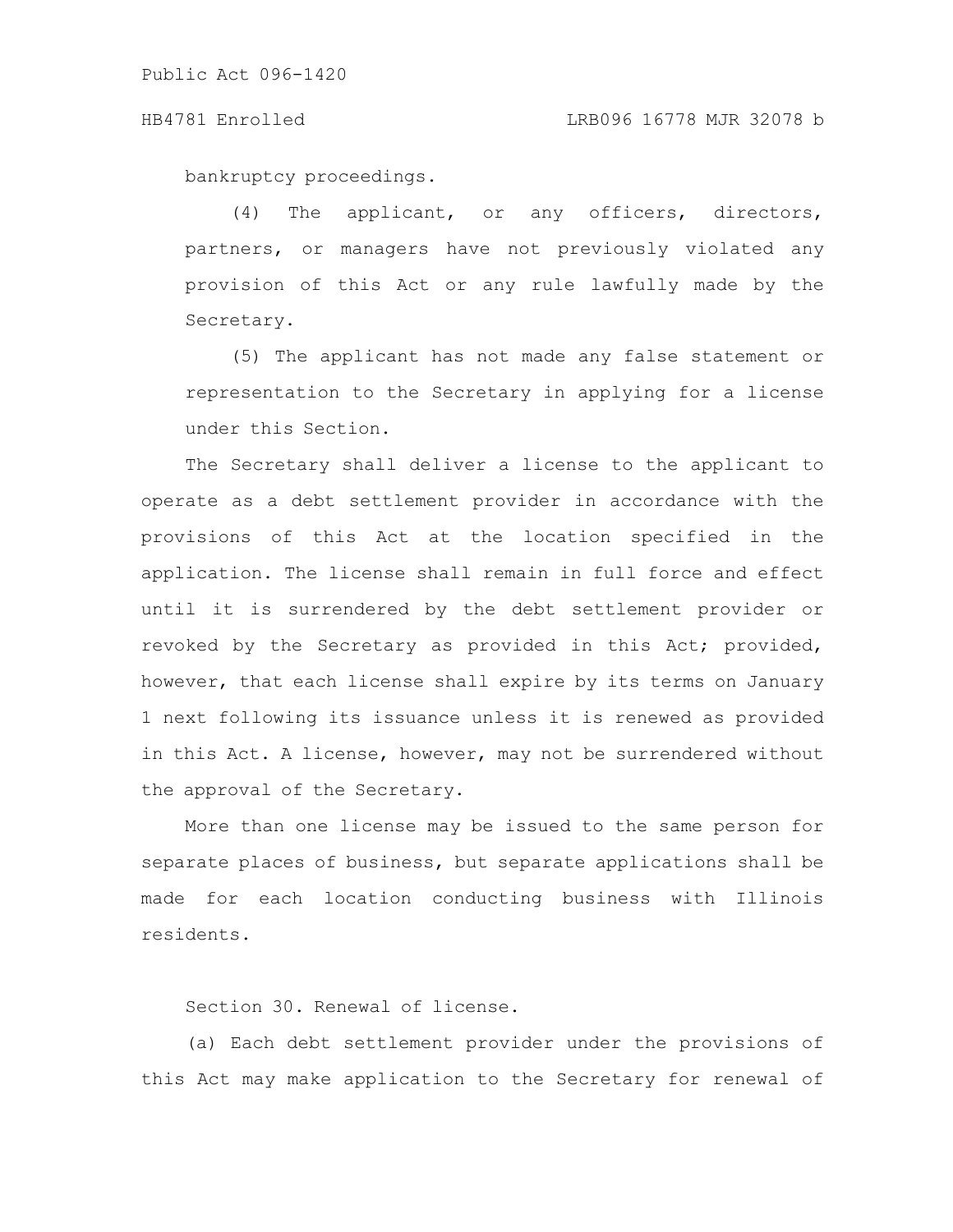# HB4781 Enrolled LRB096 16778 MJR 32078 b

its license, which application for renewal shall be on the form prescribed by the Secretary and shall be accompanied by a fee of \$1,000 together with a bond or other surety as required, in a minimum amount of \$100,000 or an amount as required by the Secretary based on the amount of disbursements made by the licensee in the previous year. The application must be received by the Department no later than December 1 of the year preceding the year for which the application applies.

Section 33. Annual report; debt settlement provider disclosure of statistical information; Secretary to report statistical information.

(a) A debt settlement provider must file an annual report with the Secretary that must include all of the following data:

(1) for each Illinois resident:

(i) the number of accounts enrolled;

(ii) the principal amount of debt at the time each account was enrolled;

(iii) the status of each account (for example, active or terminated);

(iv) whether the account has been settled, and if so, the settlement amount and the corresponding principal amount of debt enrolled for that account;

(v) the total amount of fees paid to the debt settlement service provider;

(vi) whether the creditor has filed suit on the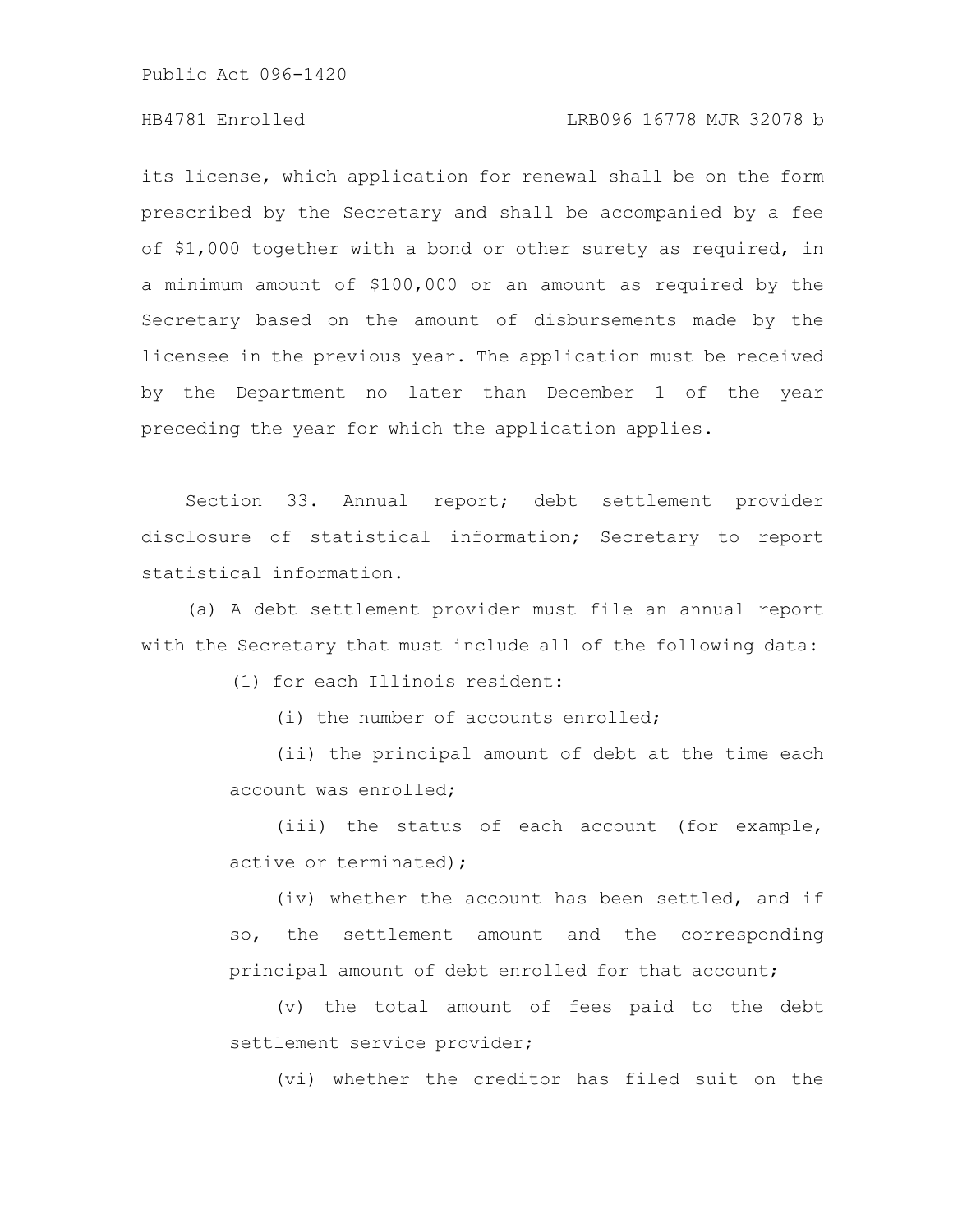account debt;

(vii) the date the resident is expected to complete the debt settlement program; and

(viii) the date the resident canceled, terminated, or became inactive in the program, if applicable.

(2) for persons completing the program during the reporting period, the median and mean percentage of savings and the median and mean fees paid to the debt settlement service provider;

(3) for persons who cancelled, became inactive, or terminated the program during the reporting period, the median and mean percentage of the savings and the median and mean fees paid to the debt settlement service provider;

(4) the percentage of Illinois residents who canceled, terminated, became inactive, or completed the program without the settlement of all of the enrolled debt; and

(5) the total amount of fees collected from Illinois residents.

The annual report must contain a declaration executed by an official authorized by the debt settlement provider under penalty of perjury that states that the report complies with this Section.

(b) The Secretary may prepare and make available to the public an annual consolidated report of all the data debt settlement providers are required to report pursuant to subsection (a) of this Section.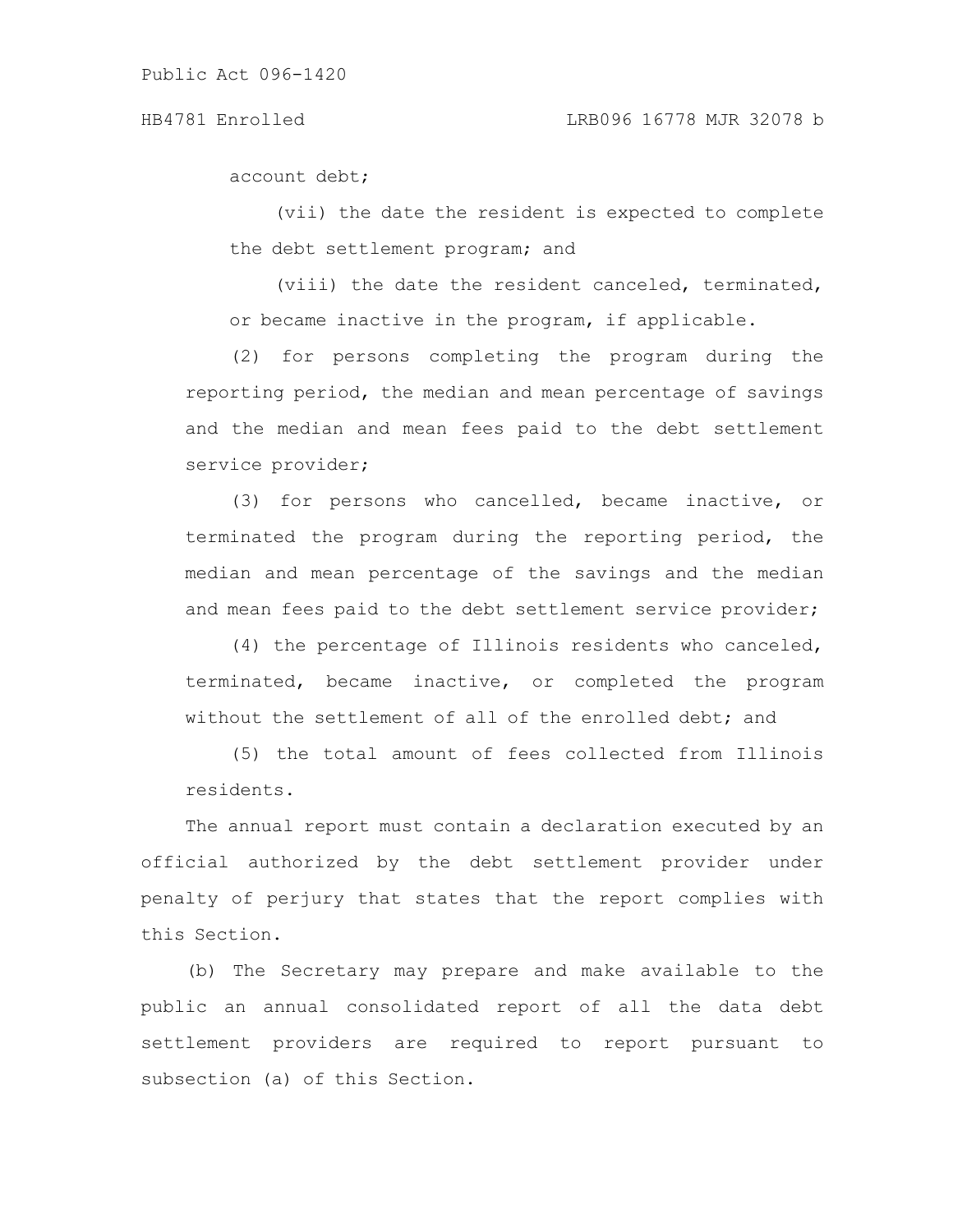Section 35. License; display and location of license. Each license issued shall be kept conspicuously posted in the place of business of the debt settlement provider. The business location may be changed by any debt settlement provider upon 10 days prior written notice to the Secretary. A debt settlement provider must operate under the name as stated in its original application.

Section 45. Denial of license. Any complete application for a license shall be approved or denied within 60 days after the filing of the complete application with the Secretary.

Section 50. Revocation or suspension of license.

(a) The Secretary may revoke or suspend any license if he or she finds that:

(1) any debt settlement provider has failed to pay the annual license fee or to maintain in effect the bond required under the provisions of this Act;

(2) the debt settlement provider has violated any provisions of this Act or any rule lawfully made by the Secretary under the authority of this Act;

(3) any fact or condition exists that, if it had existed at the time of the original application for a license, would have warranted the Secretary in refusing its issuance; or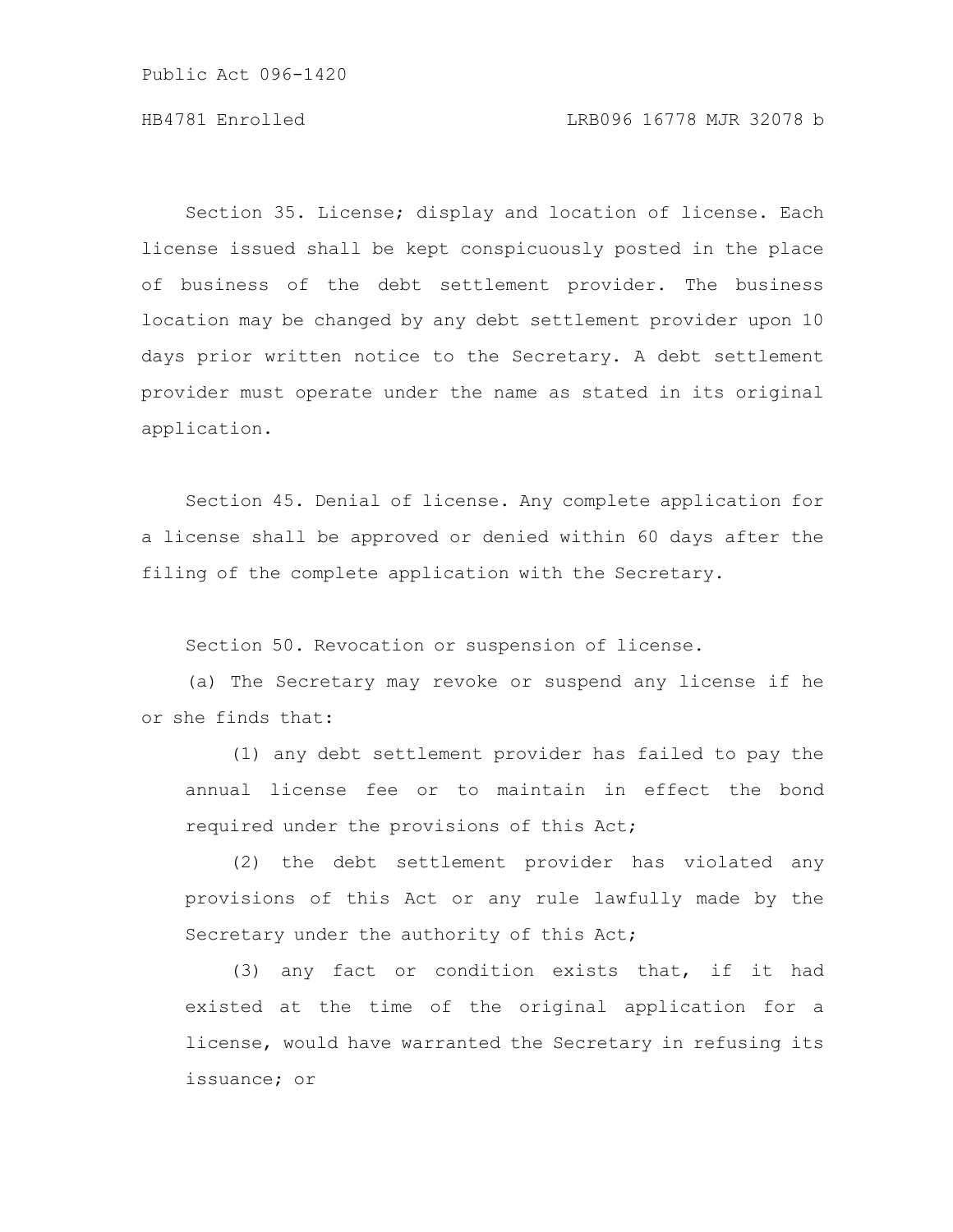(4) any applicant has made any false statement or representation to the Secretary in applying for a license under this Act.

(b) In every case in which a license is suspended or revoked or an application for a license or renewal of a license is denied, the Secretary shall serve notice of his or her action, including a statement of the reasons for his or her actions, either personally or by certified mail, return receipt requested. Service by mail shall be deemed completed if the notice is deposited in the U.S. Mail.

(c) In the case of a denial of an application or renewal of a license, the applicant or debt settlement provider may request, in writing, a hearing within 30 days after the date of service. In the case of a denial of a renewal of a license, the license shall be deemed to continue in force until 30 days after the service of the notice of denial, or if a hearing is requested during that period, until a final administrative order is entered.

(d) An order of revocation or suspension of a license shall take effect upon service of the order unless the debt settlement provider requests, in writing, a hearing within 10 days after the date of service. In the event a hearing is requested, the order shall be stayed until a final administrative order is entered.

(e) If the debt settlement provider requests a hearing, then the Secretary shall schedule the hearing within 30 days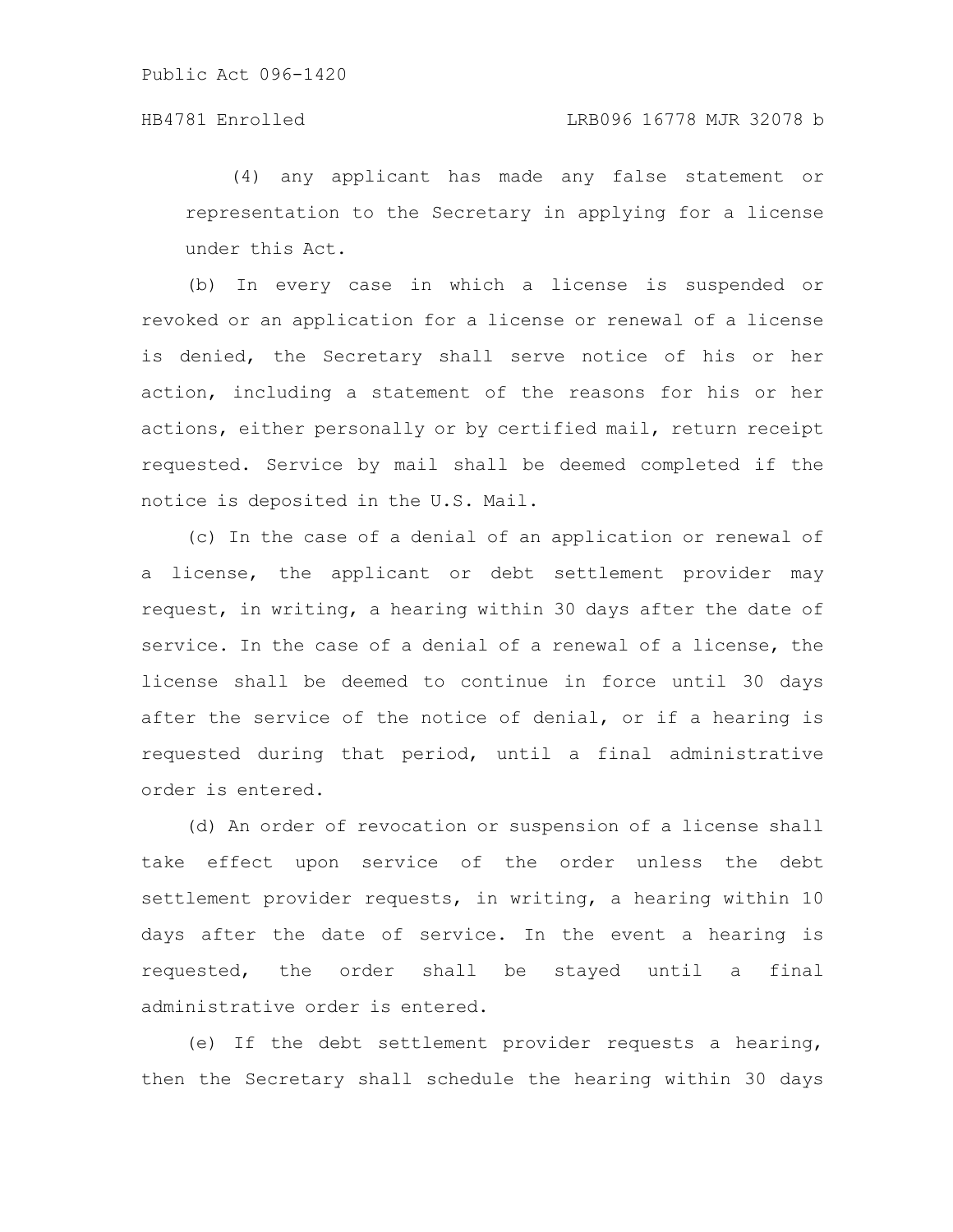after the request for a hearing unless otherwise agreed to by the parties.

(f) The hearing shall be held at the time and place designated by the Secretary. The Secretary and any administrative law judge designated by the Secretary have the power to administer oaths and affirmations, subpoena witnesses and compel their attendance, take evidence, and require the production of books, papers, correspondence, and other records or information that the Secretary considers relevant or material to the injury.

(g) The costs for the administrative hearing shall be set by rule.

Section 55. Contracts, books, records, and contract cancellation. Each debt settlement provider shall furnish to the Secretary, when requested, a copy of the contract entered into between the debt settlement provider and the debtor. The debt settlement provider shall furnish the debtor with a copy of the written contract at the time of execution, which shall set forth the charges, if any, agreed upon for the services of the debt settlement provider.

Each debt settlement provider shall maintain records and accounts that will enable any debtor contracting with the debt settlement provider, at any reasonable time, to ascertain the status of all the debtor's accounts with the debt settlement service provider, including, but not limited to, the amount of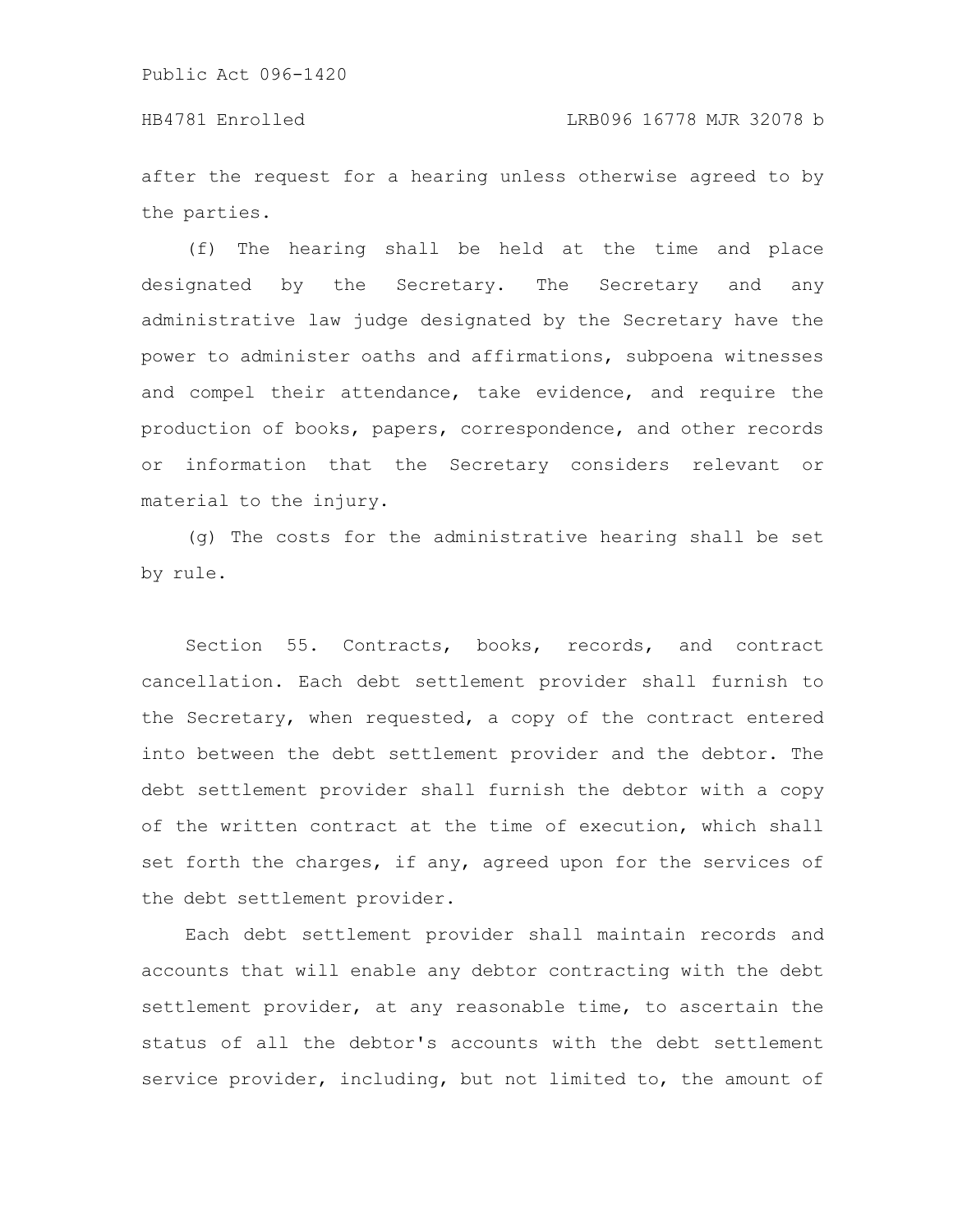any fees paid by the debtor, amount held in trust (if applicable), settlement offers made and received on each of the debtor's accounts, and legally enforceable settlements reached with the debtor's creditors. A statement showing the total amount received and the total disbursements to each creditor shall be furnished by the debt settlement provider to any individual within 7 days after a request therefor by the said debtor. Each debt settlement provider shall issue a receipt for each payment made by the debtor at a debt settlement provider office. Each debt settlement provider shall prepare and retain in the file of each debtor a written analysis of the debtor's income and expenses to substantiate that the plan of payment is feasible and practical.

Section 60. Examination of debt settlement provider; duty to disclose a post-license event.

(a) The Secretary at any time, either in person or through an appointed representative, may examine the condition and affairs of a debt settlement provider. In connection with any examination, the Secretary may examine on oath any debt settlement provider and any director, officer, employee, customer, manager, partner, member, creditor, or stockholder of a debt settlement provider concerning the affairs and business of the debt settlement provider. The Secretary shall ascertain whether the debt settlement provider transacts its business in the manner prescribed by law and the rules issued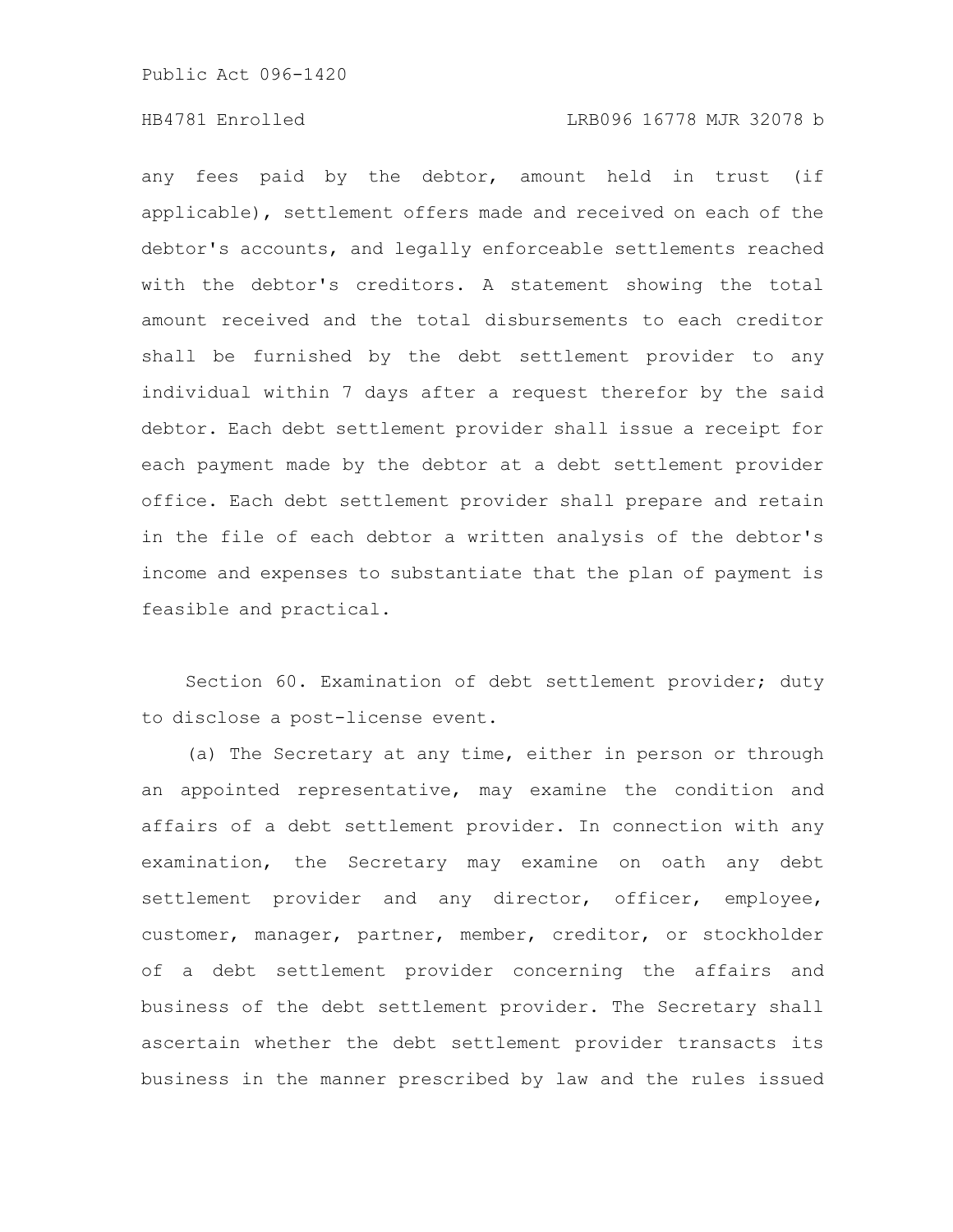# HB4781 Enrolled LRB096 16778 MJR 32078 b

thereunder. The debt settlement provider shall pay the cost of the examination as determined by the Secretary by administrative rule. Failure to pay the examination fee within 30 days after receipt of demand from the Secretary may result in the suspension of the license until the fee is paid. The Secretary shall have the right to investigate and examine any person, whether licensed or not, who is engaged in the debt settlement service business. The Secretary shall have the power to subpoena the production of any books and records pertinent to any investigation.

(b) Each debt settlement provider shall disclose promptly to the Secretary, but in no event more than 30 days after the occurrence of the event, any change in any of the criteria listed in Section 25 of this Act for the issuance of a license.

Section 65. Trust funds; requirements and restrictions.

(a) All funds received by a debt settlement provider or his agent from and for the purpose of paying bills, invoices, or accounts of a debtor shall constitute trust funds owned by and belonging to the debtor from whom they were received. All such funds received by the debt settlement provider shall be separated from the funds of the debt settlement provider not later than the end of the business day following receipt by the debt settlement provider. All such funds shall be kept separate and apart at all times from funds belonging to the debt settlement provider or any of its officers, employees, or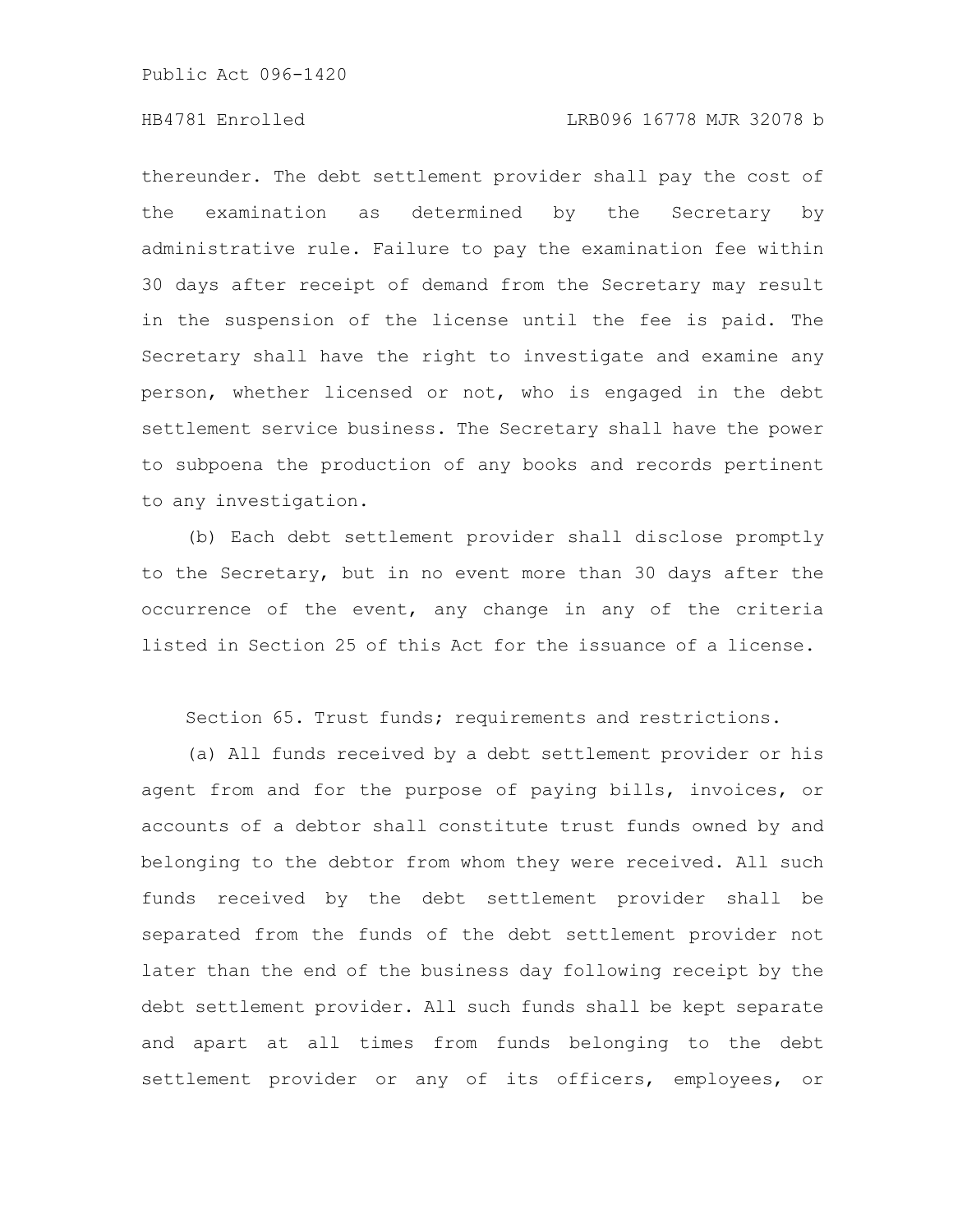agents and may be used for no purpose other than paying bills, invoices, or accounts of the debtor. All such trust funds received at the main or branch offices of a debt settlement provider shall be deposited in a bank in an account in the name of the debt settlement provider-designated trust account, or by some other appropriate name indicating that the funds are not the funds of the debt settlement provider or its officers, employees, or agents, on or before the close of the business day following receipt.

(b) Such funds are not subject to attachment, lien, levy of execution, or sequestration by order of court except by a debtor for whom a debt settlement provider is acting as an agent in paying bills, invoices, or accounts.

(c) At least once every month, the debt settlement provider shall render an accounting to the debtor that shall itemize the total amount received from the debtor, the total amount paid each creditor, the amount of charges deducted, and any amount held in reserve, if applicable, and the status of each of the debtors' enrolled accounts. A debt settlement provider shall, in addition, provide such an accounting to a debtor within 7 days after written demand, but not more than 3 times per 6-month period.

(d) Nothing in this Act requires the establishment of a trust account if no consumer funds other than earned settlement fees are held or controlled by a debt settlement provider.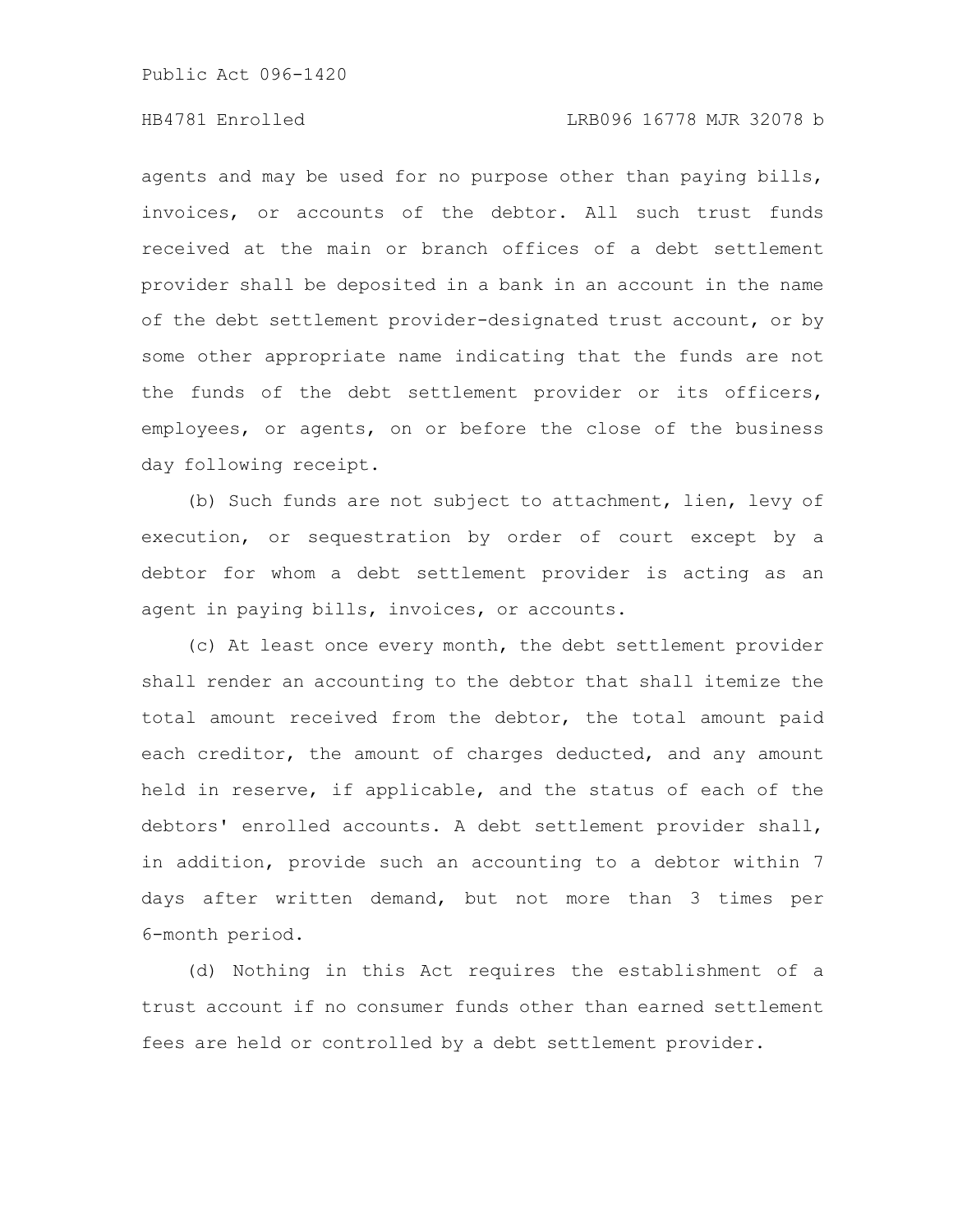Section 75. Rules. The Secretary shall adopt and enforce all reasonable rules necessary or appropriate for the administration of this Act. The rulemaking shall be subject to the provisions of the Illinois Administrative Procedure Act.

Section 80. Penalties.

(a) Any person who operates as a debt settlement provider without a license shall be guilty of a Class 4 felony.

(b) Any contract of debt settlement service as defined in this Act made by an unlicensed person shall be null and void and of no legal effect.

(c) The Secretary may, after 10 days notice by registered mail to the debt settlement service provider at the address on the license or unlicensed entity engaging in the debt settlement service business, stating the contemplated action and in general the grounds therefore, fine such debt settlement service provider or unlicensed entity an amount not exceeding \$10,000 per violation, and revoke or suspend any license issued hereunder if he or she finds that:

(1) The debt settlement service provider has failed to comply with any provision of this Act or any order, decision, finding, rule, regulation or direction of the Secretary lawfully made pursuant to the authority of this Act; or

(2) Any fact or condition exists which, if it had existed at the time of the original application for the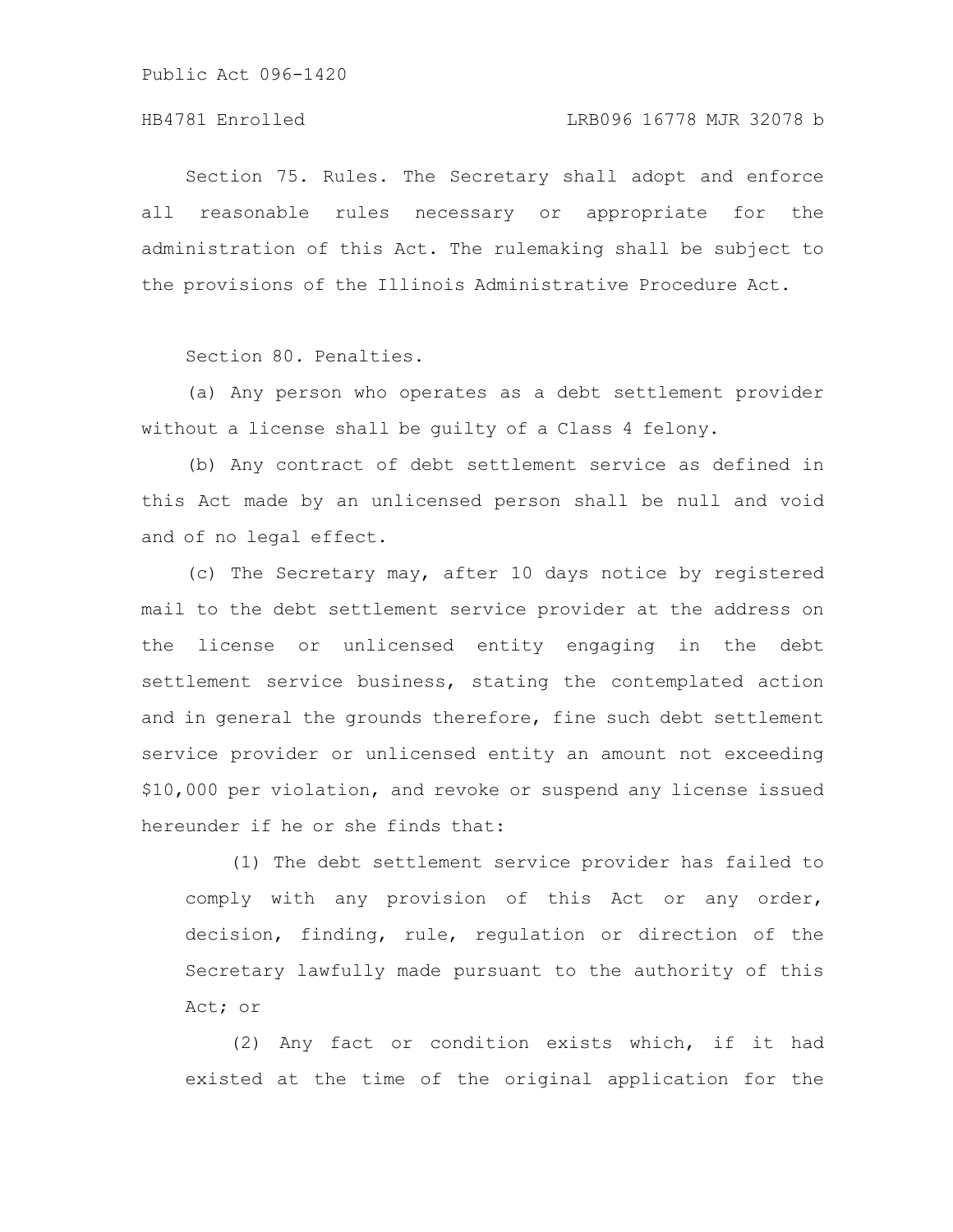license, clearly would have warranted the Secretary in refusing to issue the license.

Section 83. Additional liability for unlicensed activity. Any person who, without the required license, engages in conduct requiring a license under this Act without the required license shall be liable to the Department in an amount equal to the greater of (1) \$1,000 or (2) an amount equal to four times the amount of consumer debt enrolled. The Department shall cause any funds so recovered to be deposited in the Debt Settlement Consumer Protection Fund.

Section 85. Injunction. To engage in debt settlement service, render financial service, or accept debtors' funds, as defined in this Act, without a valid license to do so, is hereby declared to be inimical to the public welfare and to constitute a public nuisance. The Secretary may, in the name of the people of the State of Illinois, through the Attorney General of the State of Illinois, file a complaint for an injunction in the circuit court to enjoin such person from engaging in that business. An injunction proceeding shall be in addition to, and not in lieu of, penalties and remedies otherwise provided in this Act.

Section 90. Review. All final administrative decisions of the Secretary under this Act shall be subject to judicial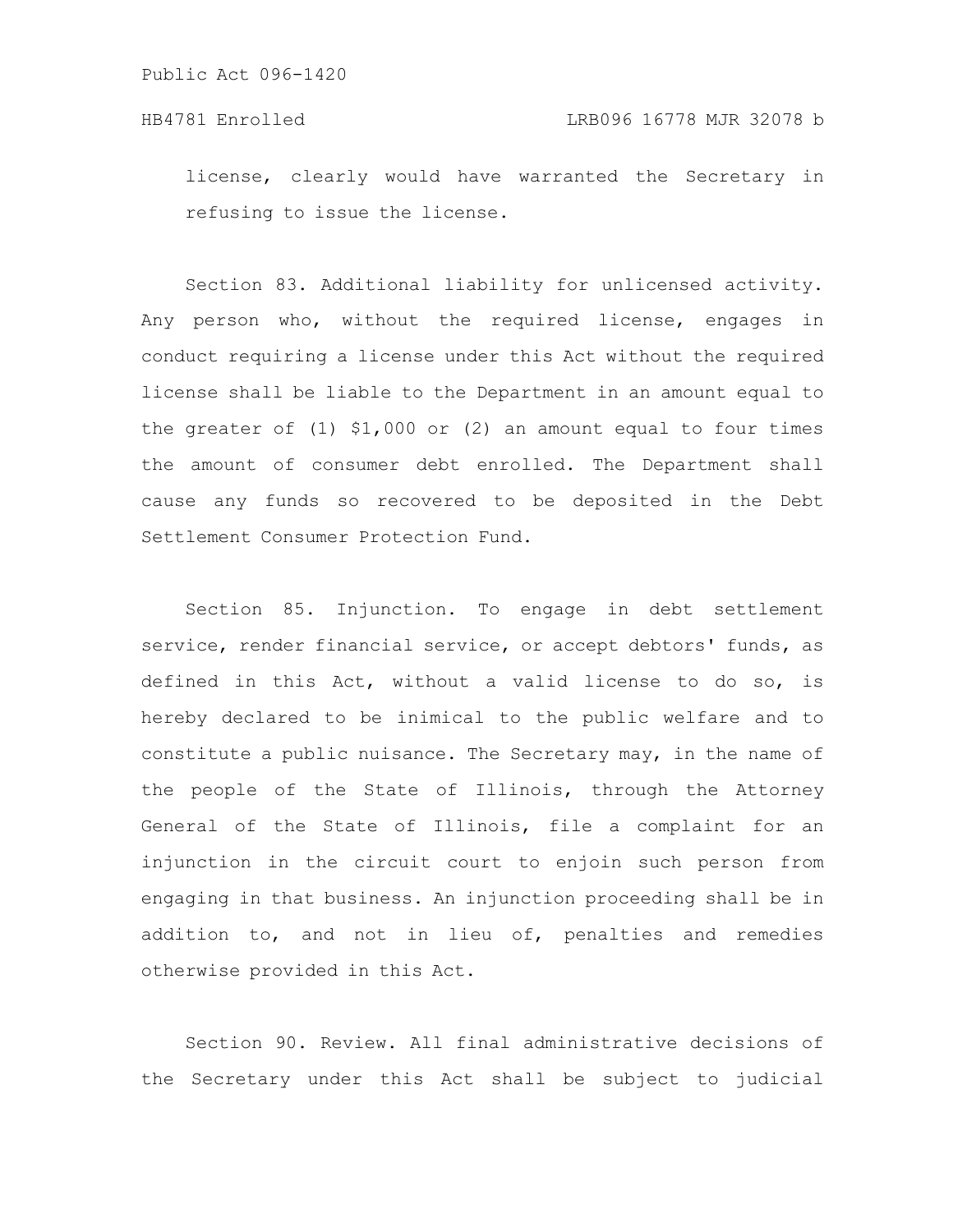review pursuant to the provisions of the Administrative Review Law, including all amendments, modifications, and adopted rules.

Section 95. Cease and desist orders.

(a) The Secretary may issue a cease and desist order to any debt settlement provider or other person doing business without the required license when, in the opinion of the Secretary, the debt settlement provider or other person is violating or is about to violate any provision of the Act or any rule or condition imposed in writing by the Department.

(b) The Secretary may issue a cease and desist order prior to a hearing.

(c) The Secretary shall serve notice of his or her action, including a statement of the reasons for his or her action either personally or by certified mail, return receipt requested. Service by mail shall be deemed completed if the notice is deposited in the U.S. Mail.

(d) Within 10 days after service of the cease and desist order, the licensee or other person may request, in writing, a hearing.

(e) The Secretary shall schedule a hearing within 30 days after the request for a hearing unless otherwise agreed to by the parties.

(f) If it is determined that the Secretary had the authority to issue the cease and desist order, then he or she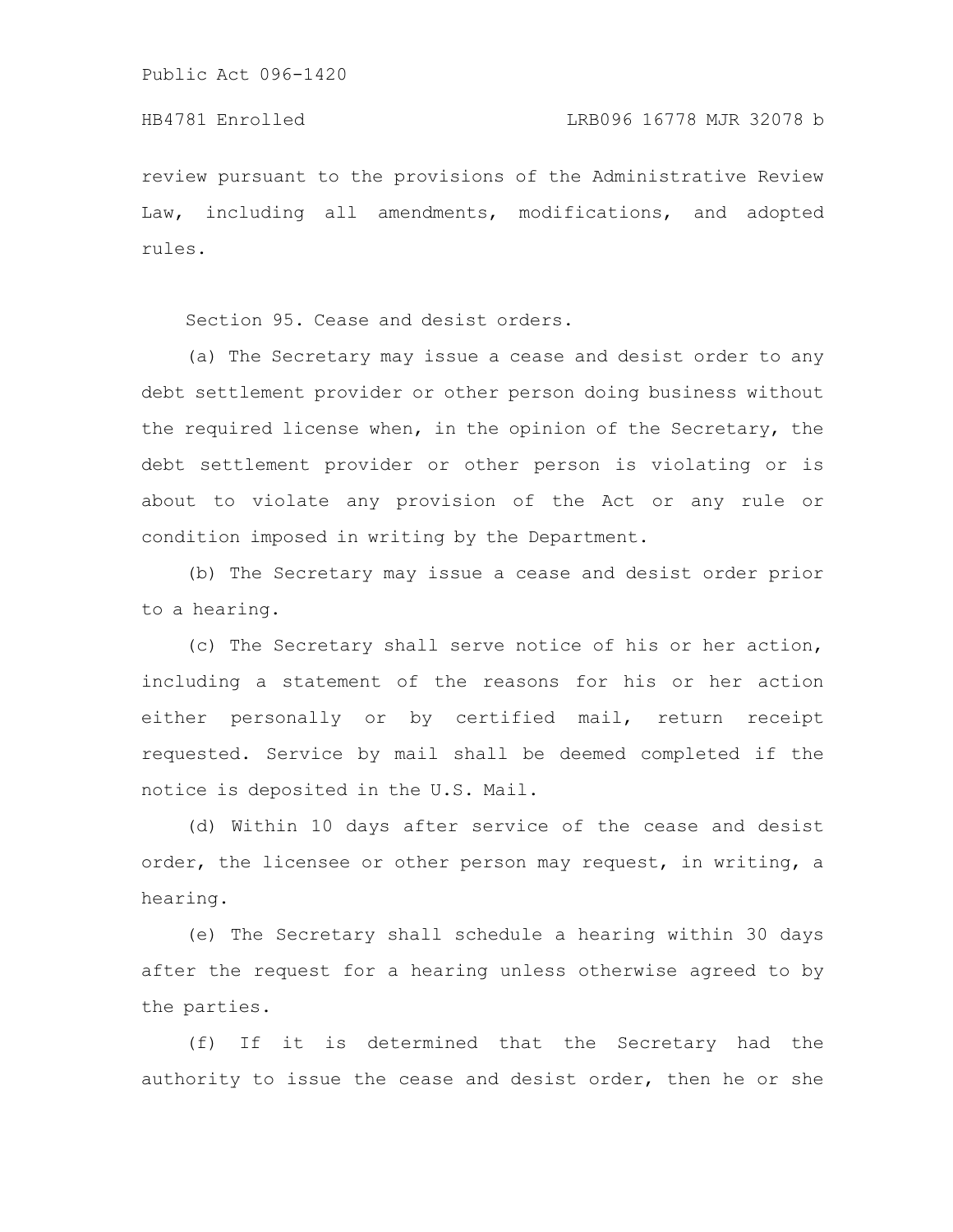may issue such orders as may be reasonably necessary to correct, eliminate, or remedy that conduct.

(g) The powers vested in the Secretary by this Section are additional to any and all other powers and remedies vested in the Secretary by law, and nothing in this Section shall be construed as requiring that the Secretary shall employ the power conferred in this Section instead of or as a condition precedent to the exercise of any other power or remedy vested in the Secretary.

(h) The cost for the administrative hearing shall be set by rule.

Section 100. Moneys received; Financial Institution Fund. All moneys received by the Division of Financial Institutions under this Act, except for moneys received for the Debt Settlement Consumer Protection Fund, shall be deposited in the Financial Institution Fund created under Section 6z-26 of the State Finance Act.

Section 103. Debt Settlement Consumer Protection Fund.

(a) A special income-earning fund is hereby created in the State Treasury, known as the Debt Settlement Consumer Protection Fund. This Fund is not subject to appropriation by the Illinois General Assembly.

(b) All moneys paid into the Fund together with all accumulated, undistributed income thereon shall be held as a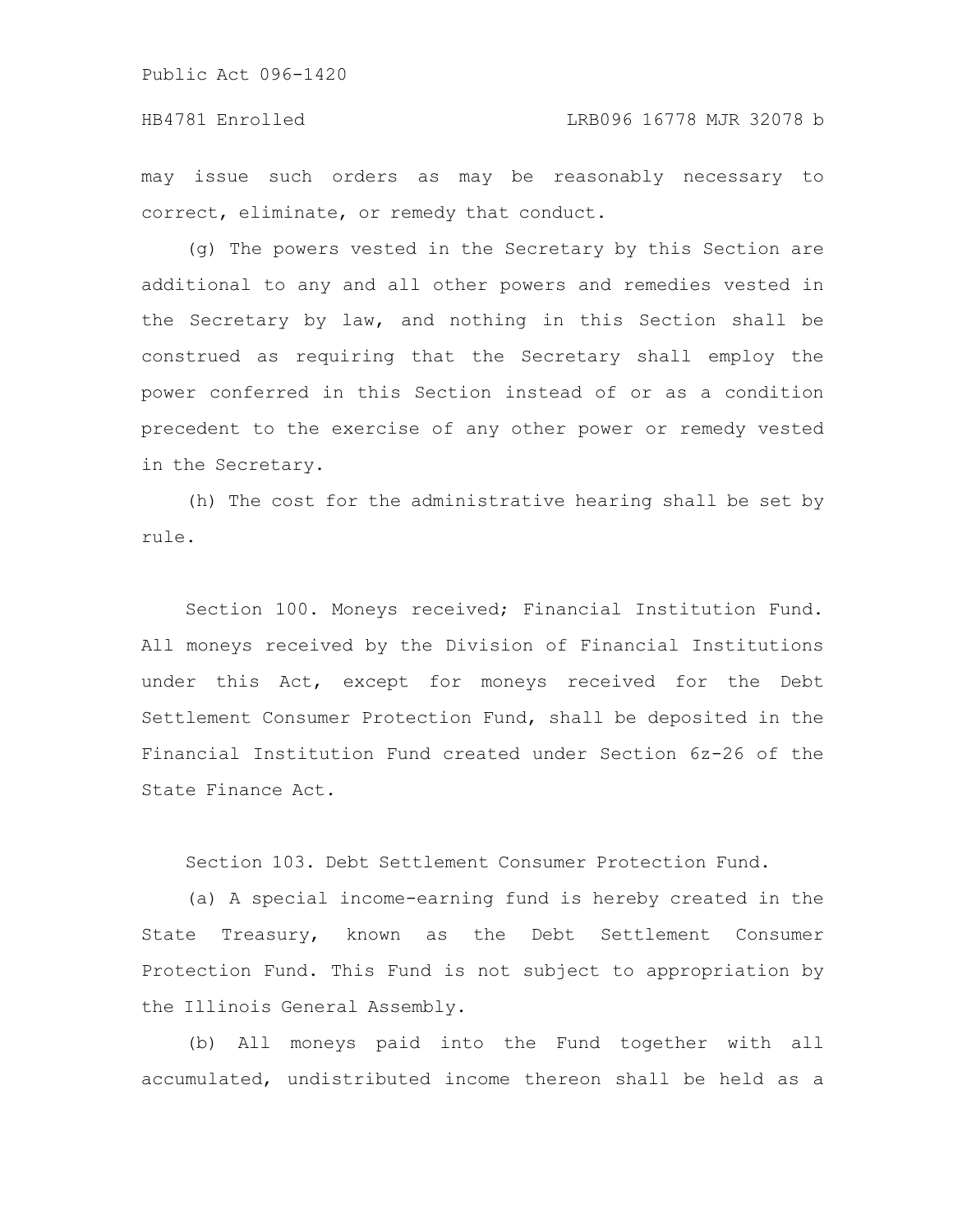# HB4781 Enrolled LRB096 16778 MJR 32078 b

special Fund in the State Treasury. All interest earned on the Fund is non-distributable and shall be returned to the Fund, and shall be invested and re-invested in the Fund by the Treasurer or his or her designee. The Fund shall be used solely for the purpose of providing restitution to consumers who have suffered monetary loss arising out of a transaction regulated by this Act.

(c) The Fund shall be applied only to restitution when restitution has been ordered by the Secretary. Restitution shall not exceed the amount actually lost by the consumer. The Fund shall not be used for the payment of any attorney or other fees.

(d) The Fund shall be subrogated to the amount of the restitution, and the Secretary shall request the Attorney General to engage in all reasonable collection steps to collect restitution from the party responsible for the loss and reimburse the Fund.

(e) Notwithstanding any other provisions of this Section, the payment of restitution from the Fund shall be a matter of grace and not right, and no consumer shall have any vested rights in the Fund as a beneficiary or otherwise. Before seeking restitution from the Fund, the consumer or beneficiary seeking payment of restitution shall apply for restitution on a form provided by the Secretary. The form shall include any information the Secretary may reasonably require in order to determine that restitution is appropriate. All documentation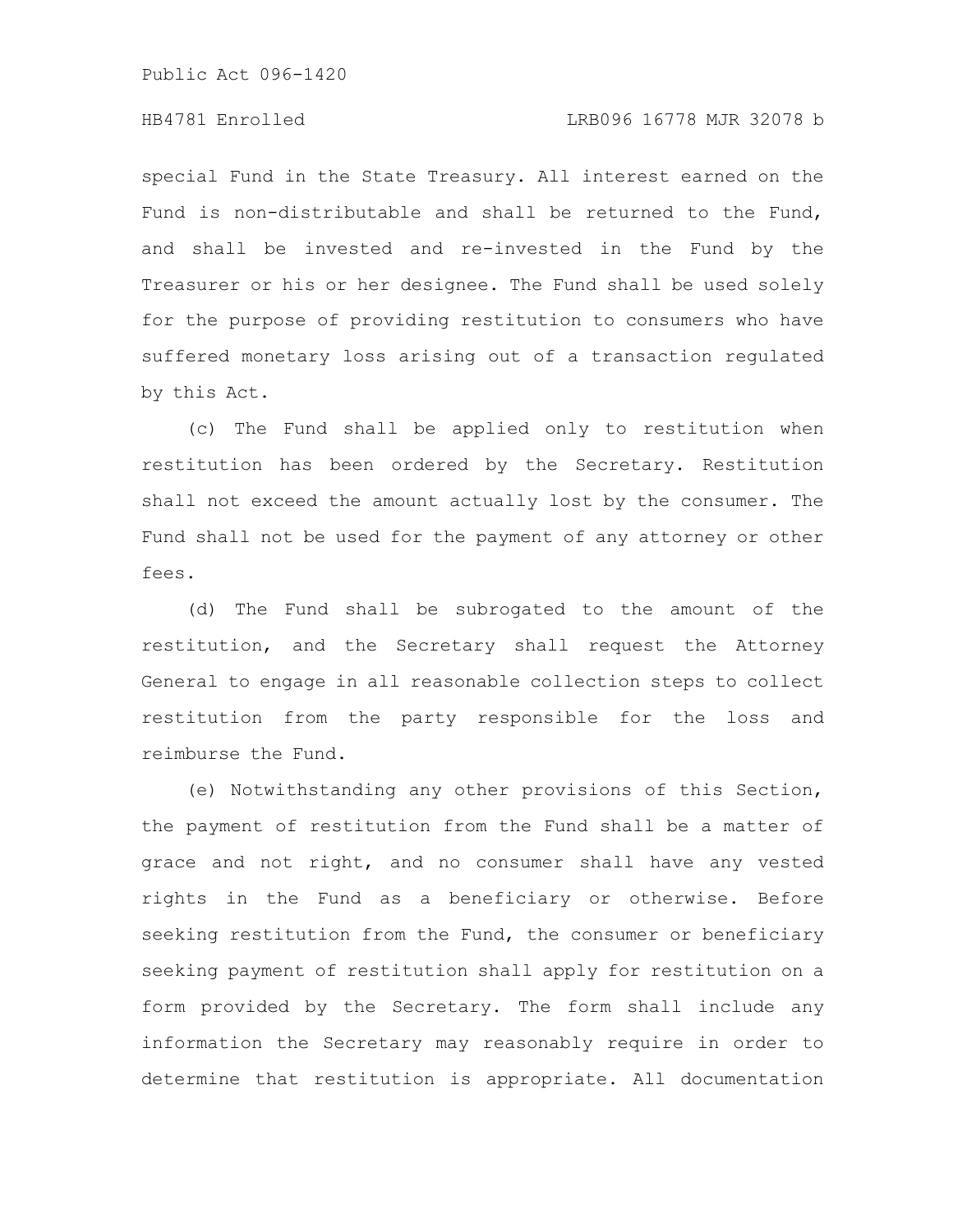required by the Secretary, including the form, is subject to audit. Distributions from the Fund shall be made solely at the discretion of the Secretary, except that no payments or distributions may be made under any circumstance if the Fund is depleted.

(f) All deposits to this Fund shall be made pursuant to Section 83 of this Act.

(g) Notwithstanding any other law to the contrary, the Fund is not subject to administrative charges or charge-backs that would in any way transfer moneys from the Fund into any other fund of the State.

Section 105. Advertising and marketing practices.

(a) A debt settlement provider shall not represent, expressly or by implication, any results or outcomes of its debt settlement services in any advertising, marketing, or other communication to consumers unless the debt settlement provider possesses substantiation for such representation at the time such representation is made.

(b) A debt settlement provider shall not, expressly or by implication, make any unfair or deceptive representations, or any omissions of material facts, in any of its advertising or marketing communications concerning debt settlement services.

(c) All advertising and marketing communications concerning debt settlement services shall disclose the following material information clearly and conspicuously: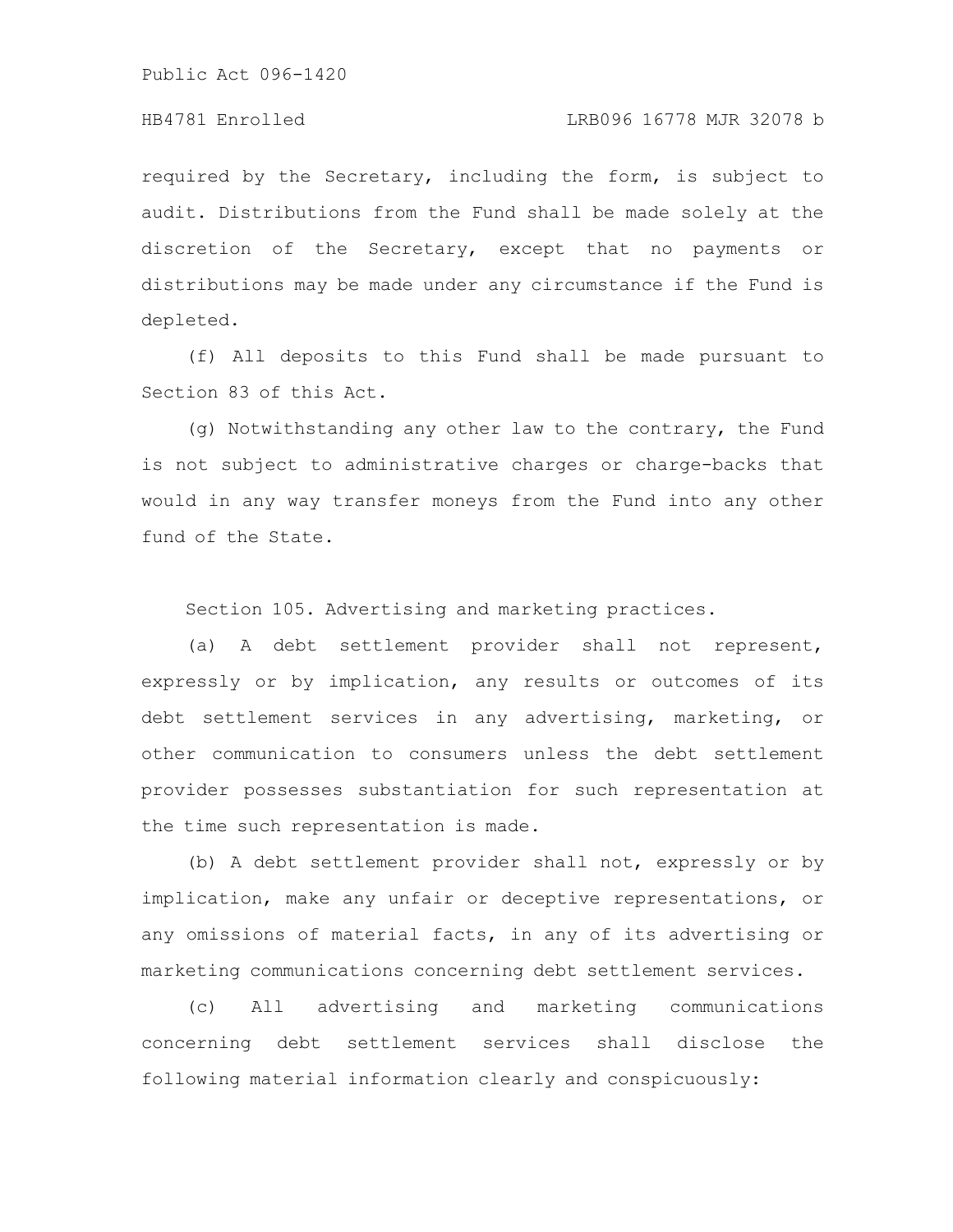# HB4781 Enrolled LRB096 16778 MJR 32078 b

"Debt settlement services are not appropriate for everyone. Failure to pay your monthly bills in a timely manner will result in increased balances and will harm your credit rating. Not all creditors will agree to reduce principal balance, and they may pursue collection, including lawsuits."

Section 110. Individualized financial analysis.

(a) Prior to entering into a written contract with a consumer, a debt settlement provider shall prepare and provide to the consumer in writing and retain a copy of:

(1) an individualized financial analysis, including the individual's income, expenses, and debts; and

(2) a statement containing a good faith estimate of the length of time it will take to complete the debt settlement program, the total amount of debt owed to each creditor included in the debt settlement program, the total savings estimated to be necessary to complete the debt settlement program, and the monthly targeted savings amount estimated to be necessary to complete the debt settlement program.

(b) A debt settlement provider shall not enter into a written contract with a consumer unless it makes written determinations, supported by the financial analysis, that:

(1) the consumer can reasonably meet the requirements of the proposed debt settlement program, including the fees and the periodic savings amounts set forth in the savings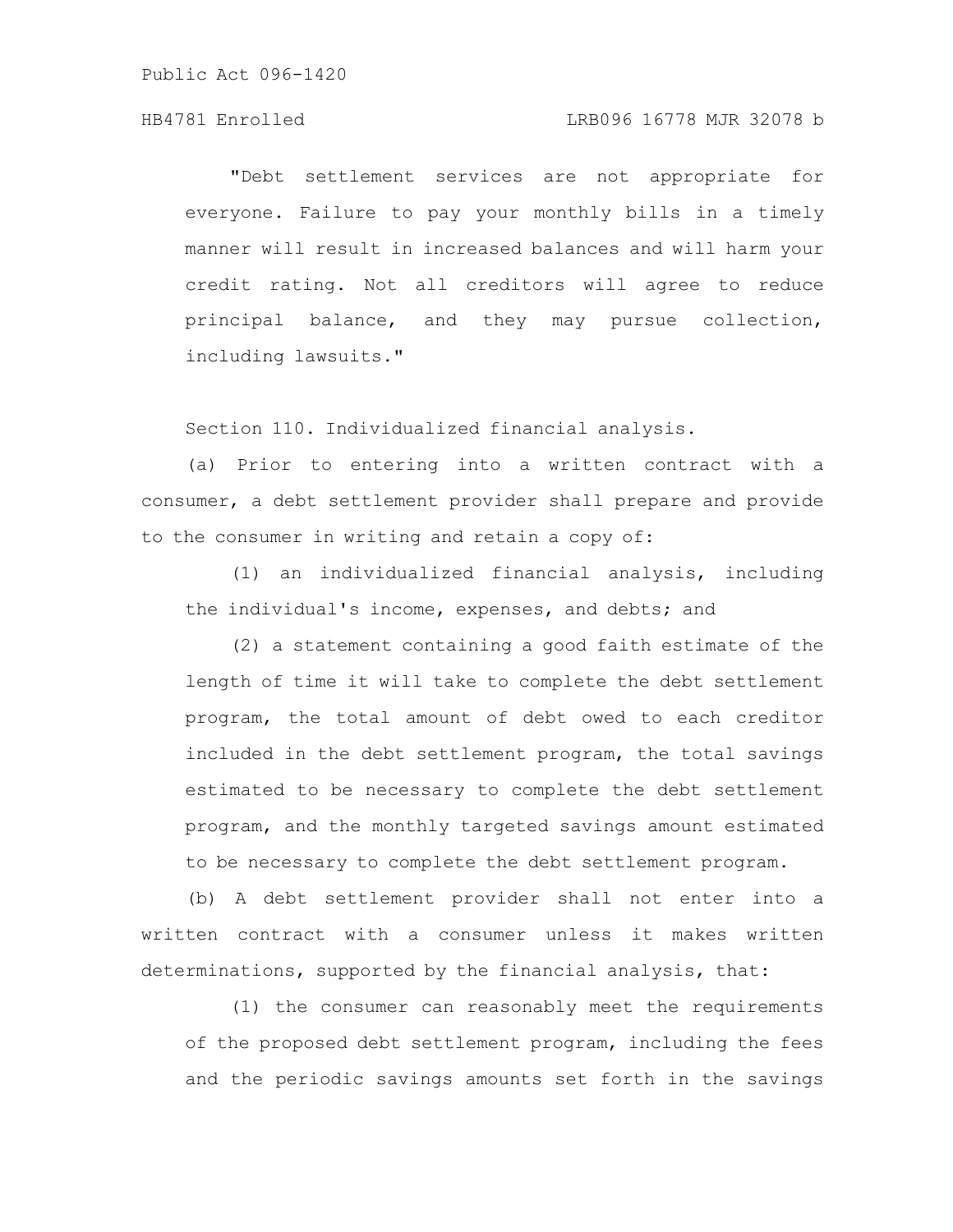### HB4781 Enrolled LRB096 16778 MJR 32078 b

goals; and

(2) the debt settlement program is suitable for the consumer at the time the contract is to be signed.

Section 115. Required pre-sale consumer disclosures and warnings.

(a) Before the consumer signs a contract, the debt settlement provider shall provide an oral and written notice to the consumer that clearly and conspicuously discloses all of the following:

(1) Debt settlement services may not be suitable for all consumers.

(2) Using a debt settlement service likely will harm the consumer's credit history and credit score.

(3) Using a debt settlement service does not stop creditor collection activity, including creditor lawsuits and garnishments.

(4) Not all creditors will accept a reduction in the balance, interest rate, or fees a consumer owes.

(5) The consumer should inquire about other means of dealing with debt, including, but not limited to, nonprofit credit counseling and bankruptcy.

(6) The consumer remains obligated to make periodic or scheduled payments to creditors while participating in a debt settlement plan, and that the debt settlement provider will not make any periodic or scheduled payments to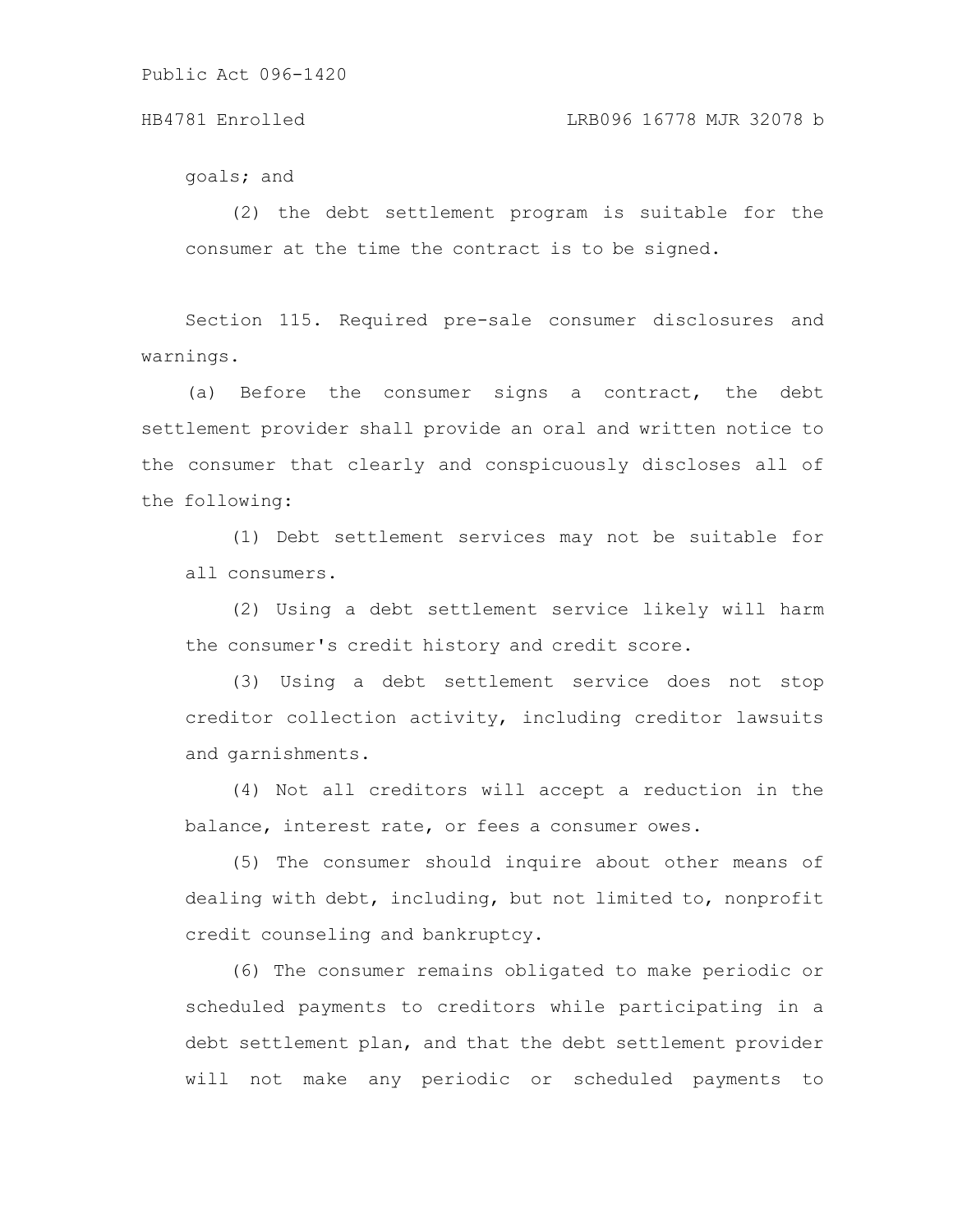creditors on behalf of the consumer.

(7) The failure to make periodic or scheduled payments to a creditor is likely to:

(A) harm the consumer's credit history, credit rating, or credit score;

(B) lead the creditor to increase lawful collection activity, including litigation, garnishment of the consumer's wages, and judgment liens on the consumer's property; and

(C) lead to the imposition by the creditor of interest charges, late fees, and other penalty fees, increasing the principal amount of the debt.

(8) The amount of time estimated to be necessary to achieve the represented results.

(9) The estimated amount of money or the percentage of debt the consumer must accumulate before a settlement offer will be made to each of the consumer's creditors.

(b) The consumer shall sign and date an acknowledgment form entitled "Consumer Notice and Rights Form" that states: "I, the debtor, have received from the debt settlement provider a copy of the form entitled "Consumer Notice and Rights Form"." The debt settlement provider or its representative shall also sign and date the acknowledgment form, which includes the name and address of the debt settlement services provider. The acknowledgment form shall be in duplicate and incorporated into the "Consumer Notice and Rights Form". The original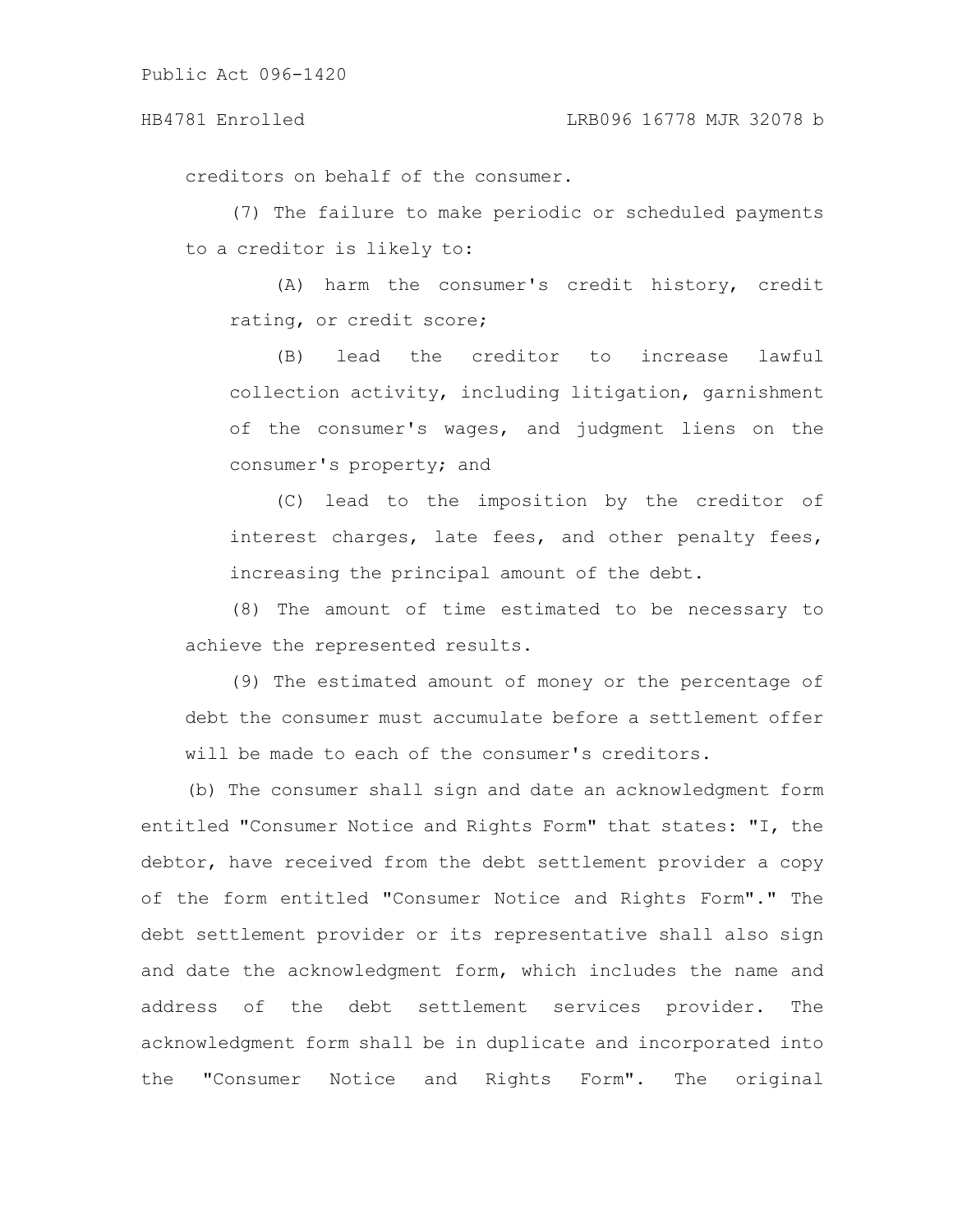### HB4781 Enrolled LRB096 16778 MJR 32078 b

acknowledgment form shall be retained by the debt settlement provider, and the duplicate copy shall be retained within the form by the consumer.

If the acknowledgment form is in electronic form, then it shall contain the consumer disclosures required by Section 101(c) of the federal Electronic Signatures in Global and National Commerce Act.

(c) The requirements of this Section are satisfied if the provider provides the following warning verbatim, both orally and in writing, with the caption "CONSUMER NOTICE AND RIGHTS FORM" in at least 28-point font and the remaining portion in at least 14-point font, to a consumer before the consumer signs a contract for the debt settlement provider's services:

### "CONSUMER NOTICE AND RIGHTS FORM

### CAUTION

We CANNOT GUARANTEE that you successfully will reduce or eliminate your debt.

If you stop paying your creditors, there is a strong likelihood some or all of the following may happen:

- CREDITORS MAY STILL CONTACT YOU AND TRY TO COLLECT.

- CREDITORS MAY STILL SUE YOU FOR THE MONEY YOU OWE.

- YOUR WAGES OR BANK ACCOUNT MAY STILL BE GARNISHED.

- YOUR CREDIT RATING AND CREDIT SCORE LIKELY WILL BE HARMED.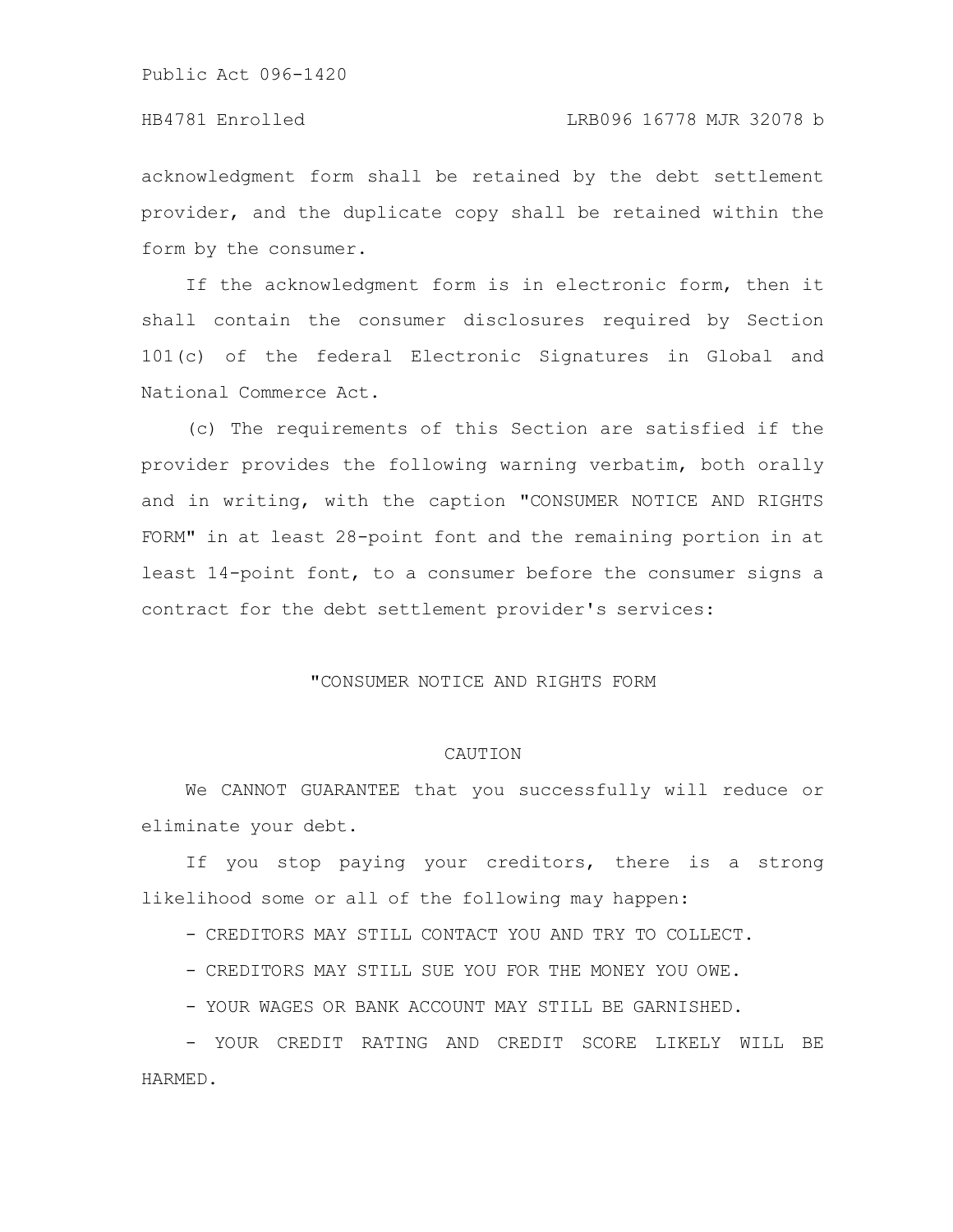HB4781 Enrolled LRB096 16778 MJR 32078 b

- NOT ALL CREDITORS WILL AGREE TO ACCEPT A BALANCE REDUCTION.

- YOU SHOULD CONSIDER ALL YOUR OPTIONS FOR ADDRESSING YOUR DEBT, SUCH AS CREDIT COUNSELING AND BANKRUPTCY FILING.

- THE AMOUNT OF MONEY YOU OWE MAY INCREASE DUE TO CREDITOR IMPOSITION OF INTEREST CHARGES, LATE FEES, AND OTHER PENALTY FEES.

- EVEN IF WE DO SETTLE YOUR DEBT, YOU MAY STILL BE REQUIRED TO PAY TAXES ON THE AMOUNT FORGIVEN.

### YOUR RIGHT TO CANCEL

If you sign a contract with a Debt Settlement Provider, you have the right to cancel at any time and receive a full refund of all unearned fees you have paid to the provider and all funds placed in your settlement fund that have not been paid to any creditors.

## IF YOU ARE DISSATISFIED

### OR YOU HAVE QUESTIONS

If you are dissatisfied with a debt settlement provider or have any questions, please bring it to the attention of the Illinois Attorney General's Office and the Department of Financial and Professional Regulation.

Attorney General Toll-Free Numbers:

Carbondale (800) 243-0607

Springfield (800) 243-0618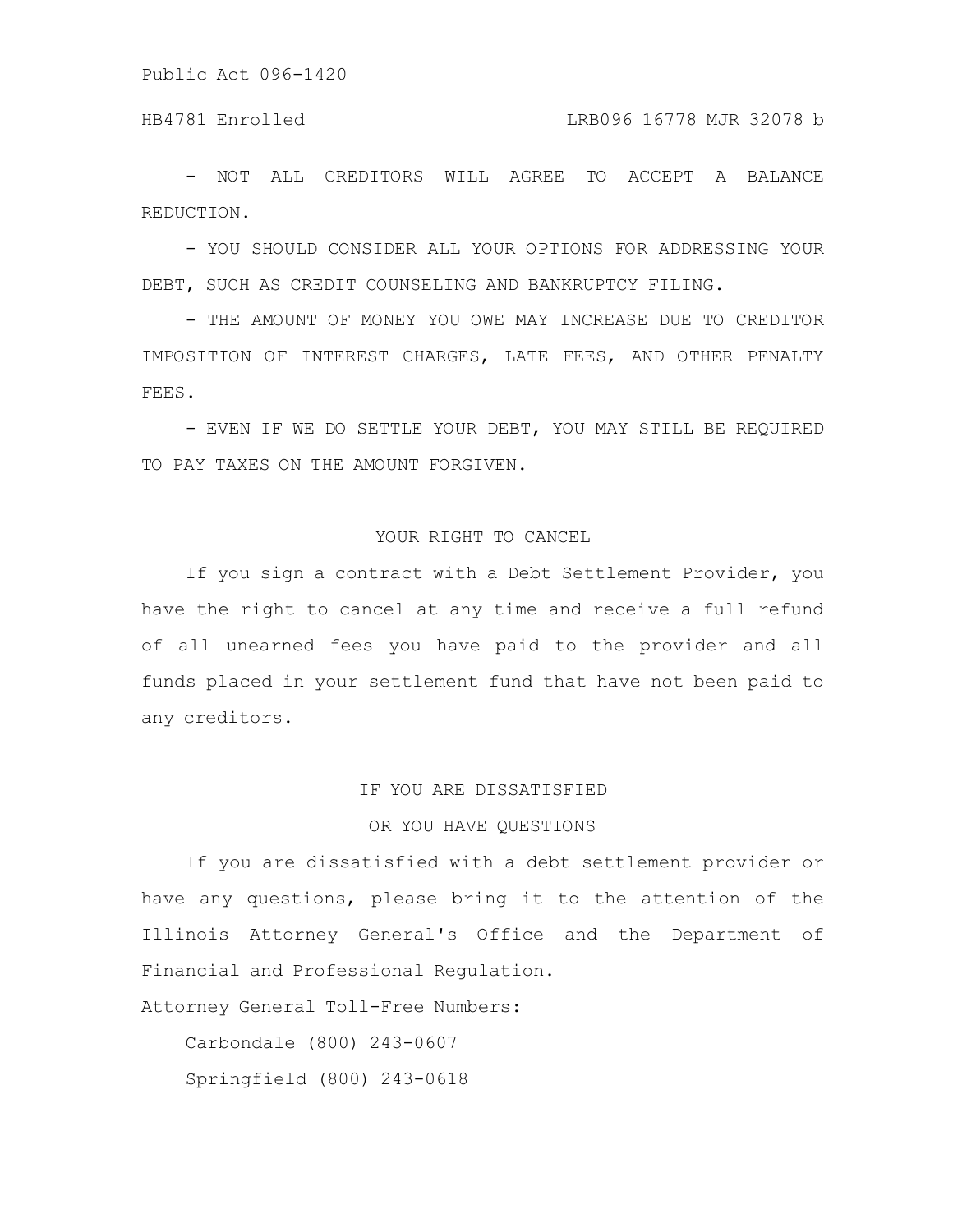### HB4781 Enrolled LRB096 16778 MJR 32078 b

Chicago (800) 386-5438

Website for Department of Financial and Professional Regulation: www.idfpr.com

I, the debtor, have received from the debt settlement provider a copy of the form entitled Consumer Notice and Rights Form.".

Section 120. Debt settlement contract.

(a) A debt settlement provider shall not provide debt settlement service to a consumer without a written contract signed and dated by both the consumer and the debt settlement provider.

(b) Any contract for the provision of debt settlement service entered into in violation of the provisions of this Section is void.

(c) A contract between a debt settlement provider and a consumer for the provision of debt settlement service shall disclose all of the following clearly and conspicuously:

(1) The name and address of the consumer.

(2) The date of execution of the contract.

(3) The legal name of the debt settlement provider, including any other business names used by the debt settlement provider.

(4) The corporate address and regular business address, including a street address, of the debt settlement provider.

(5) The telephone number at which the consumer may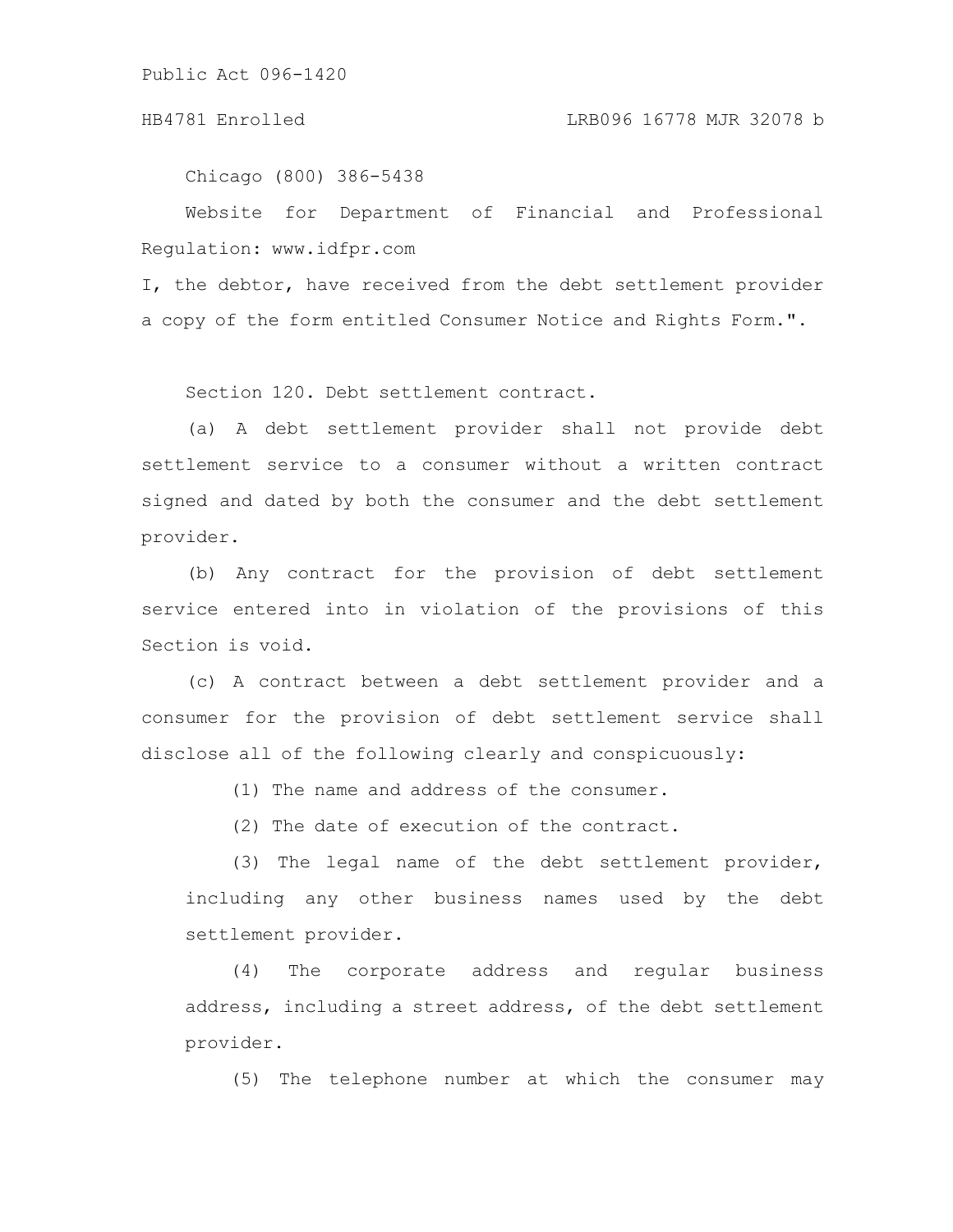speak with a representative of the debt settlement provider during normal business hours.

(6) A complete list of the consumer's accounts, debts, and obligations to be included in the provision of debt settlement service, including the name of each creditor and principal amount of each debt.

(7) A description of the services to be provided by the debt settlement provider, including the expected time frame for settlement for each account, debt, or obligation included in item (6) of this subsection (c).

(8) An itemized list of all fees to be paid by the consumer to the debt settlement provider, and the date, approximate date, or circumstances under which each fee will become due.

(9) A good faith estimate of the total amount of all fees and compensation, not to exceed the amounts specified in Section 125 of this Act, to be collected by the debt settlement provider from the consumer for the provision of debt settlement service contemplated by the contract.

(10) A statement of the proposed savings goals for the consumer, stating the amount to be saved per month or other period, time period over which savings goal extends, and the total amount of the savings expected to be paid by the consumer pursuant to the terms of the contract.

(11) The amount of money or the percentage of debt the consumer must accumulate before a settlement offer will be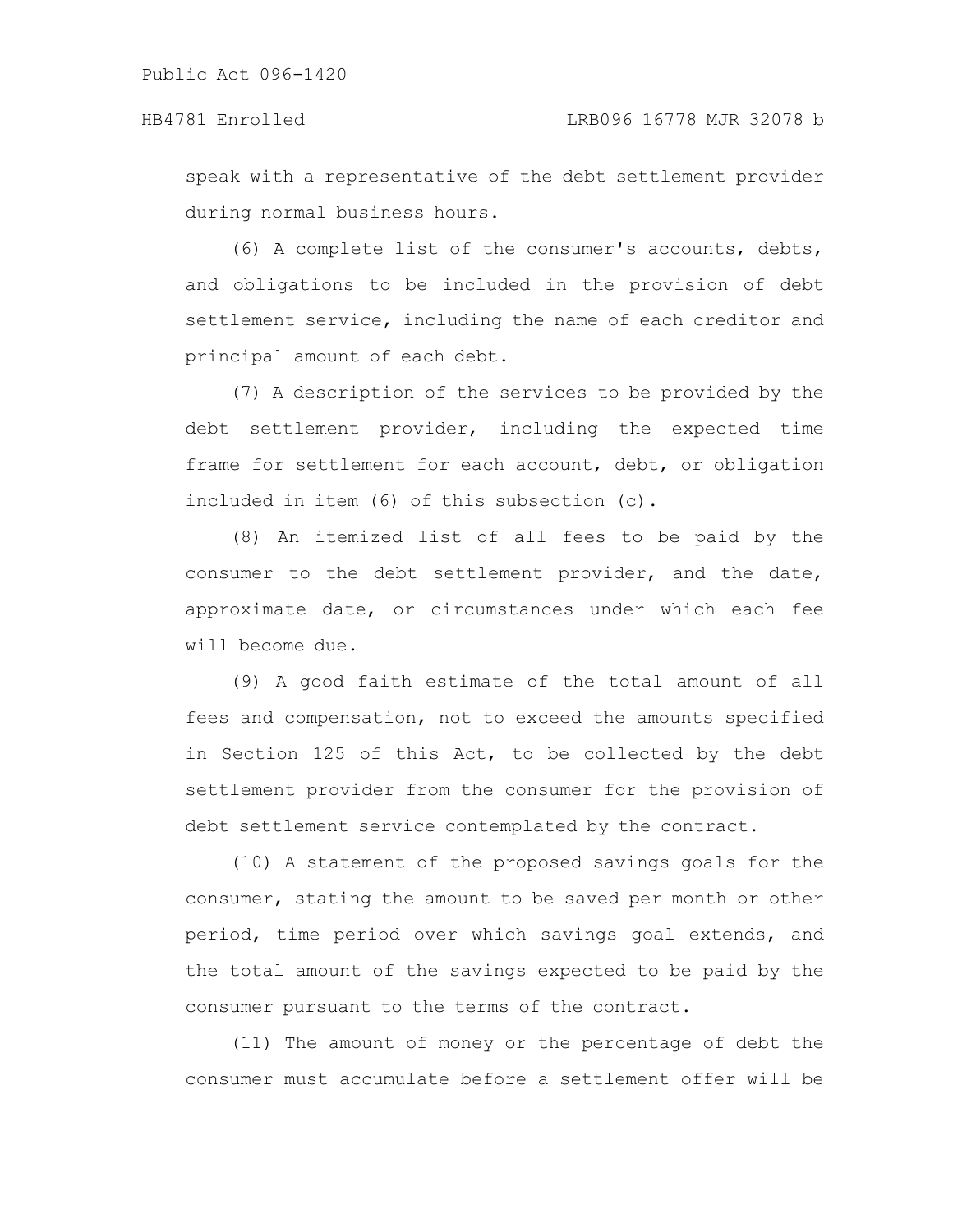made to each of the consumer's creditors.

(12) The written individualized financial analysis required by Section 110 of this Act.

(13) The contents of the "Consumer Notice and Rights Form" provided in Section 115.

(14) A written notice to the consumer that the consumer may cancel the contract at any time until after the debt settlement provider has fully performed each service the debt settlement provider contracted to perform or represented he or she would perform, and upon that event:

(A) the consumer shall be entitled to a full refund of all unearned fees and compensation paid by the consumer to the debt settlement provider, and a full refund of all funds provided by the consumer to the debt settlement provider for a consumer settlement account, except for funds actually paid to a creditor on behalf of the consumer, under the terms of the contract for debt settlement service; and

(B) all powers of attorney granted to the debt settlement provider by the consumer shall be considered revoked and voided.

(15) A form the consumer may use to cancel the contract pursuant to the provisions of Section 135 of this Act. The form shall include the name and mailing address of the debt settlement provider and shall disclose clearly and conspicuously how the consumer can cancel the contract,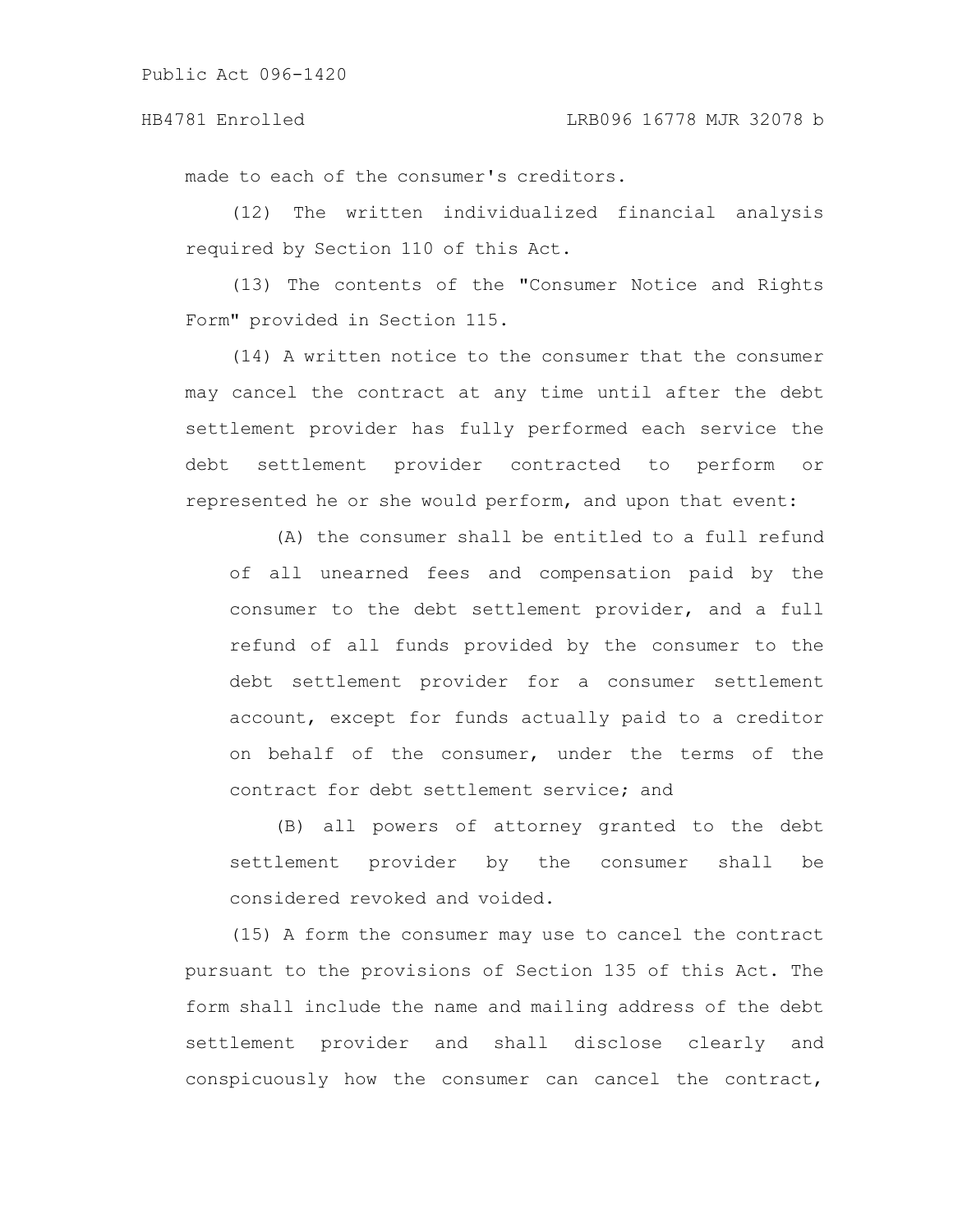### HB4781 Enrolled LRB096 16778 MJR 32078 b

including applicable addresses, telephone numbers, facsimile numbers, and electronic mail addresses the consumer can use to cancel the contract.

(d) If a debt settlement provider communicates with a consumer primarily in a language other than English, then the debt settlement provider shall furnish to the consumer a translation of all the disclosures and documents required by this Act in that other language.

Section 125. Fees.

(a) A debt settlement provider shall not charge fees of any type or receive compensation from a consumer in a type, amount, or timing other than fees or compensation permitted in this Section.

(b) A debt settlement provider shall not charge or receive from a consumer any enrollment fee, set up fee, up front fee of any kind, or any maintenance fee, except for a one-time enrollment fee of no more than \$50.

(c) A debt settlement provider may charge a settlement fee, which shall not exceed an amount greater than 15% of the savings. If the amount paid by the debt settlement provider to the creditor or negotiated by the debt settlement provider and paid by the consumer to the creditor pursuant to a settlement negotiated by the debt settlement provider on behalf of the consumer as full and complete satisfaction of the creditor's claim with regard to that debt is greater than the principal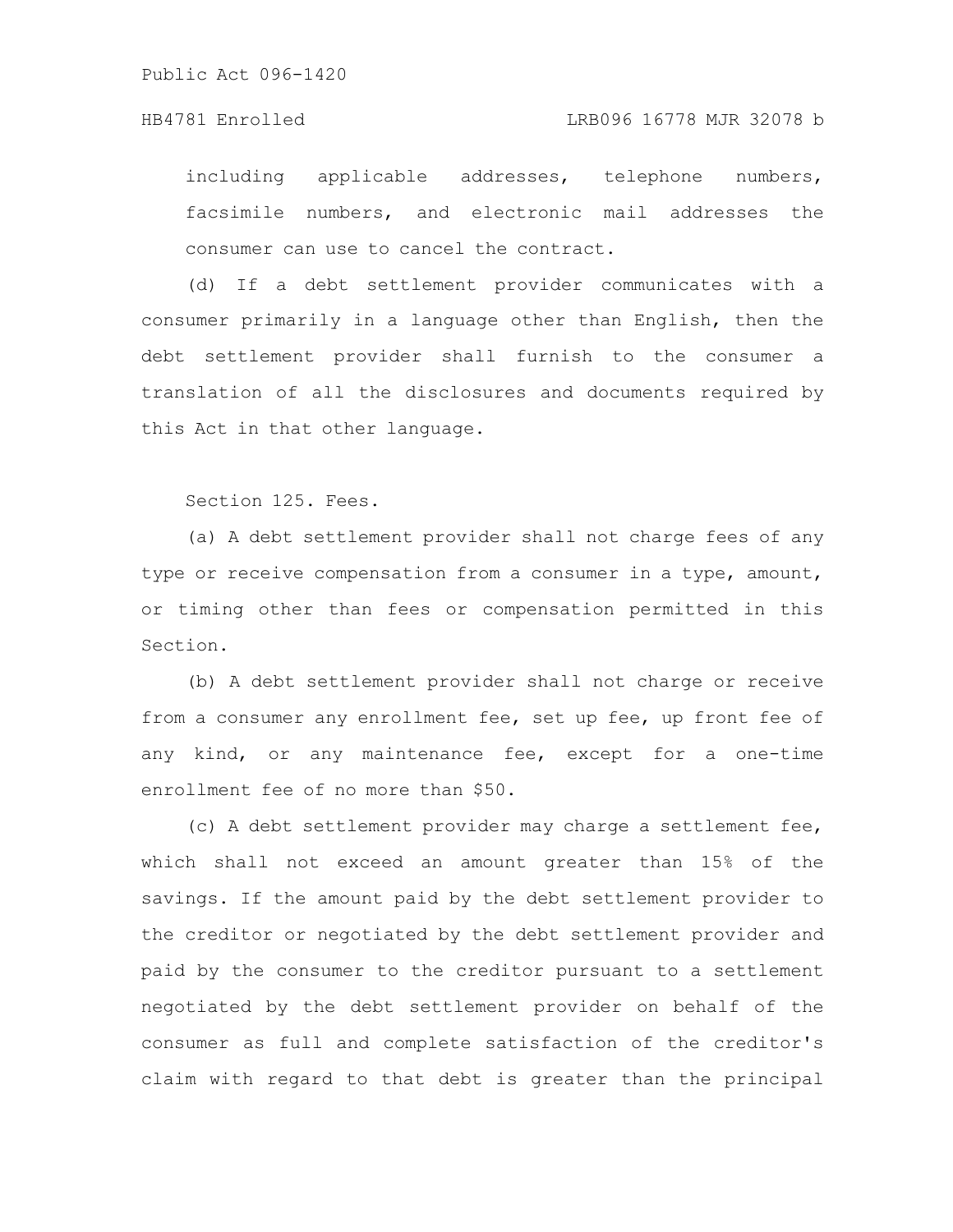### HB4781 Enrolled LRB096 16778 MJR 32078 b

amount of the debt, then the debt settlement provider shall not be entitled to any settlement fee.

(d) A debt settlement provider shall not collect any settlement fee from a consumer until a creditor enters into a legally enforceable agreement to accept funds in a specific dollar amount as full and complete satisfaction of the creditor's claim with regard to that debt and those funds are provided by the debt settlement provider on behalf of the consumer or are provided directly by the consumer to the creditor pursuant to a settlement negotiated by the debt settlement provider

Section 130. Consumer settlement accounts and monthly accounting.

(a) A debt settlement provider who receives funds from a consumer shall hold all funds received for a consumer settlement account in a properly designated trust account in a federally insured depository institution. The funds shall remain the property of the consumer until the debt settlement provider disburses the funds to a creditor on behalf of the consumer as full or partial satisfaction of the consumer's debt to the creditor or the creditor's claim against the consumer. Any interest earned on such account shall be credited to the consumer.

(b) A debt settlement provider shall not be named on a consumer's bank account, take a power of attorney in a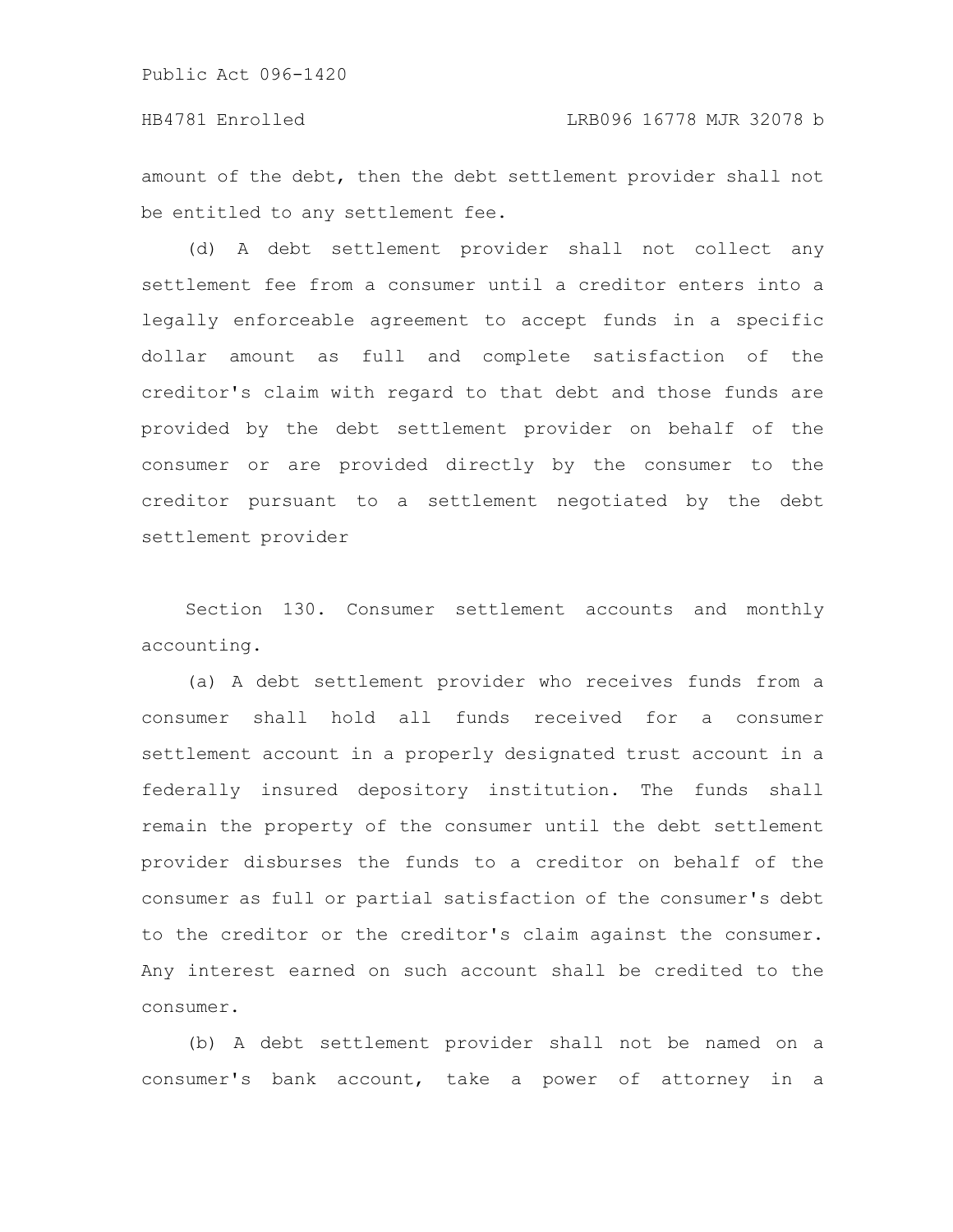consumer's bank account, create a demand draft on a consumer's bank account, or exercise any control over any bank account held by or on behalf of the consumer.

(c) A debt settlement provider shall, no less than monthly, provide each consumer with which it has a contract for the provision of debt settlement service a statement of account balances, fees paid, settlements completed, and remaining debts.

Section 135. Cancellation of contract and right to fee and settlement fund refunds.

(a) A consumer may cancel a contract with a debt settlement provider at any time before the debt settlement provider has fully performed each service the debt settlement provider contracted to perform or represented it would perform.

(b) If a consumer cancels a contract with a debt settlement provider, or at any time upon a material violation of this Act on the part of the debt settlement provider, then the debt settlement provider shall refund all fees and compensation, with the exception of the application fee and any earned settlement fee, as well as all funds paid by the consumer to the debt settlement provider that have accumulated in a consumer settlement account and that the debt settlement provider has not disbursed to creditors. Upon cancellation, all powers of attorney and direct debit authorizations granted to the debt settlement provider by the consumer shall be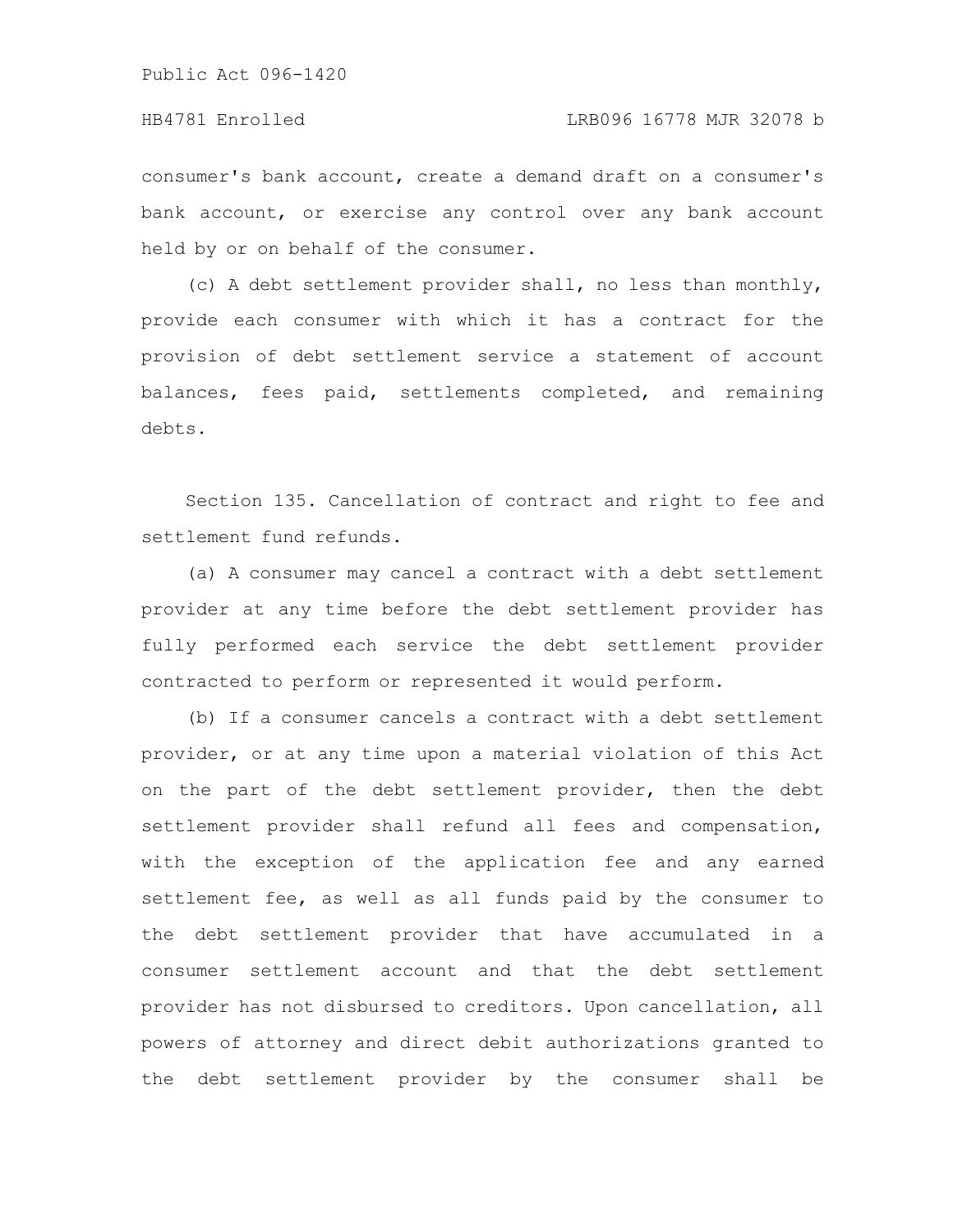### HB4781 Enrolled LRB096 16778 MJR 32078 b

considered revoked and voided.

(c) A debt settlement provider shall make any refund required under this Section within 5 business days after the notice of cancellation, and shall include with the refund a full statement of account showing fees received, fees refunded, savings held, payments to creditors, settlement fees earned if any, and savings refunded.

(d) Upon the cancellation of a contract under this Section, the debt settlement provider shall provide timely notice of the cancellation of the contract to each of the creditors with whom the debt settlement provider has had any prior communication on behalf of the consumer in connection with the provision of any debt settlement service.

Section 140. Obligation of good faith. A debt settlement provider shall act in good faith in all matters under this Act.

Section 145. Prohibited practices. A debt settlement provider shall not do any of the following:

(1) Charge or collect from a consumer any fee not permitted by, in an amount in excess of the maximum amount permitted by, or at a time earlier than permitted by Section 125 of this Act.

(2) Advise or represent, expressly or by implication, that consumers should stop making payments to their creditors.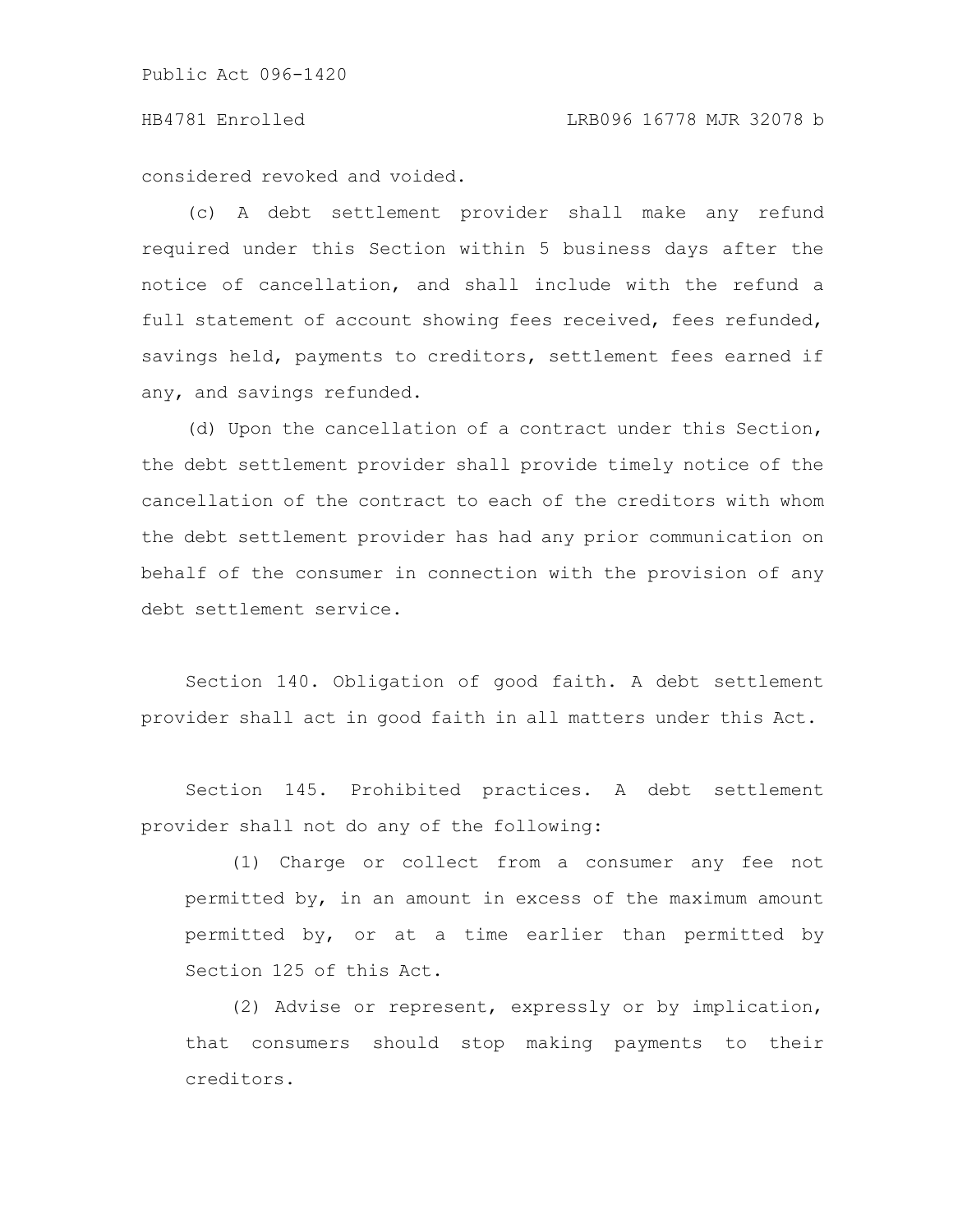(3) Advise or represent, expressly or by implication, that consumers should stop communicating with their creditors.

(4) Change the mailing address on any of a consumer's creditor's statements.

(5) Make loans or offer credit or solicit or accept any note, mortgage, or negotiable instrument other than a check signed by the consumer and dated no later than the date of signature.

(6) Take any confession of judgment or power of attorney to confess judgment against the consumer or appear as the consumer or on behalf of the consumer in any judicial proceedings.

(7) Take any release or waiver of any obligation to be performed on the part of the debt settlement provider or any right of the consumer.

(8) Advertise, display, distribute, broadcast, or televise services or permit services to be displayed, advertised, distributed, broadcasted, or televised, in any manner whatsoever, that contains any false, misleading, or deceptive statements or representations with regard to any matter, including services to be performed, the fees to be charged by the debt settlement provider, or the effect those services will have on a consumer's credit rating or on creditor collection efforts.

(9) Receive any cash, fee, gift, bonus, premium,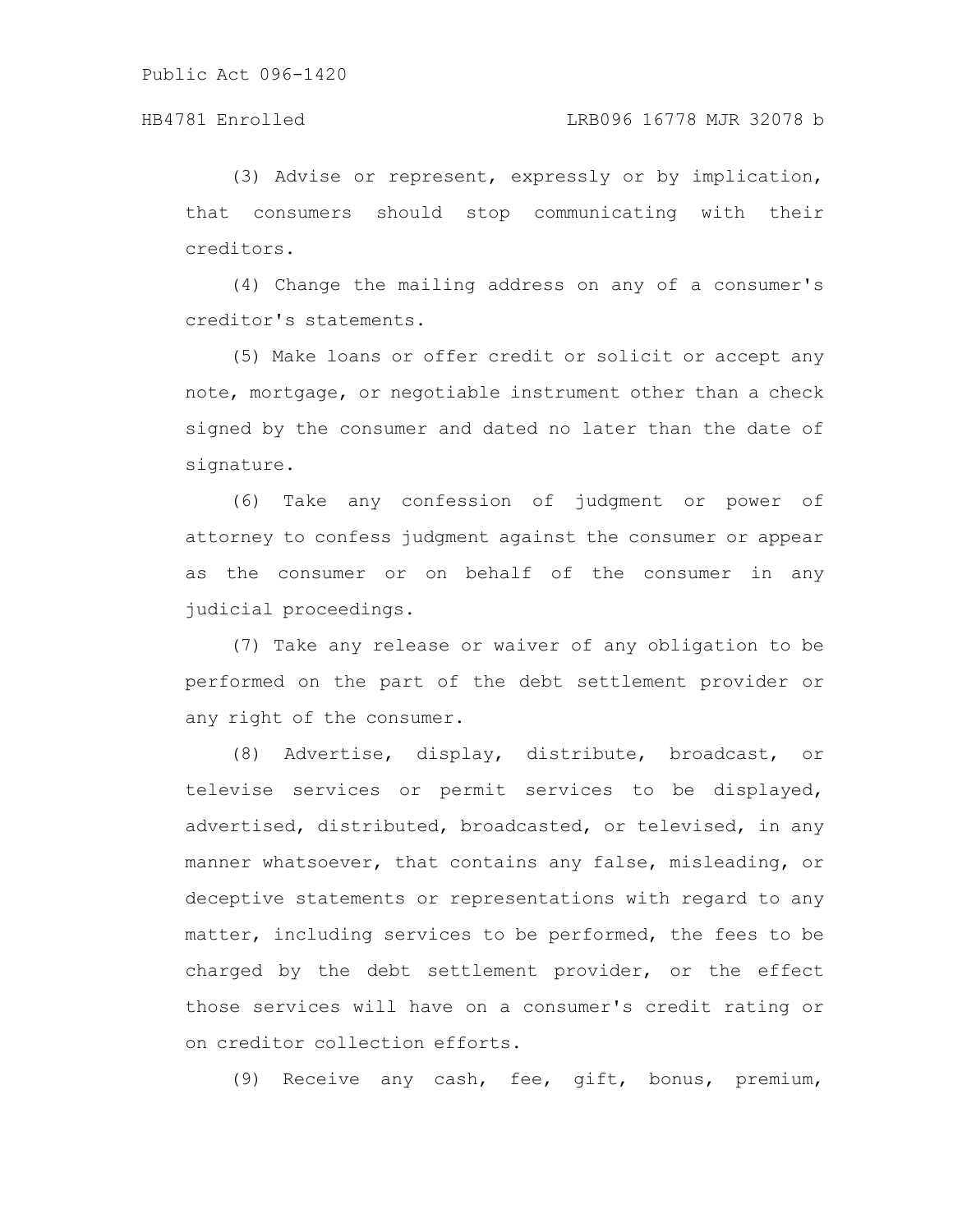reward, or other compensation from any person other than the consumer explicitly for the provision of debt settlement service to that consumer.

(10) Offer or provide gifts or bonuses to consumers for signing a debt settlement service contract or for referring another potential customer or customer.

(11) Disclose to anyone the name or any personal information of a consumer for whom the debt settlement provider has provided or is providing debt settlement service other than to a consumer's own creditors or the debt settlement provider's agents, affiliates, or contractors for the purpose of providing debt settlement service without the prior consent of the consumer.

(12) Enter into a contract with a consumer without first providing the disclosures and financial analysis and making the determinations required by this Section.

(13) Misrepresent any material fact, make a material omission, or make a false promise directed to one or more consumers in connection with the solicitation, offering, contracting, or provision of debt settlement service.

(14) Violate the provisions of applicable do not call statutes.

(15) Purchase debts or engage in the practice or business of debt collection.

(16) Include in a debt settlement agreement any secured debt.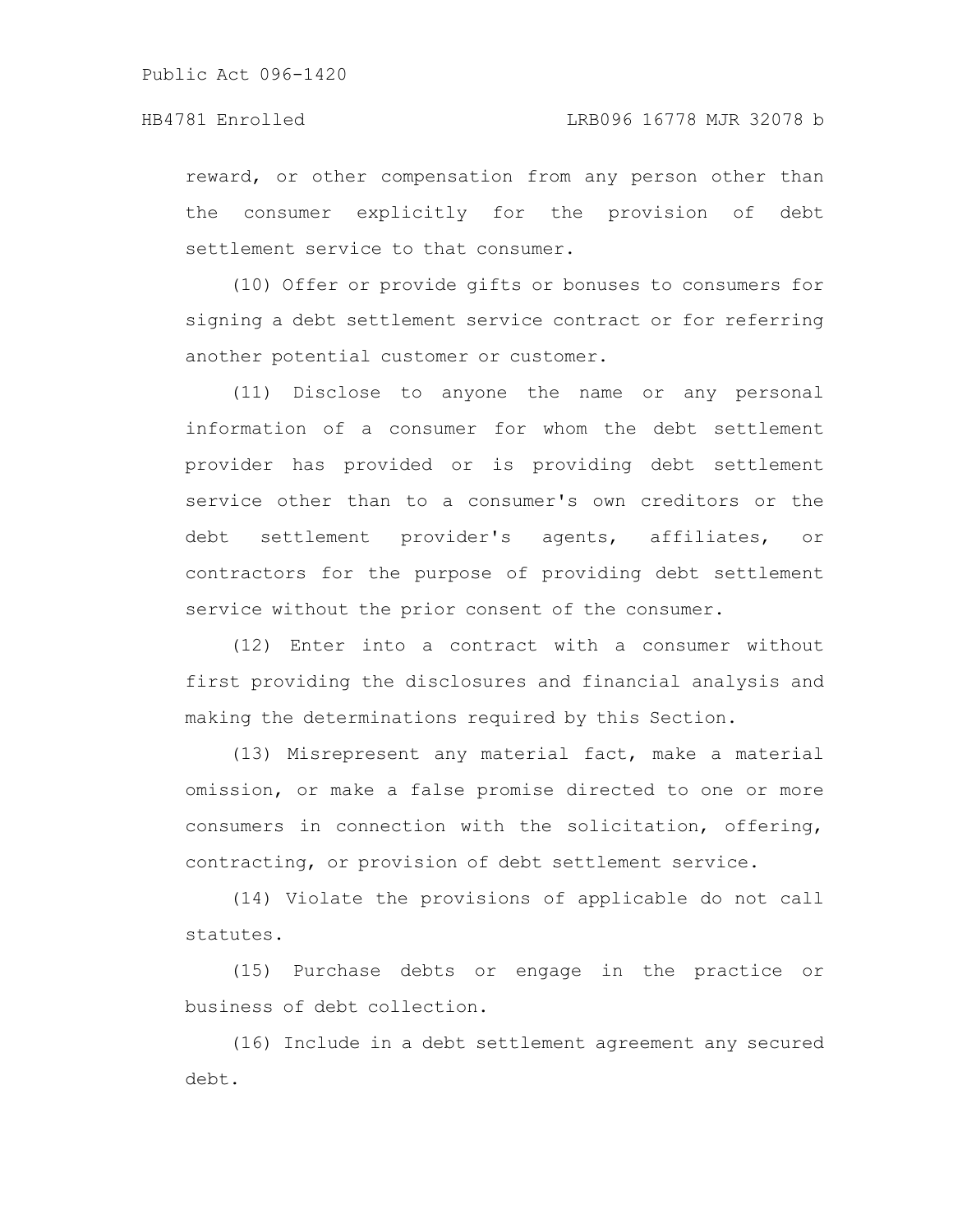(17) Employ an unfair, unconscionable, or deceptive act or practice, including the knowing omission of any material information.

(18) Engage in any practice that prohibits or limits the consumer or any creditor from communication directly with one another.

(19) Represent or imply to a person participating in or considering debt settlement that purchase of any ancillary goods or services is required.

Section 150. Noncompliance with the Act.

(a) Any waiver by any consumer of any protection provided by or any right of the consumer under this Act:

(1) shall be treated as void; and

(2) may not be enforced by any federal or State court or any other person.

(b) Any attempt by any person to obtain a waiver from any consumer of any protection provided by or any right or protection of the consumer or any obligation or requirement of the debt settlement provider under this Act shall be a violation of this Act.

(c) Any contract for debt settlement service that does not comply with the applicable provisions of this Act:

(1) shall be treated as void; and

(2) may not be enforced by any federal or State court or any other person; and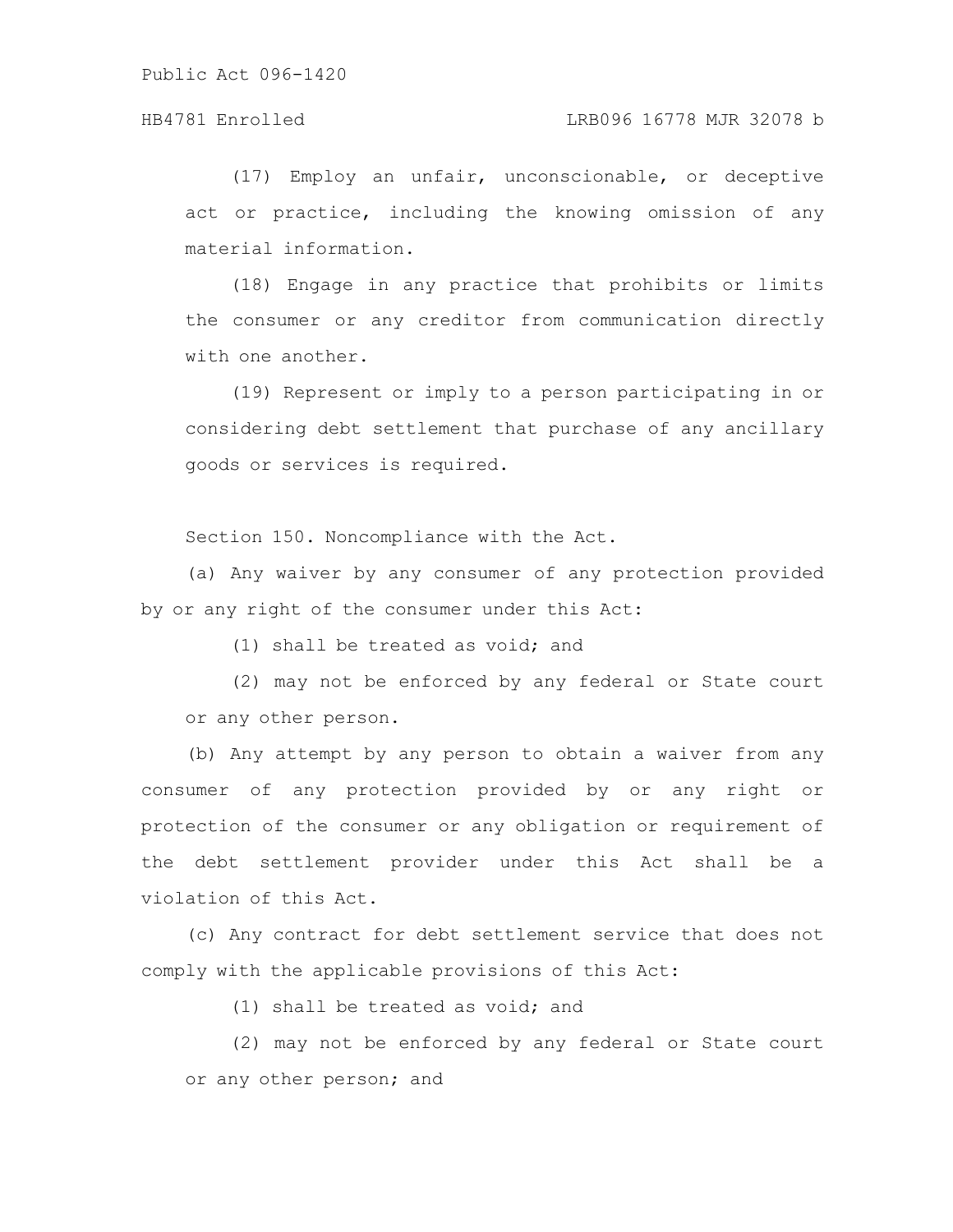Upon notice of a void contract, a refund by the debt settlement provider to the consumer shall be made as if the contract had been cancelled as provided in Section 135 of this Act.

Section 155. Civil remedies.

(a) A violation of Section 105, 110, 115, 120, 125, 130, 135, 140, 145, or 150 of this Act constitutes an unlawful practice under the Consumer Fraud and Deceptive Business Practices Act. All remedies, penalties, and authority granted to the Attorney General or State's Attorney by the Consumer Fraud and Deceptive Business Practices Act shall be available to him or her for the enforcement of this Act.

(b) A consumer who suffers loss by reason of a violation of Section 105, 110, 115, 120, 125, 130, 135, 140, 145, or 150 of this Act may bring a civil action in accordance with the Consumer Fraud and Deceptive Business Practices Act to enforce that provision. All remedies and rights granted to a consumer by the Consumer Fraud and Deceptive Business Practices Act shall be available to the consumer bringing such an action. The remedies and rights provided for in this Act are not exclusive, but cumulative, and all other applicable claims are specifically preserved.

Section 900. The State Finance Act is amended by changing Section 6z-26 and by adding Sections 5.755 and 5.756 as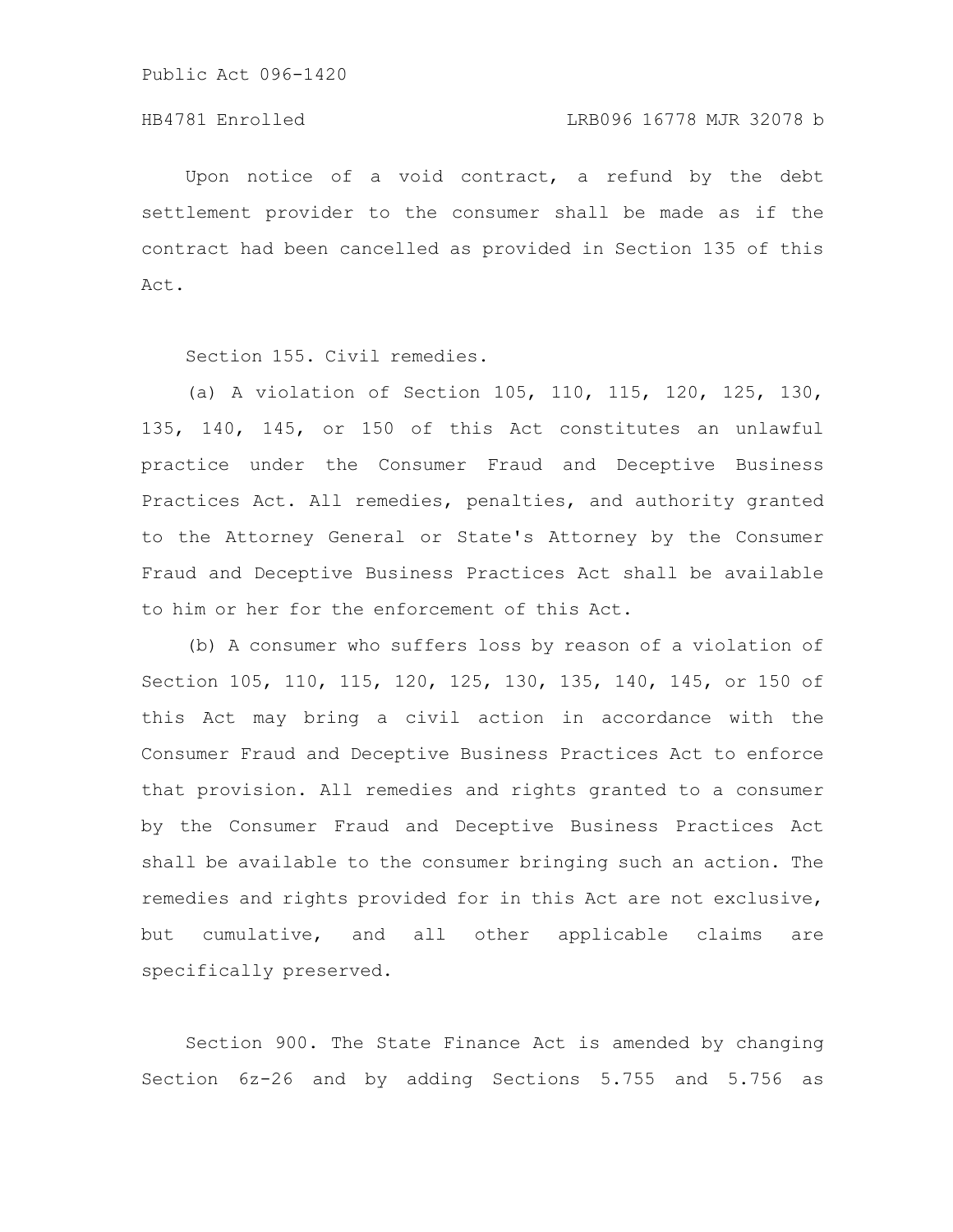follows:

(30 ILCS 105/5.755 new)

Sec. 5.755. The Debt Management Service Consumer Protection Fund.

(30 ILCS 105/5.756 new)

Sec. 5.756. The Debt Settlement Consumer Protection Fund.

(30 ILCS 105/6z-26)

Sec. 6z-26. The Financial Institution Fund. All moneys received by the Department of Financial and Professional Regulation under the Safety Deposit License Act, the Foreign Exchange License Act, the Pawners Societies Act, the Sale of Exchange Act, the Currency Exchange Act, the Sales Finance Agency Act, the Debt Management Service Act, the Consumer Installment Loan Act, the Illinois Development Credit Corporation Act, the Title Insurance Act, the Debt Settlement Consumer Protection Act, the Debt Management Service Consumer Protection Fund, and any other Act administered by the Department of Financial and Professional Regulation as the successor of the Department of Financial Institutions now or in the future (unless an Act specifically provides otherwise) shall be deposited in the Financial Institution Fund (hereinafter "Fund"), a special fund that is hereby created in the State Treasury.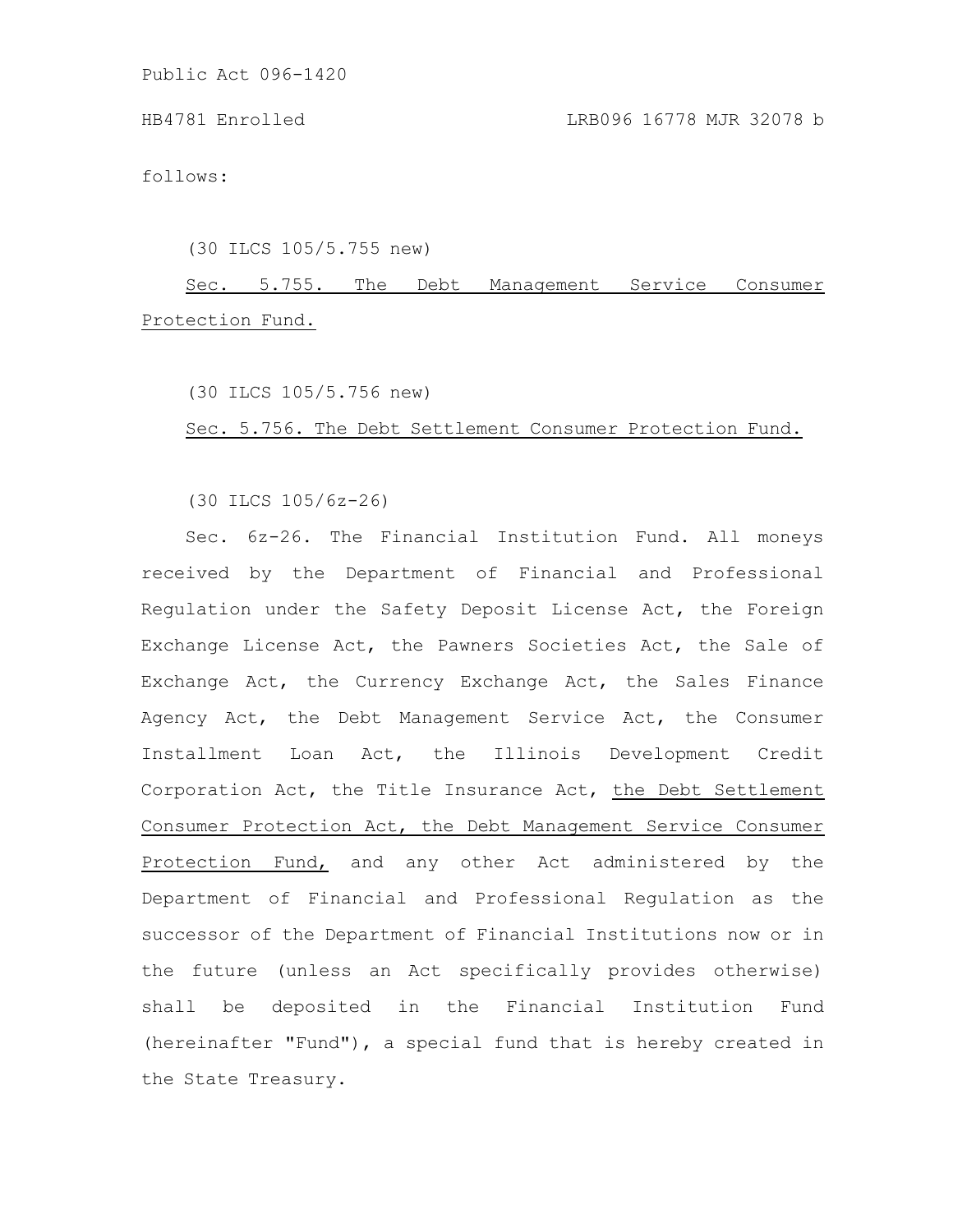Moneys in the Fund shall be used by the Department, subject to appropriation, for expenses incurred in administering the above named and referenced Acts.

The Comptroller and the State Treasurer shall transfer from the General Revenue Fund to the Fund any monies received by the Department after June 30, 1993, under any of the above named and referenced Acts that have been deposited in the General Revenue Fund.

As soon as possible after the end of each calendar year, the Comptroller shall compare the balance in the Fund at the end of the calendar year with the amount appropriated from the Fund for the fiscal year beginning on July 1 of that calendar year. If the balance in the Fund exceeds the amount appropriated, the Comptroller and the State Treasurer shall transfer from the Fund to the General Revenue Fund an amount equal to the difference between the balance in the Fund and the amount appropriated.

Nothing in this Section shall be construed to prohibit appropriations from the General Revenue Fund for expenses incurred in the administration of the above named and referenced Acts.

Moneys in the Fund may be transferred to the Professions Indirect Cost Fund, as authorized under Section 2105-300 of the Department of Professional Regulation Law of the Civil Administrative Code of Illinois.

(Source: P.A. 94-91, eff. 7-1-05.)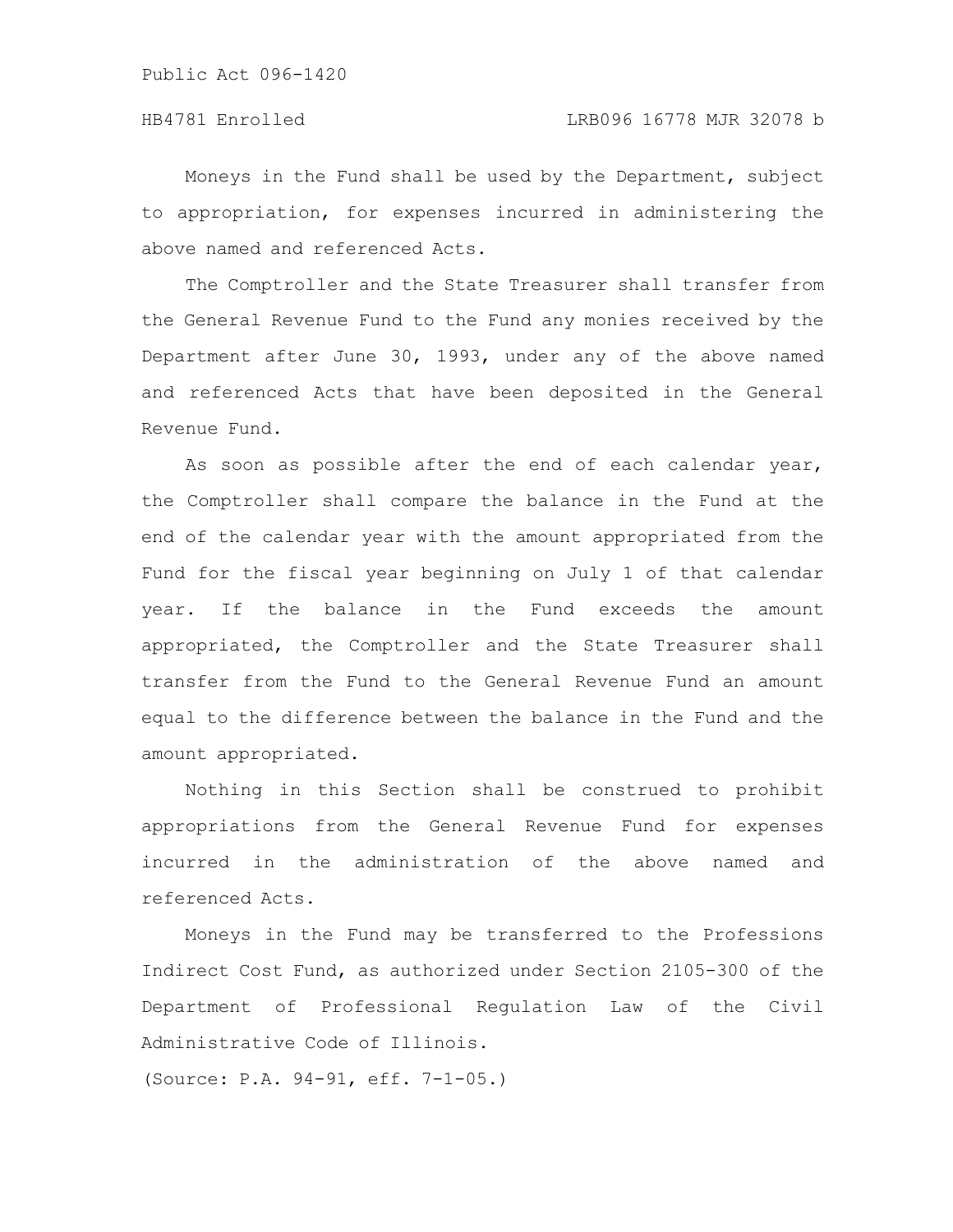Section 905. The Debt Management Service Act is amended by changing Sections 2, 4, 5, 6, 7, 8.5, 9, 10, 11, 11.5, 12, 12.1, 13, 14, 15, 16, 17, 18, 20, and 20.5 and by adding Sections 1.5, 16.5, and 16.6 as follows:

(205 ILCS 665/1.5 new)

Sec. 1.5. Purpose and construction. The purpose of this Act is to protect consumers who enter into agreements with debt management service providers and to regulate debt management service providers. This Act shall be construed as a consumer protection law for all purposes. This Act shall be liberally construed to effectuate its purpose.

(205 ILCS 665/2) (from Ch. 17, par. 5302)

Sec. 2. Definitions. As used in this Act:

"Credit counselor" means an individual, corporation, or other entity that is not a debt management service that provides (1) guidance, educational programs, or advice for the purpose of addressing budgeting, personal finance, financial literacy, saving and spending practices, or the sound use of consumer credit; or (2) assistance or offers to assist individuals and families with financial problems by providing counseling; or (3) a combination of the activities described in items (1) and (2) of this definition.

"Debt management service" means the planning and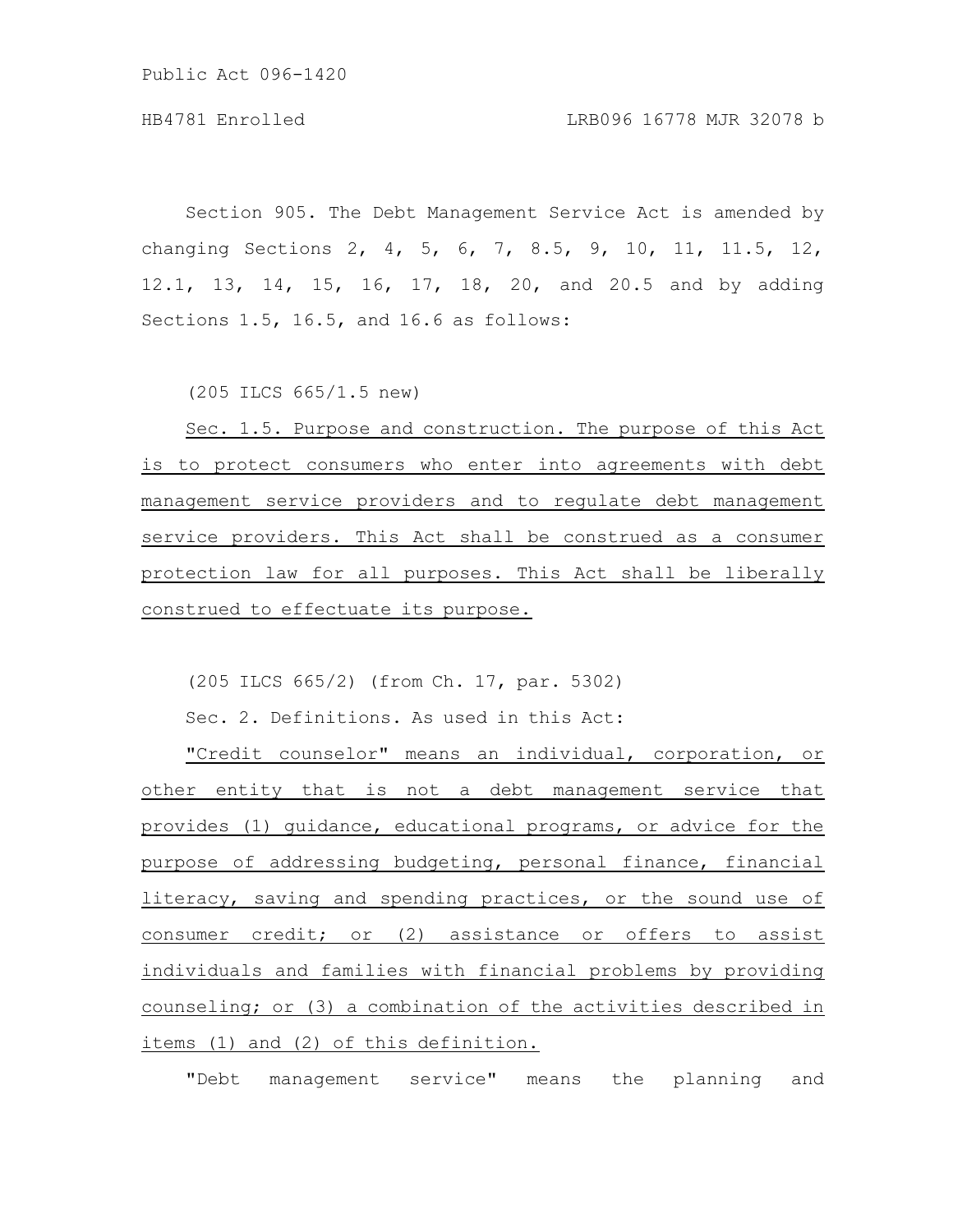management of the financial affairs of a debtor for a fee and the receiving of money from the debtor for the purpose of distributing it, directly or indirectly, to the debtor's creditors in payment or partial payment of the debtor's obligations or soliciting financial contributions from creditors. The business of debt management is conducted in this State if the debt management business, its employees, or its agents are located in this State or if the debt management business solicits or contracts with debtors located in this State. "Debt management service" does not include "debt settlement service" as defined in the Debt Settlement Consumer Protection Act.

This term shall not include the following when engaged in the regular course of their respective businesses and professions:

(a) Attorneys at law licensed, or otherwise authorized to practice, in Illinois who are engaged in the practice of law.

(b) Banks, operating subsidiaries of banks, affiliates of banks, fiduciaries, credit unions, savings and loan associations, and savings banks as duly authorized and admitted to transact business in the State of Illinois and performing credit and financial adjusting service in the regular course of their principal business.

(c) Title insurers, title agents, independent escrowees, and abstract companies, while doing an escrow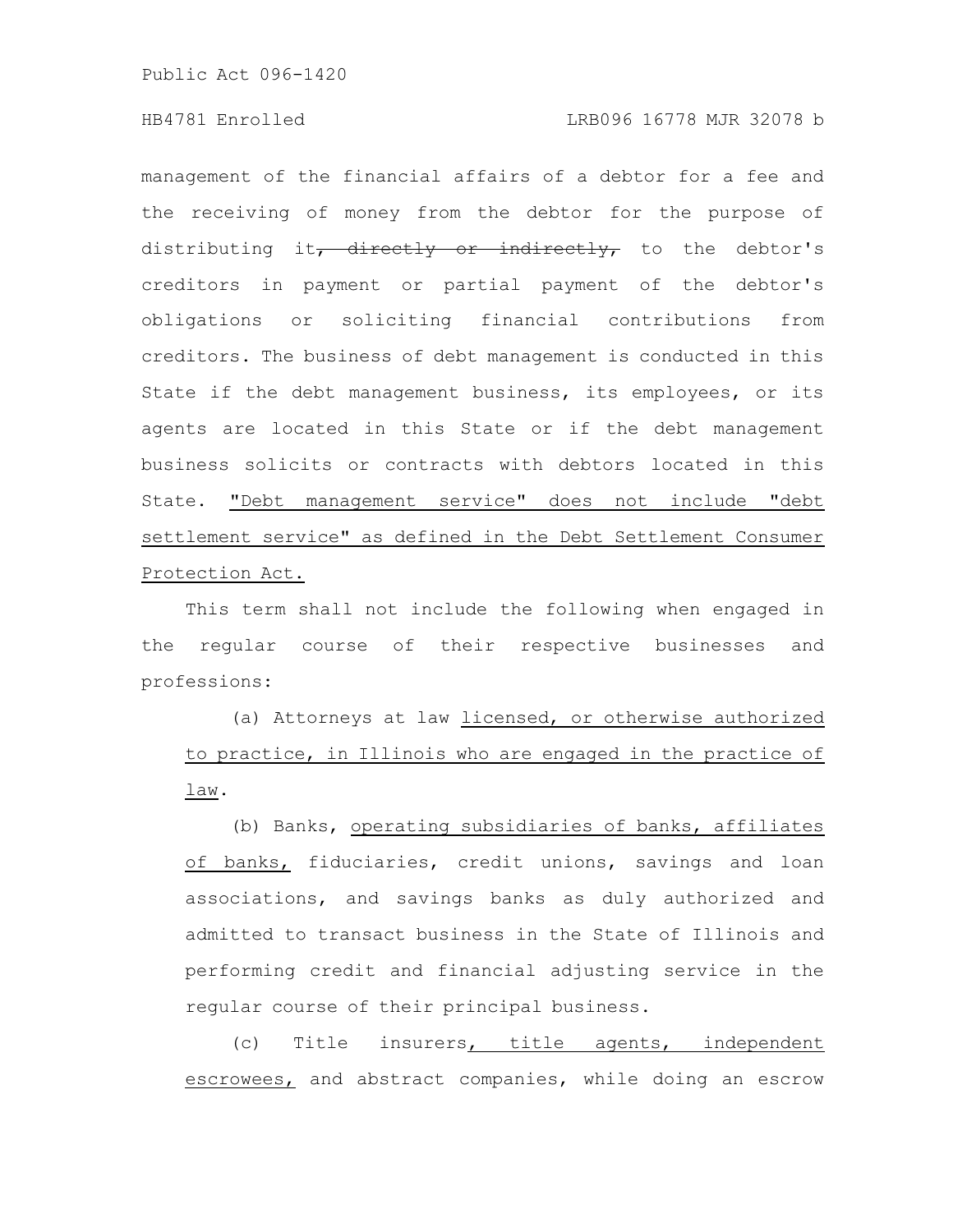business.

(d) Judicial officers or others acting pursuant to court order.

(e) Employers for their employees, except that no employer shall retain the services of an outside debt management service to perform this service unless the debt management service is licensed pursuant to this Act. Employers for their employees.

(f) Bill payment services, as defined in the Transmitters of Money Act.

(g) Credit counselors, only when providing services described in the definition of credit counselor in this Section.

# "Director" means Director of Financial Institutions.

"Debtor" means the person or persons for whom the debt management service is performed.

"Person" means an individual, firm, partnership, association, limited liability company, corporation, or not-for-profit corporation.

"Licensee" means a person licensed under this Act.

"Secretary" means the Secretary of Financial and Professional Regulation.

(Source: P.A. 95-331, eff. 8-21-07.)

(205 ILCS 665/4) (from Ch. 17, par. 5304) Sec. 4. Application for license. Application for a license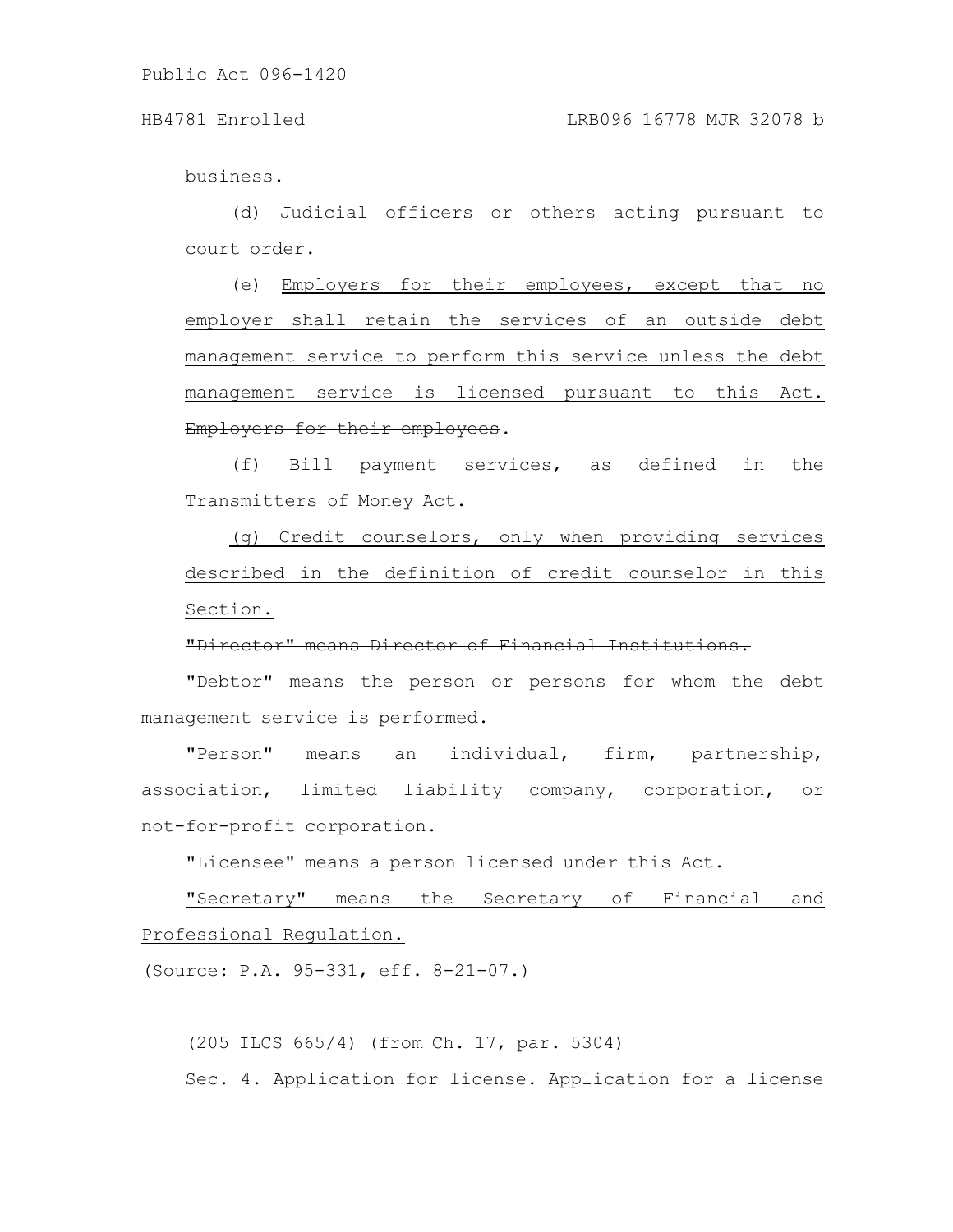# HB4781 Enrolled LRB096 16778 MJR 32078 b

to engage in the debt management service business in this State shall be made to the Secretary Director and shall be in writing, under oath, and in the form prescribed by the Secretary Director.

Each applicant, at the time of making such application, shall pay to the Secretary Director the sum of \$30.00 as a fee for investigation of the applicant, and the additional sum of \$100.00 as a license fee.

Every applicant shall submit to the Secretary Director, at the time of the application for a license, a bond to be approved by the Secretary Director in which the applicant shall be the obligor, in the sum of \$25,000 or such additional amount as required by the Secretary Director based on the amount of disbursements made by the licensee in the previous year, and in which an insurance company, which is duly authorized by the State of Illinois, to transact the business of fidelity and surety insurance shall be a surety.

The bond shall run to the Secretary Director for the use of the Department or of any person or persons who may have a cause of action against the obligor in said bond arising out of any violation of this Act or rules by a license. Such bond shall be conditioned that the obligor will faithfully conform to and abide by the provisions of this Act and of all rules, regulations and directions lawfully made by the Secretary Director and will pay to the Secretary Director or to any person or persons any and all money that may become due or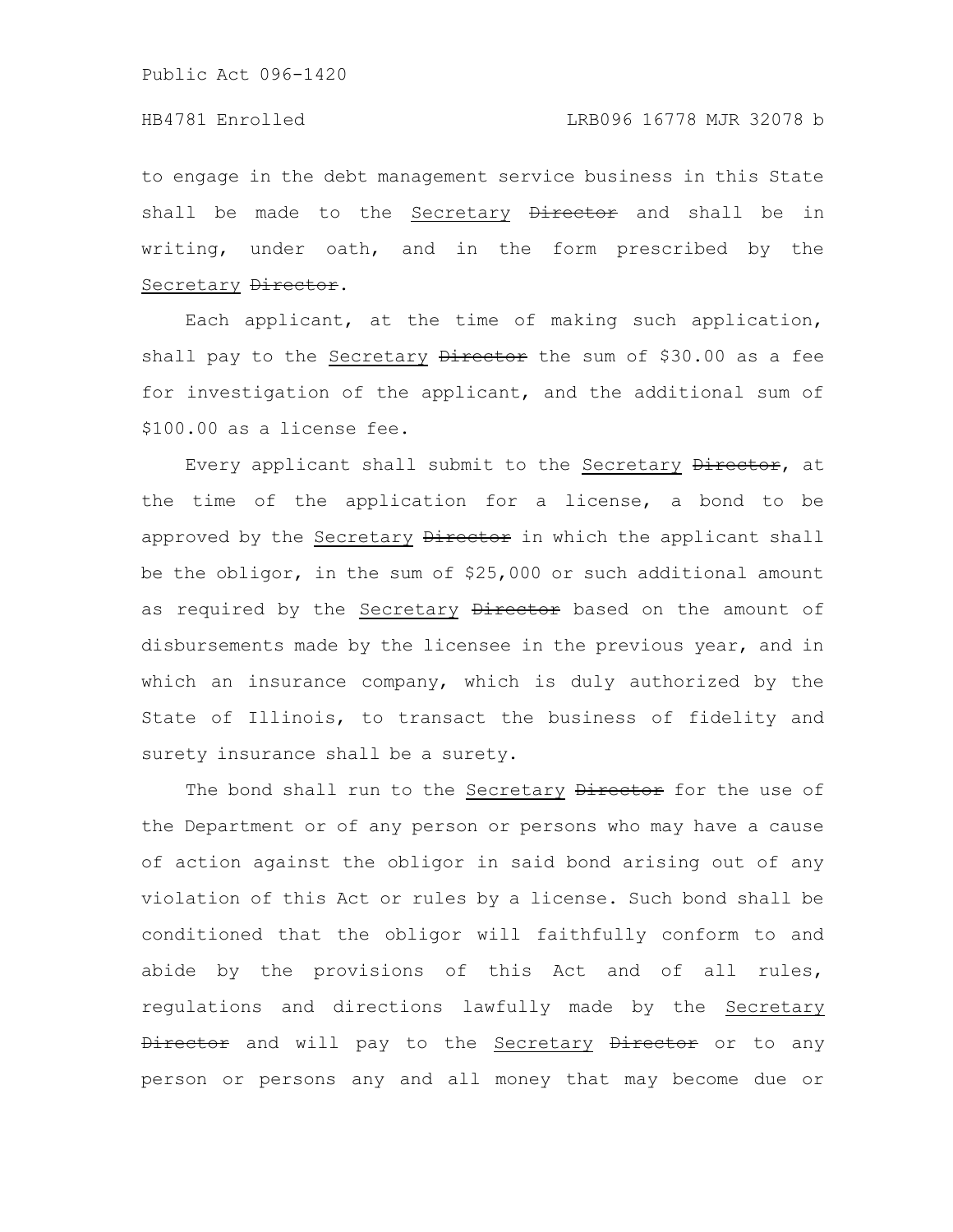owing to the State or to such person or persons, from said obligor under and by virtue of the provisions of this Act. (Source: P.A. 92-400, eff. 1-1-02.)

(205 ILCS 665/5) (from Ch. 17, par. 5305)

Sec. 5. Qualifications for license. Upon the filing of the application and the approval of the bond and the payment of the specified fees, the Secretary may Director shall issue a license if he finds:

(1) That the financial responsibility, experience, character and general fitness of the applicant, the managers thereof, if the applicant is a limited liability company, the partners thereof, if the applicant is a partnership, and of the officers and directors thereof, if the applicant is a corporation or a not-for-profit corporation, are such as to command the confidence of the community and to warrant belief that the business will be operated fairly, honestly and efficiently within the purposes of this Act, and

(2) That the applicant, if an individual, the managers thereof, if the applicant is a limited liability company, the partners thereof, if the applicant is a partnership, and the officers and directors thereof, if the applicant is a corporation, have not been convicted of a felony or a misdemeanor involving dishonesty or untrustworthiness, and

(3) That the person or persons have not had a record of having defaulted in the payment of money collected for others,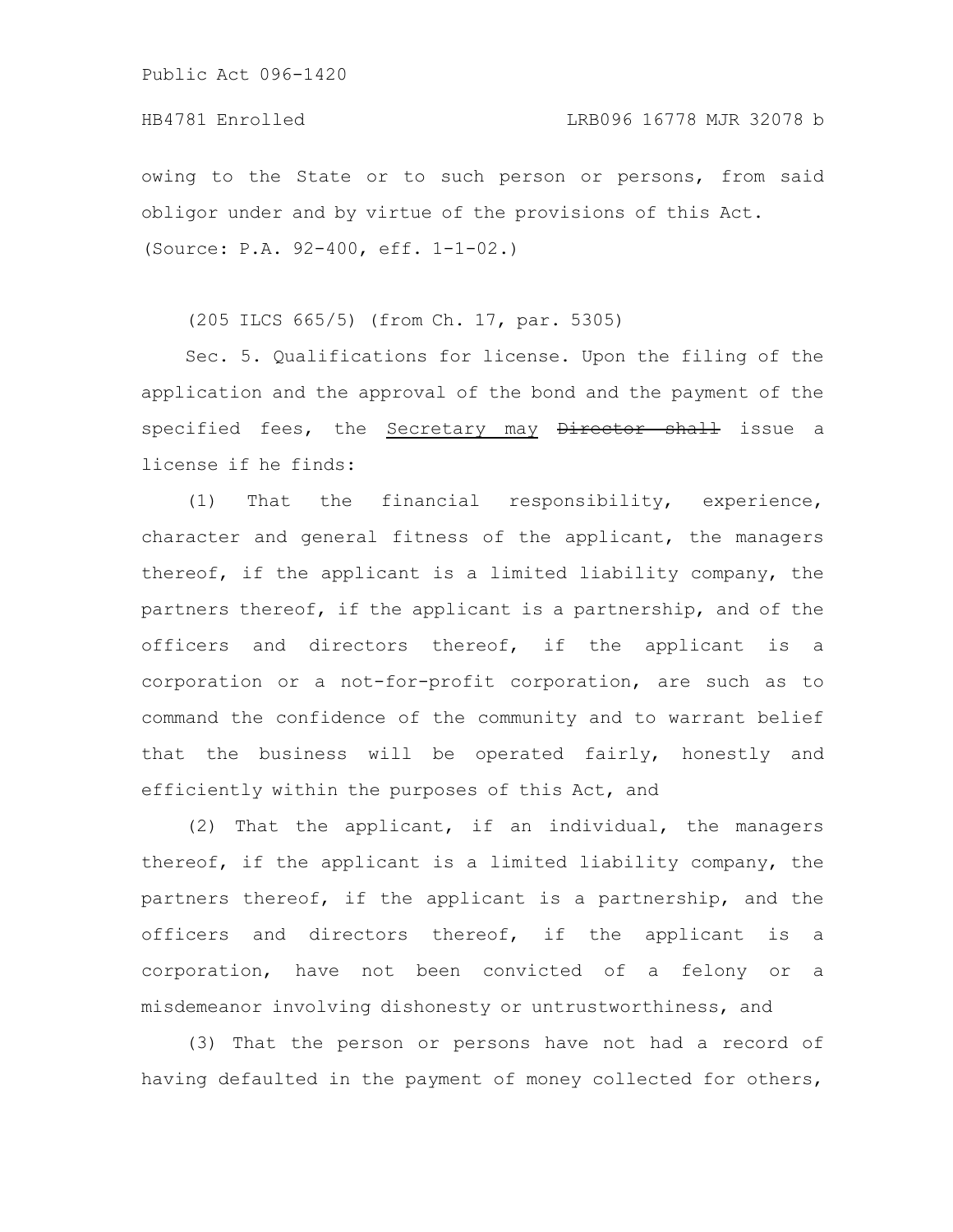including the discharge of such debts through bankruptcy proceedings, and

(4) The applicant, or any officers, directors, partners or managers, have not previously violated any provision of this Act or any rule lawfully made by the Secretary **Director**, and

(5) The applicant has not made any false statement or representation to the Secretary Director in applying for a license hereunder.

The Secretary Director shall deliver a license to the applicant to engage in the debt management service business in accordance with the provisions of this Act at the location specified in the said application, which license shall remain in full force and effect until it is surrendered by the licensee or revoked by the Secretary Director as herein provided; provided, however, that each license shall expire by the terms thereof on January 1 next following the issuance thereof unless the same be renewed as hereinafter provided. A license, however, may not be surrendered without the approval of the Secretary Director.

More than one license may be issued to the same person for separate places of business, but separate applications shall be made for each location conducting business with Illinois residents place of business.

(Source: P.A. 90-545, eff. 1-1-98.)

(205 ILCS 665/6) (from Ch. 17, par. 5306)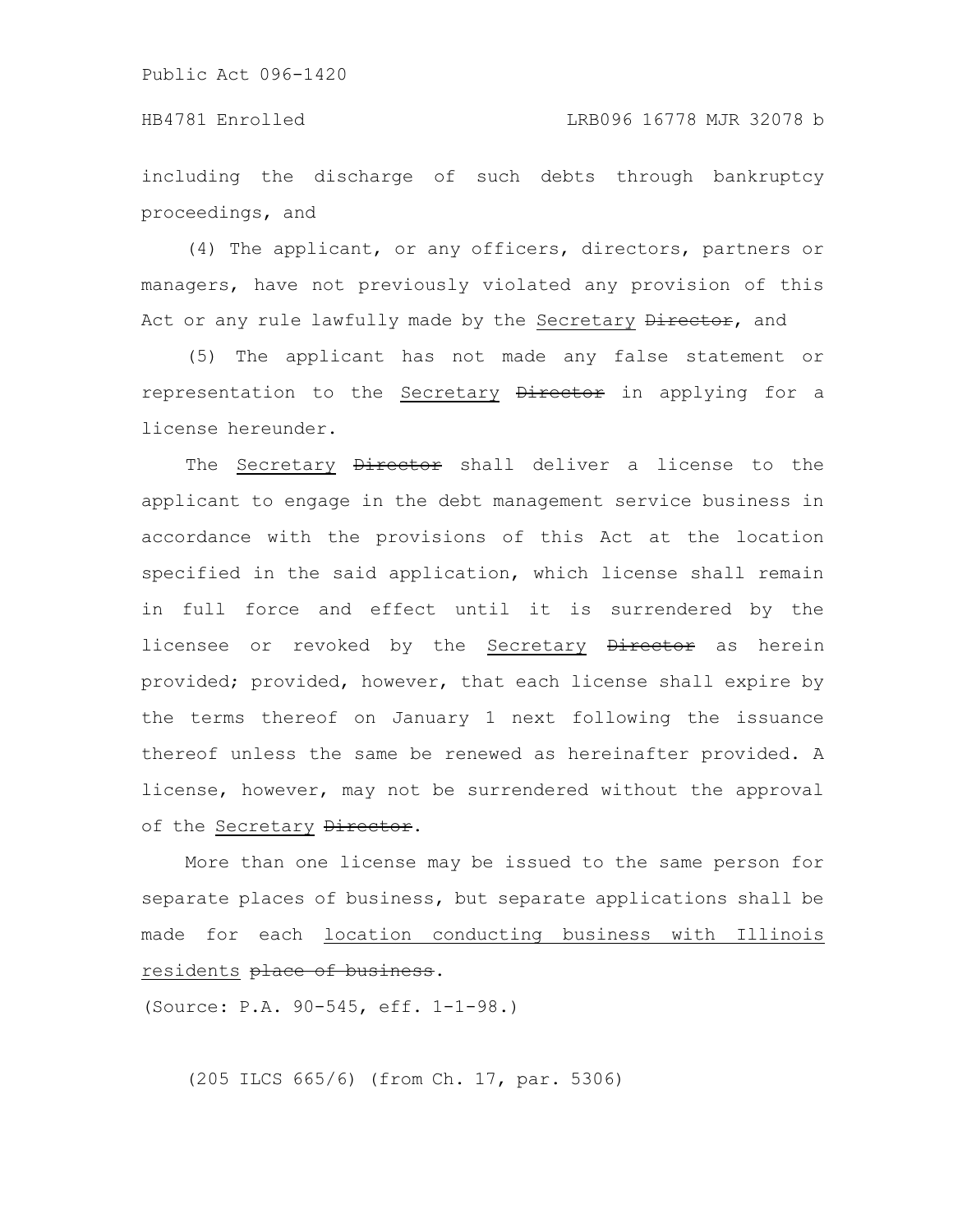Sec. 6. Renewal of license. Each debt management service provider Hicensee under the provisions of this Act may make application to the Secretary Director for renewal of its license, which application for renewal shall be on the form prescribed by the Secretary Director and shall be accompanied by a fee of \$100.00 together with a bond or other surety as required, in a minimum amount of \$25,000 or such an amount as required by the Secretary Director based on the amount of disbursements made by the licensee in the previous year. The application must be received by the Department no later than December 1 of the year preceding the year for which the application applies.

(Source: P.A. 92-400, eff. 1-1-02.)

### (205 ILCS 665/7) (from Ch. 17, par. 5307)

Sec. 7. License, display and location. Each license issued shall be kept conspicuously posted in the place of business of the debt management service provider **Hicensee**. The business location may be changed by any licensee upon 10 days prior written notice to the Secretary Director. A license must operate under the name as stated in its original application. (Source: P.A. 90-545, eff. 1-1-98.)

(205 ILCS 665/8.5)

Sec. 8.5. Temporary location. The Secretary Director may approve a temporary additional business location for the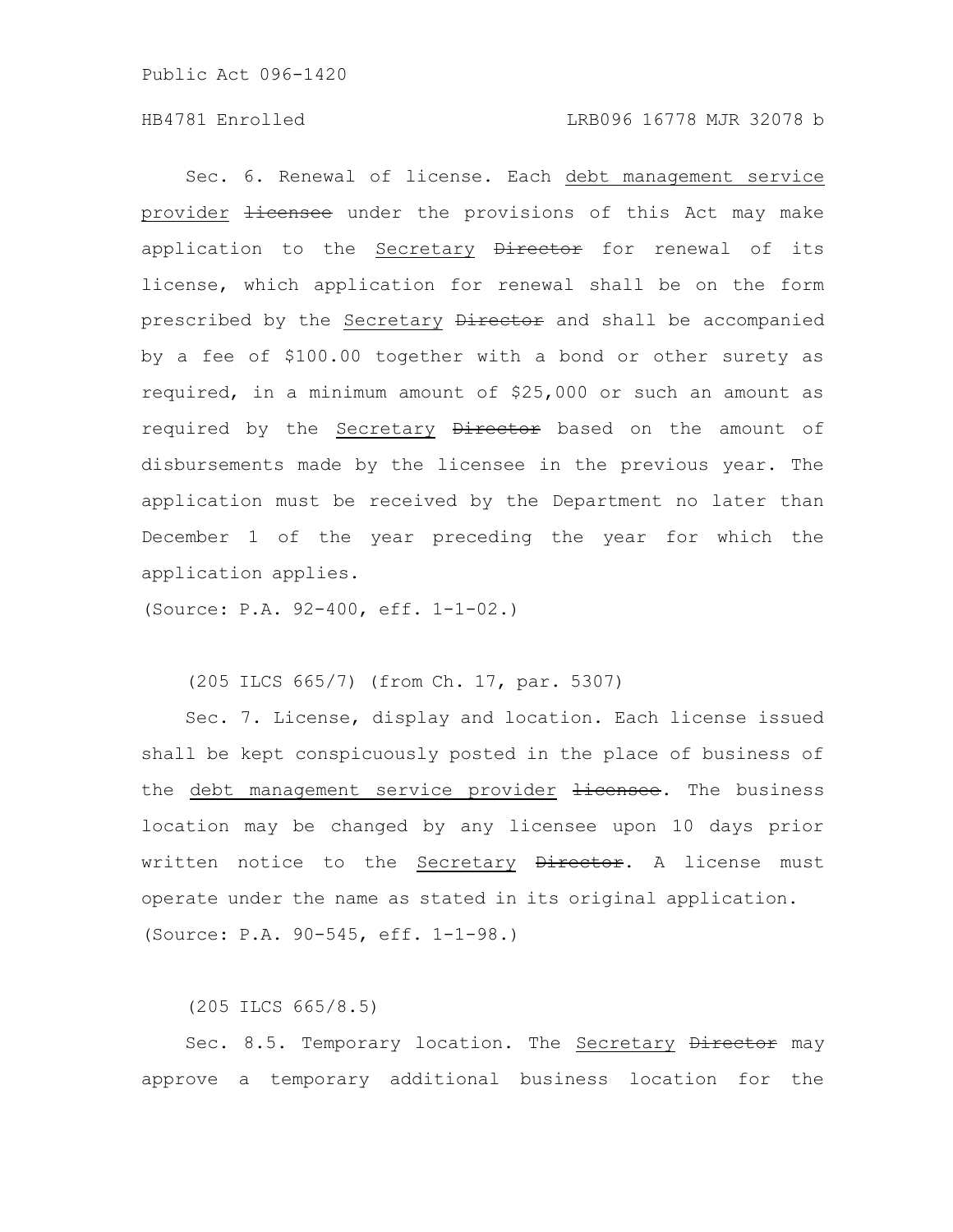## HB4781 Enrolled LRB096 16778 MJR 32078 b

purpose of allowing a debt management service provider <del>licensee</del> to conduct business outside the licensed location. (Source: P.A. 90-545, eff. 1-1-98.)

(205 ILCS 665/9) (from Ch. 17, par. 5309)

Sec. 9. Denial of license. Any application for a license shall be approved or denied within 60 days of the filing of a completed an application with the Secretary Director. (Source: P.A. 90-545, eff. 1-1-98.)

(205 ILCS 665/10) (from Ch. 17, par. 5310)

Sec. 10. Revocation, or suspension, or refusal to renew of license.

(a) The Secretary Director may revoke or suspend or refuse to renew any license if he finds that:

(1) any licensee has failed to pay the annual license fee, or to maintain in effect the bond required under the provisions of this Act;

(2) the licensee has violated any provisions of this Act or any rule, lawfully made by the Secretary Director within the authority of this Act;

(3) any fact or condition exists which, if it had existed at the time of the original application for a license, would have warranted the Secretary Director in refusing its issuance; or

(4) any applicant has made any false statement or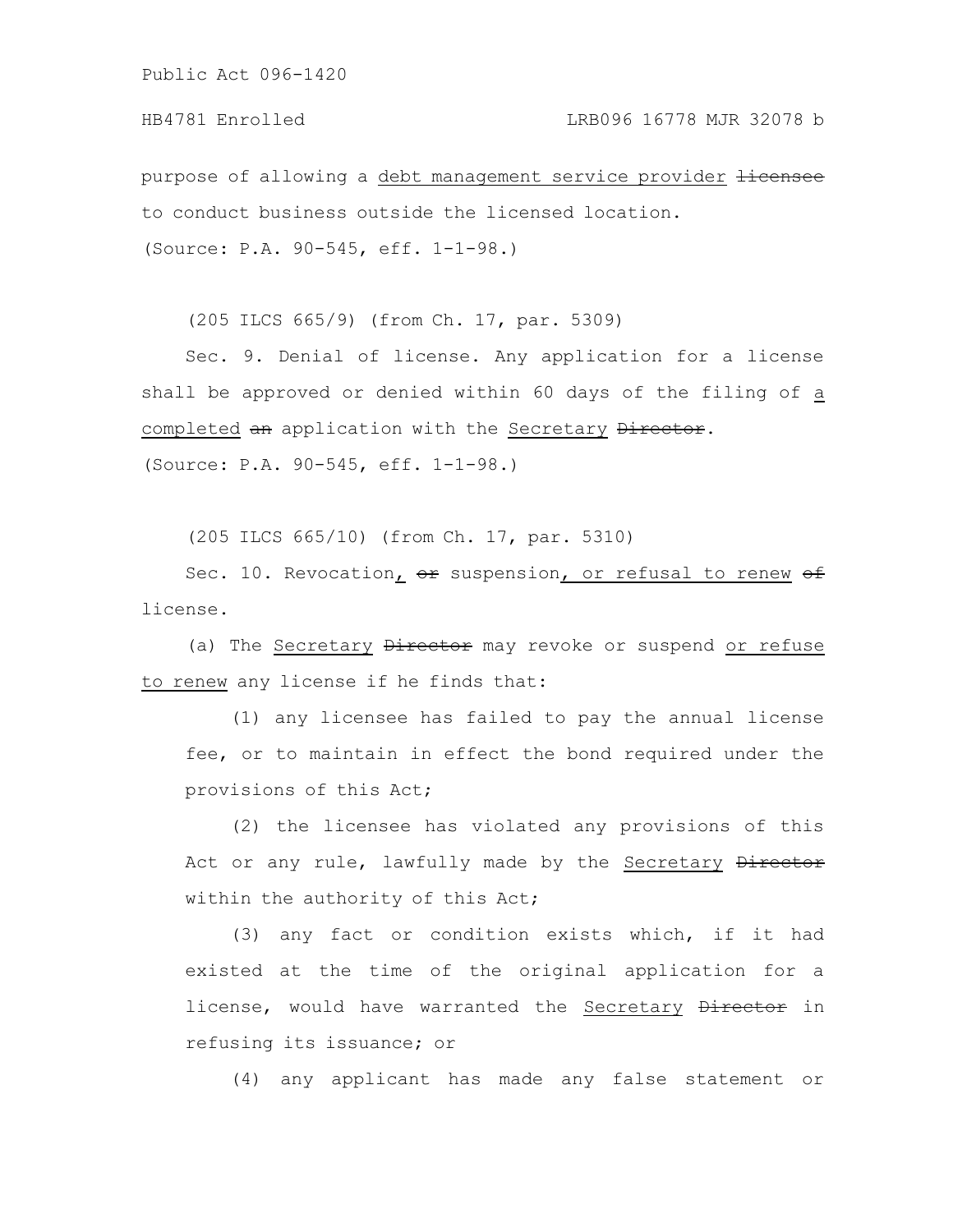representation to the Secretary **Director** in applying for a license hereunder.

(b) In every case in which a license is suspended or revoked or an application for a license or renewal of a license is denied, the Secretary Director shall serve notice of his action, including a statement of the reasons for his actions, either personally or by certified mail, return receipt requested. Service by mail shall be deemed completed if the notice is deposited in the U.S. Mail.

(c) In the case of a denial of an application or renewal of a license, the applicant or licensee may request in writing, within 30 days after the date of service, a hearing. In the case of a denial of a renewal of a license, the license shall be deemed to continue in force until 30 days after the service of the notice of denial, or if a hearing is requested during that period, until a final administrative order is entered.

(d) An order of revocation or suspension of a license shall take effect upon service of the order unless the licensee requests, in writing, within 10 days after the date of service, a hearing. In the event a hearing is requested, the order shall be stayed until a final administrative order is entered.

(e) If the licensee requests a hearing, the Secretary Director shall schedule either a status date or a the hearing within 30 days after the request for a hearing unless otherwise agreed to by the parties.

(f) The hearing shall be held at the time and place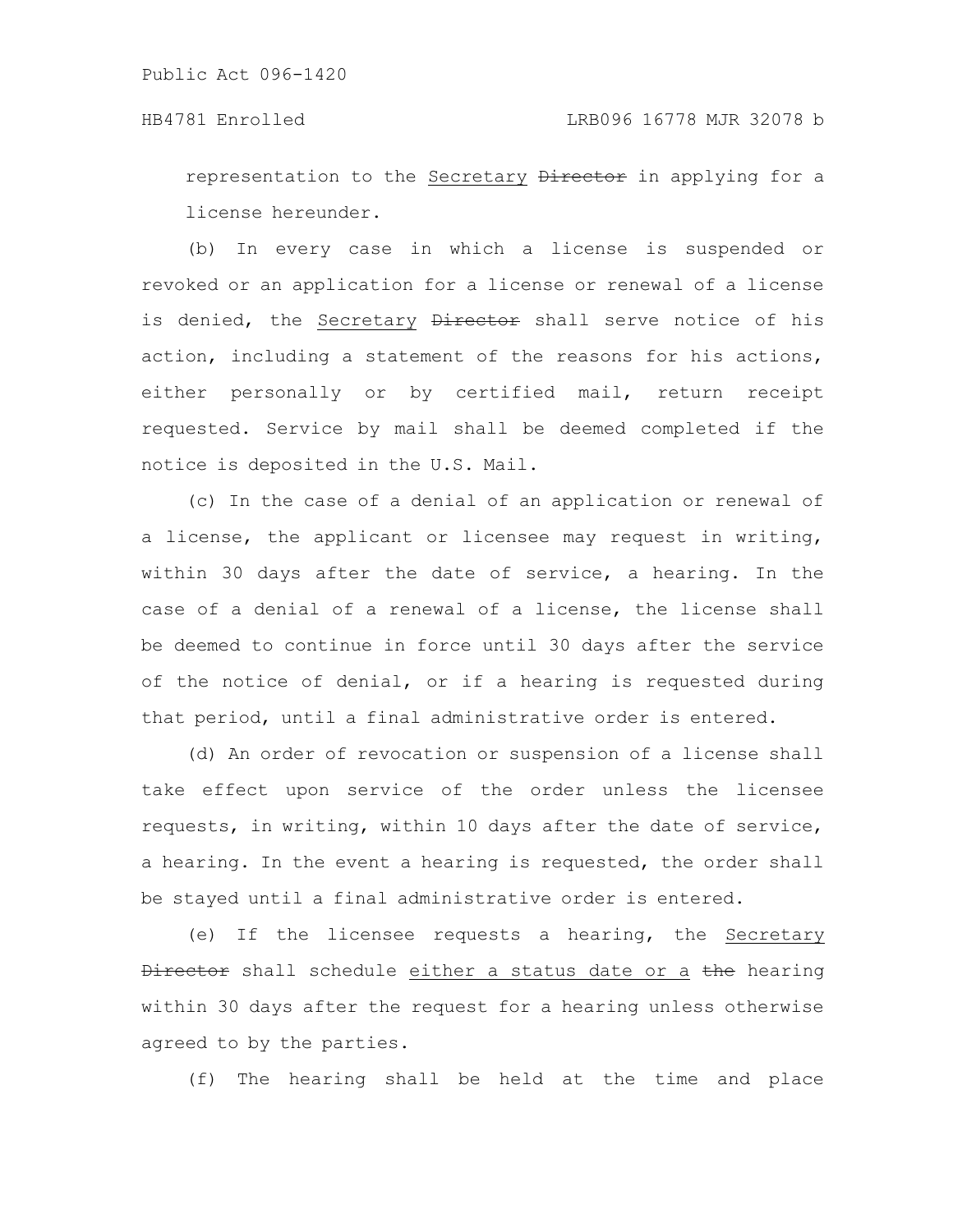### HB4781 Enrolled LRB096 16778 MJR 32078 b

designated by the Secretary Director. The Secretary Director and any administrative law judge designated by him have the power to administer oaths and affirmations, subpoena witnesses and compel their attendance, take evidence, and require the production of books, papers, correspondence, and other records or information that he considers relevant or material to the injury.

(g) The costs for the administrative hearing shall be set by rule and shall be borne by the respondent.

(h) The Director shall have the authority to prescribe rules for the administration of this Section. (Source: P.A. 90-545, eff. 1-1-98.)

(205 ILCS 665/11) (from Ch. 17, par. 5311)

Sec. 11. Contracts, books, records and contract cancellation. Each debt management service provider licensee shall furnish to the Secretary Director, when requested, a copy of the contract entered into between the debt management service provider *licensee* and the debtor. The debt management service provider *licensee* shall furnish the debtor with a copy of the written contract, at the time of execution, which shall set forth the charges, if any, agreed upon for the services of the debt management service provider Hicensee.

Each debt management service provider Hicensee shall maintain records and accounts which will enable any debtor contracting with the debt management service provider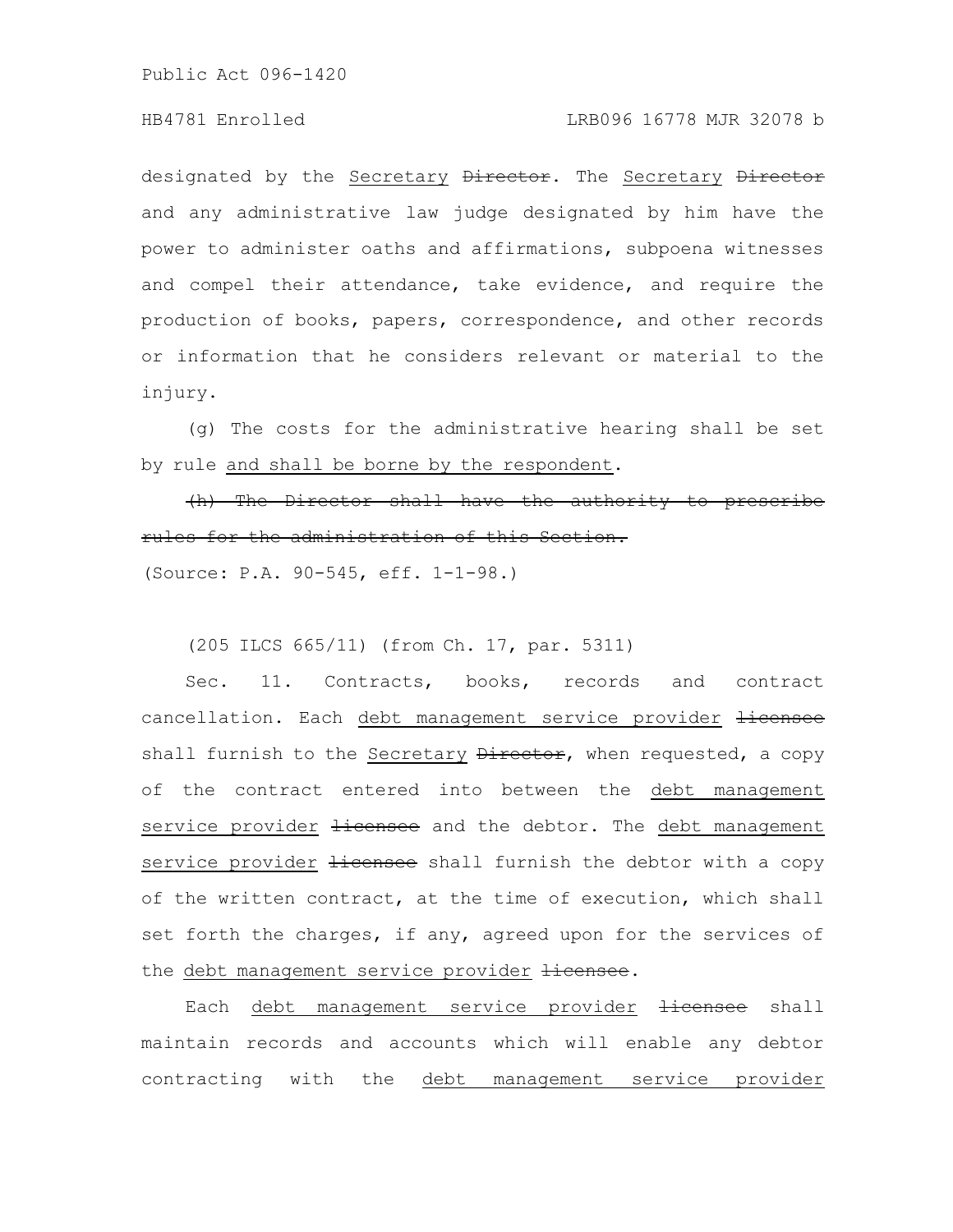**licensee,** at any reasonable time, to ascertain the amounts paid to creditors of the debtor. A statement showing the total amount received and the total disbursements to each creditor shall be furnished by the debt management service provider Hicensee to any individual within seven days of a request therefor by the said debtor. Each debt management service provider *licensee* shall issue a receipt for each payment made by the debtor at a debt management service provider's **licensee's** office. Each debt management service provider Hicensee shall prepare and retain in the file of each debtor a written analysis of debtor's income and expenses to substantiate that the plan of payment is feasible and practical.

(Source: P.A. 90-545, eff. 1-1-98.)

(205 ILCS 665/11.5)

Sec. 11.5. Examination of debt management service provider Hicensee. The Secretary Director at any time, either in person or through an appointed representative, may examine the condition and affairs of a debt management service provider **licensee.** In connection with any examination, the Secretary Director may examine on oath any debt management service provider <del>licensee</del> and any director, officer, employee, customer, manager, partner, member, creditor or stockholder of a licensee concerning the affairs and business of the debt management service provider *licensee*. The Secretary Director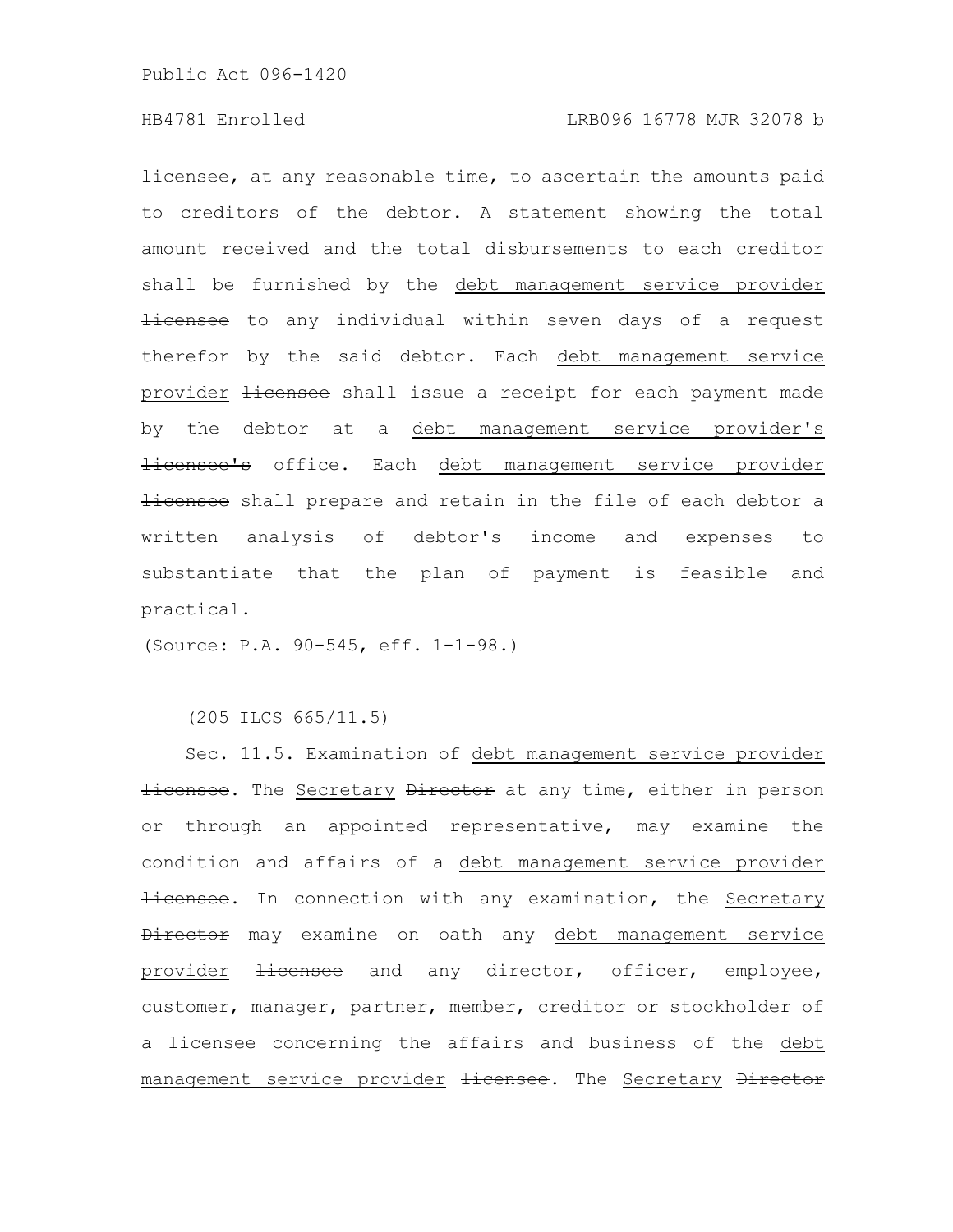shall ascertain whether the debt management service provider **Hicensee** transacts its business in the manner prescribed by law and the rules issued thereunder. The debt management service provider Hicensee shall pay the cost of the examination as determined by the Secretary Director by administrative rule. Failure to pay the examination fee within 30 days after receipt of demand from the Secretary Director may result in the suspension of the license until the fee is paid. The Secretary **Director** shall have the right to investigate and examine any person, whether licensed or not, who is engaged in the debt management service business. The Secretary Director shall have the power to subpoena the production of any books and records pertinent to any investigation.

(Source: P.A. 90-545, eff. 1-1-98.)

(205 ILCS 665/12) (from Ch. 17, par. 5312)

Sec. 12. Fees and charges of debt management service providers *licensees*. A debt management service provider Hicensee may not charge a debtor any fees or penalties except the following:

(1) an initial counseling fee not to exceed \$50 per debtor counseled, provided the average initial counseling fee does not exceed \$30 per debtor for all debtors counseled; and

(2) additional fees at the completion of the initial counseling services which shall not exceed \$50 per month $\tau$ provided the average monthly fee does not exceed \$30 per debtor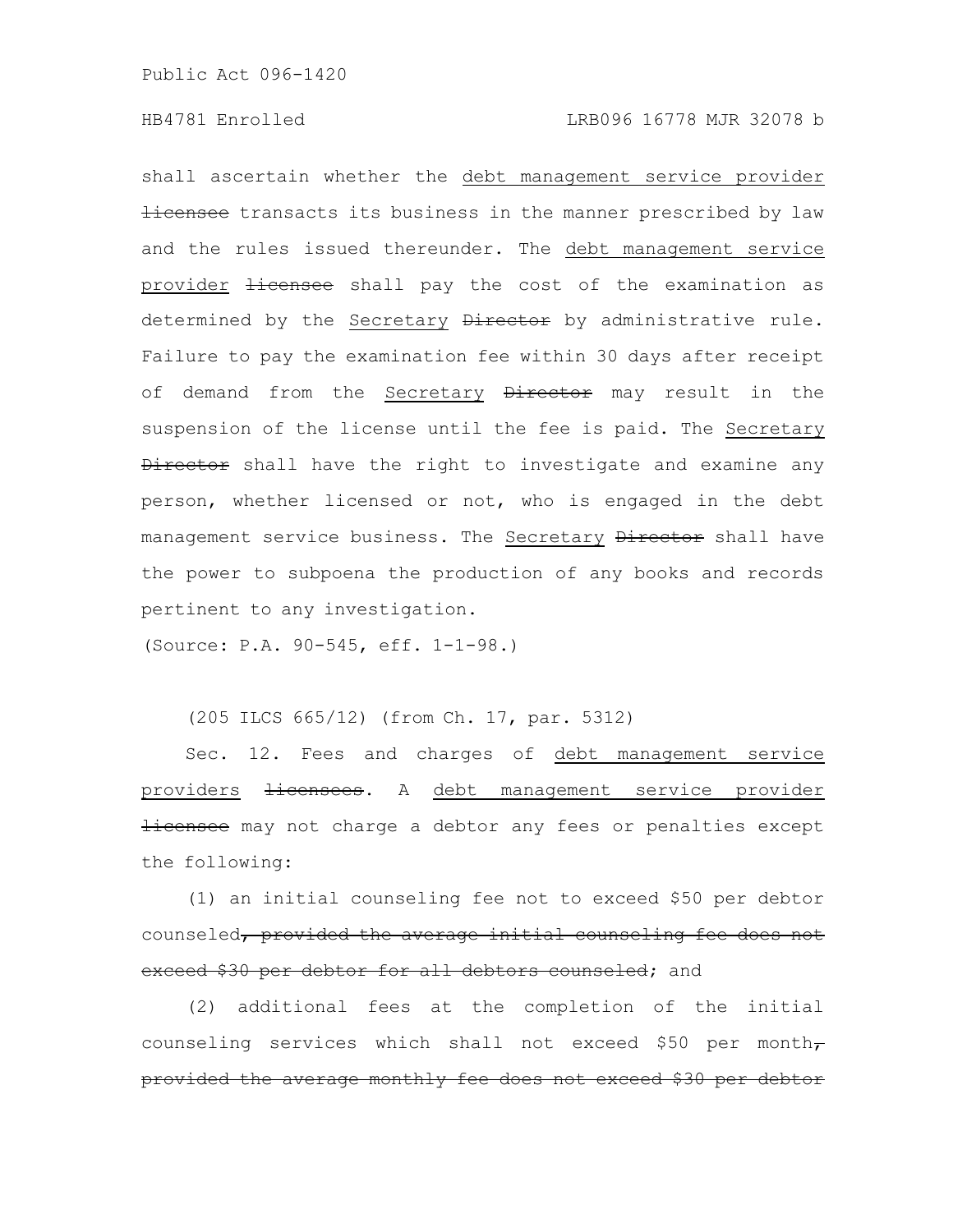### for all debtors counseled.

(Source: P.A. 90-545, eff. 1-1-98.)

(205 ILCS 665/12.1)

Sec. 12.1. All moneys received by the Department of Financial Institutions under this Act, except moneys received for the Debt Management Service Consumer Protection Fund, shall be deposited in the Financial Institutions Fund created under Section 6z-26 of the State Finance Act.

(Source: P.A. 88-13.)

(205 ILCS 665/13) (from Ch. 17, par. 5313)

Sec. 13. Prohibitions.

(1) No licensee shall advertise, in any manner whatsoever, any statement or representation with regard to the rates, terms or conditions of debt management service which is false, misleading, or deceptive.

(2) No licensee shall require as a part of the agreement between the licensee and any debtor, the purchase of any stock, insurance, commodity, service or other property or any interest therein.

(3) No licensee shall, directly or indirectly, accept payment or any other consideration, whether in cash or in kind, from any entity for referring applicants to that entity. The licensee shall not, directly or indirectly, make payments in any form, whether in cash or in kind, to any person,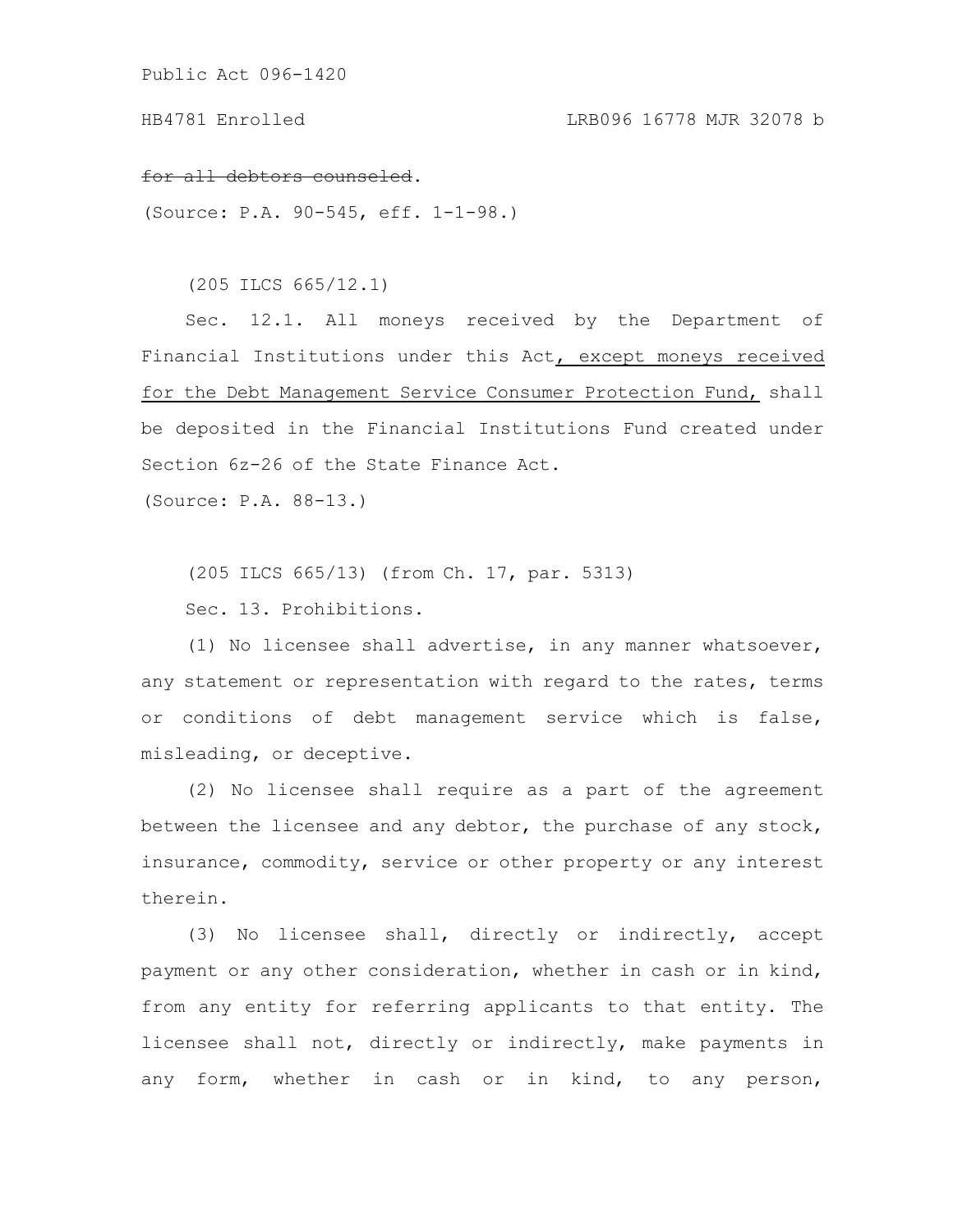corporation, or other entity for referring applicants or clients to the licensee.

(4) No licensee shall make any loans.

(5) No licensee shall issue credit cards or act as an agent in procuring customers for a credit card company or any financial institution.

(6) No licensee shall act as a loan broker.

(7) No licensee shall operate any other business at the licensed location. without another business authorization from the Director, pursuant to Section 13.5.

(Source: P.A. 90-545, eff. 1-1-98.)

(205 ILCS 665/14) (from Ch. 17, par. 5314)

Sec. 14. Trust funds; requirements and restrictions.

(a) All funds received by a debt management service provider *Hicensee* or his agent from and for the purpose of paying bills, invoices, or accounts of a debtor shall constitute trust funds owned by and belonging to the debtor from whom they were received. All such funds received by a debt management service provider licensee shall be separated from the funds of the debt management service provider licensee not later than the end of the business day following receipt by the debt management service provider Hicensee. All such funds shall be kept separate and apart at all times from funds belonging to the debt management service provider Hicensee or any of its officers, employees or agents and may be used for no purpose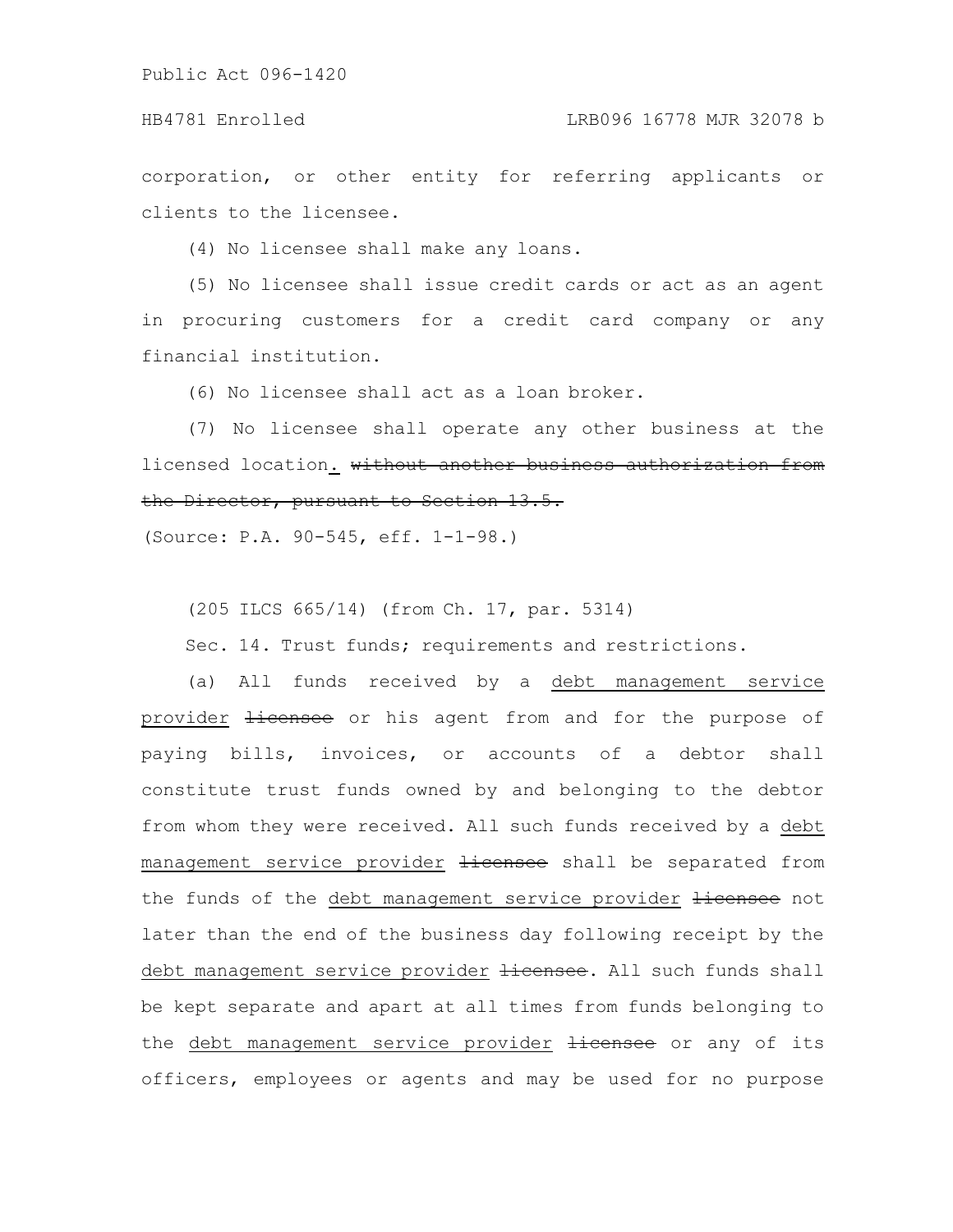other than paying bills, invoices, or accounts of the debtor. All such trust funds received at the main or branch offices of a debt management service provider *licensee* shall be deposited in a bank in an account in the name of the debt management service provider *licensee* designated "trust account", or by some other appropriate name indicating that the funds are not the funds of the debt management service provider Hicensee or its officers, employees, or agents, on or before the close of the business day following receipt.

(b) If a consumer's funds are kept in an interest earning trust account, then any interest earned on the consumer funds shall belong to the consumer. If multiple consumers funds are kept in a single interest earning trust account, then the interest earned shall belong to the consumers and shall be deposited pro rata among the consumers whose funds are in the account. Prior to separation and deposit by the licensee, such funds may be used by the licensee only for the making of change or the cashing of checks in the normal course of its business. Such funds are not subject to attachment, lien, levy of execution, or sequestration by order of court except by a debtor for whom a licensee is acting as an agent in paying bills, invoices, or accounts.

(c) Each debt management service provider Hicensee shall make remittances within 30 days after initial receipt of funds, and thereafter remittances shall be made within 15 days of receipt, less fees and costs, unless the reasonable payment of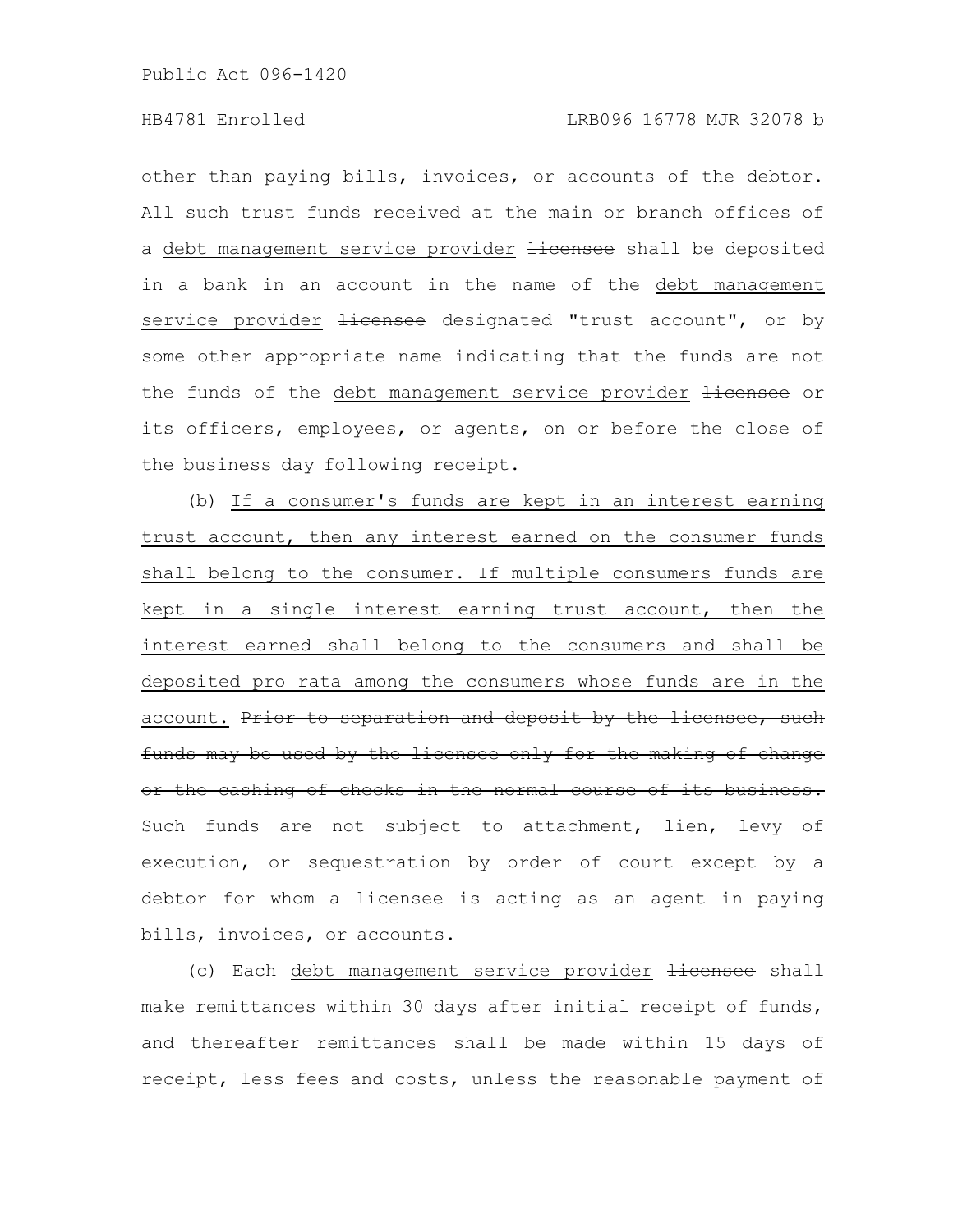one or more of the debtor's obligations requires that the funds be held for a longer period so as to accumulate a sum certain.

(d) At least once every quarter, the debt management service provider *licensee* shall render an accounting to the debtor which shall itemize the total amount received from the debtor, the total amount paid each creditor, the amount of charges deducted, and any amount held in reserve. A debt management service provider Hicensee shall, in addition thereto, provide such an accounting to a debtor within 7 days after written demand, but not more than 3 times per 6 month period.

(Source: P.A. 90-545, eff. 1-1-98.)

(205 ILCS 665/15) (from Ch. 17, par. 5315)

Sec. 15. Rules.) The Secretary **Director** shall make and enforce all reasonable rules as shall be necessary for the administration of this Act. Such rulemaking shall be subject to the provisions of the Illinois Administrative Procedure Act. (Source: P.A. 81-1403.)

(205 ILCS 665/16) (from Ch. 17, par. 5319) Sec. 16. Penalties.

(a) Any person who engages in the business of debt management service without a license shall be guilty of a Class 4 felony.

(b) Any contract of debt management service as defined in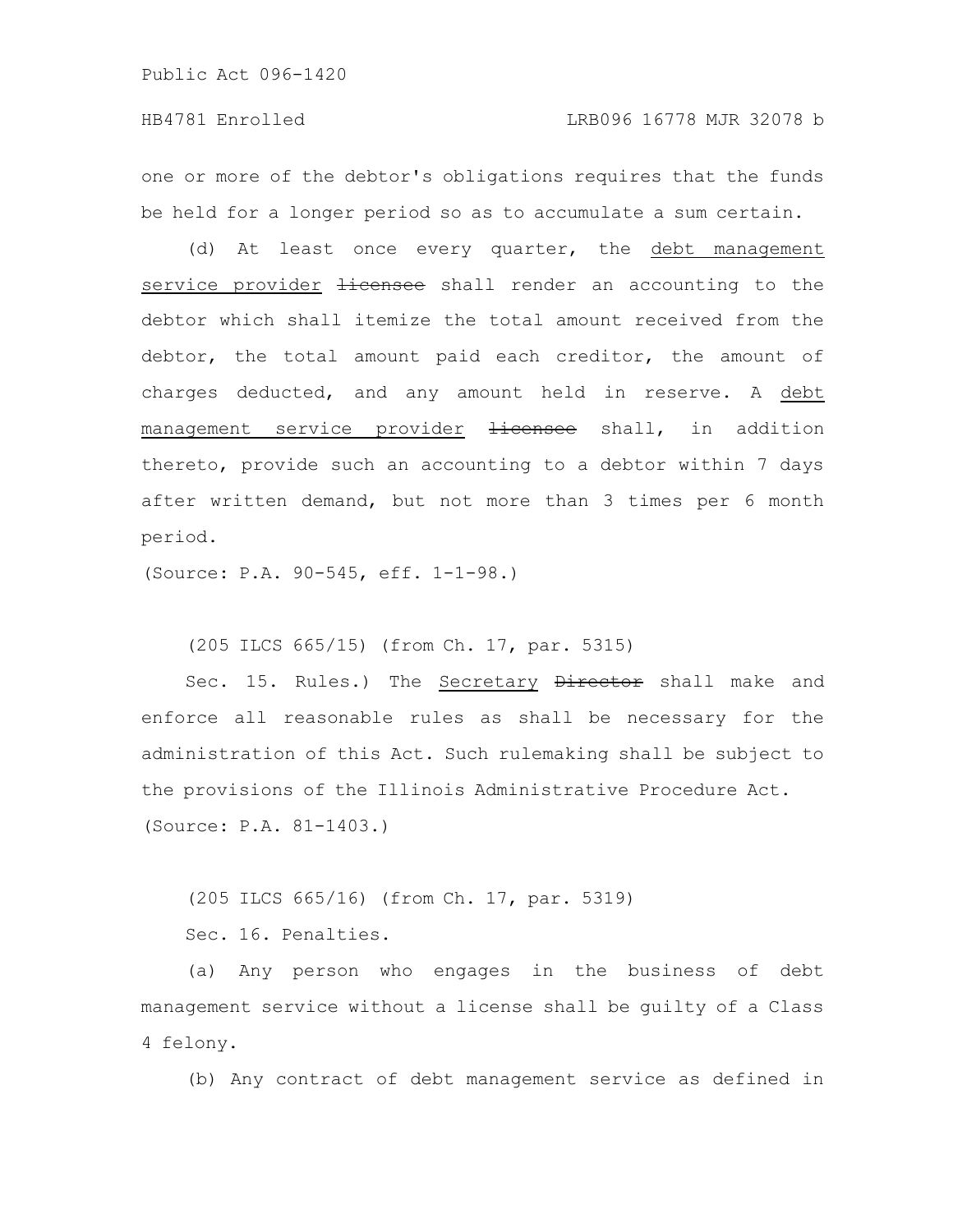this Act, made by an unlicensed person, shall be null and void and of no legal effect.

(c) The Secretary *Director* may, after 10 days notice by registered mail to the debt management service provider at the address on the license or unlicensed entity engaging in the debt management service business, stating the contemplated action and in general the grounds therefore, fine that debt management service provider or unlicensed entity an amount not exceeding \$10,000 per violation, and revoke or suspend any license issued if he or she finds that either:

(1) the debt management service provider or unlicensed entity has failed to comply with any provision of this Act or any order, decision, finding, rule, regulation, or direction of the Secretary lawfully made pursuant to the authority of this Act; or

(2) any fact or condition exists which, if it had existed at the time of the original application for the license, clearly would have warranted the Secretary in refusing to issue the license. - set by rule monetary penalties for violation of this Act.

(Source: P.A. 90-545, eff. 1-1-98.)

(205 ILCS 665/16.5 new)

Sec. 16.5. Additional liability for unlicensed activity. Any person who, without the required license, engages in conduct requiring a license under this Act, shall be liable to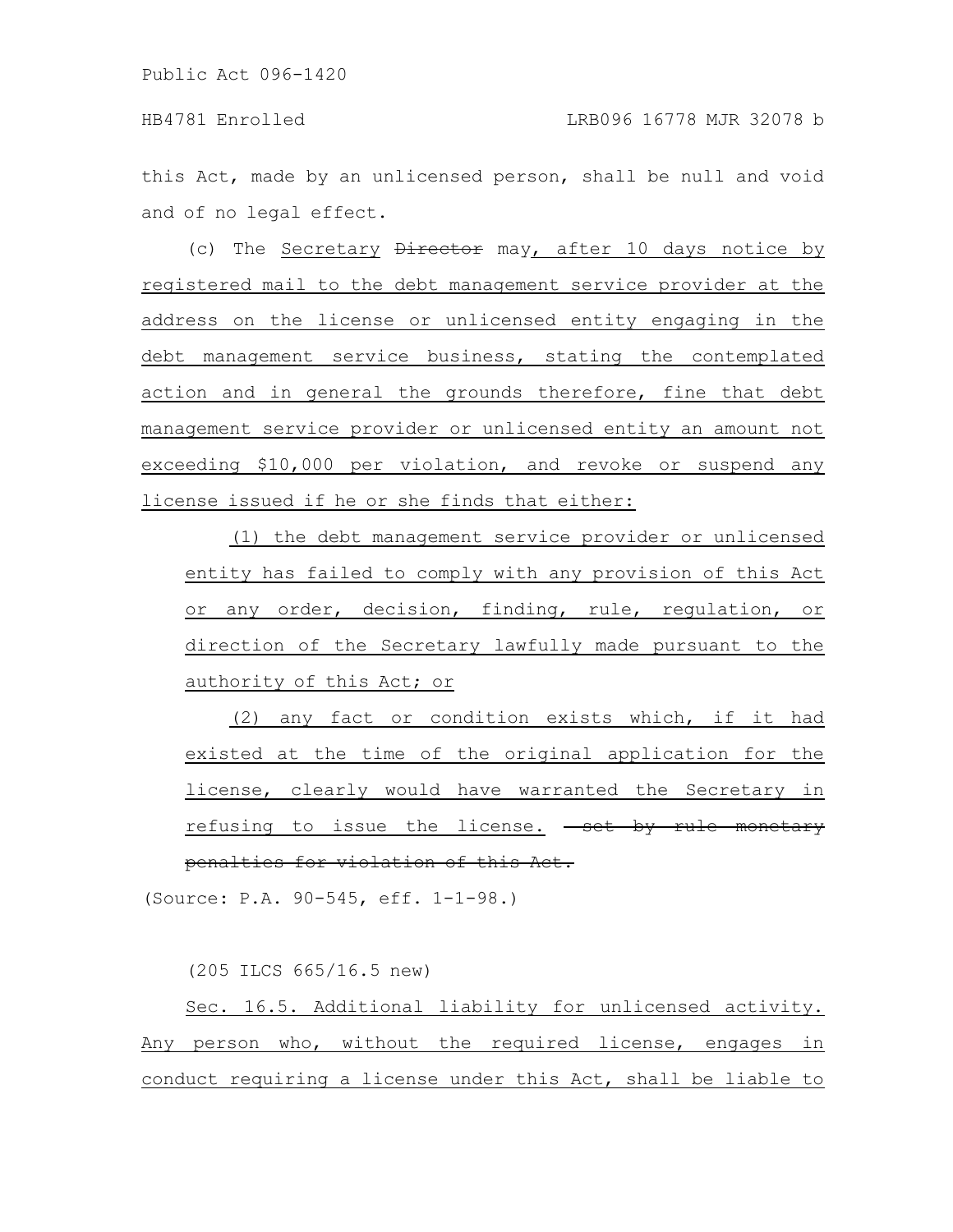the Department in an amount equal to the greater of (1) \$1,000 or (2) an amount equal to 4 times the amount of consumer debt enrolled. The Department shall cause any funds so recovered to be deposited in the Debt Management Service Consumer Protection Fund.

(205 ILCS 665/16.6 new)

Sec. 16.6. Debt Management Service Consumer Protection Fund.

(a) A special non-appropriated income-earning fund is hereby created in the State Treasury, known as the Debt Management Service Consumer Protection Fund. This Fund is not subject to appropriation by the Illinois General Assembly.

(b) All moneys paid into the Fund together with all accumulated, undistributed interest thereon shall be held as a special Fund in the State Treasury. All interest earned on the Fund is non-distributable and shall be returned to the Fund, and shall be invested and re-invested in the Fund by the Treasurer or his or her designee. The Fund shall be used solely for the purpose of providing restitution to consumers who have suffered monetary loss arising out of a transaction regulated by this Act.

(c) The Fund shall be applied only to restitution when restitution has been ordered by the Secretary. Restitution shall not exceed the amount actually lost by the consumer. The Fund shall not be used for the payment of any attorney or other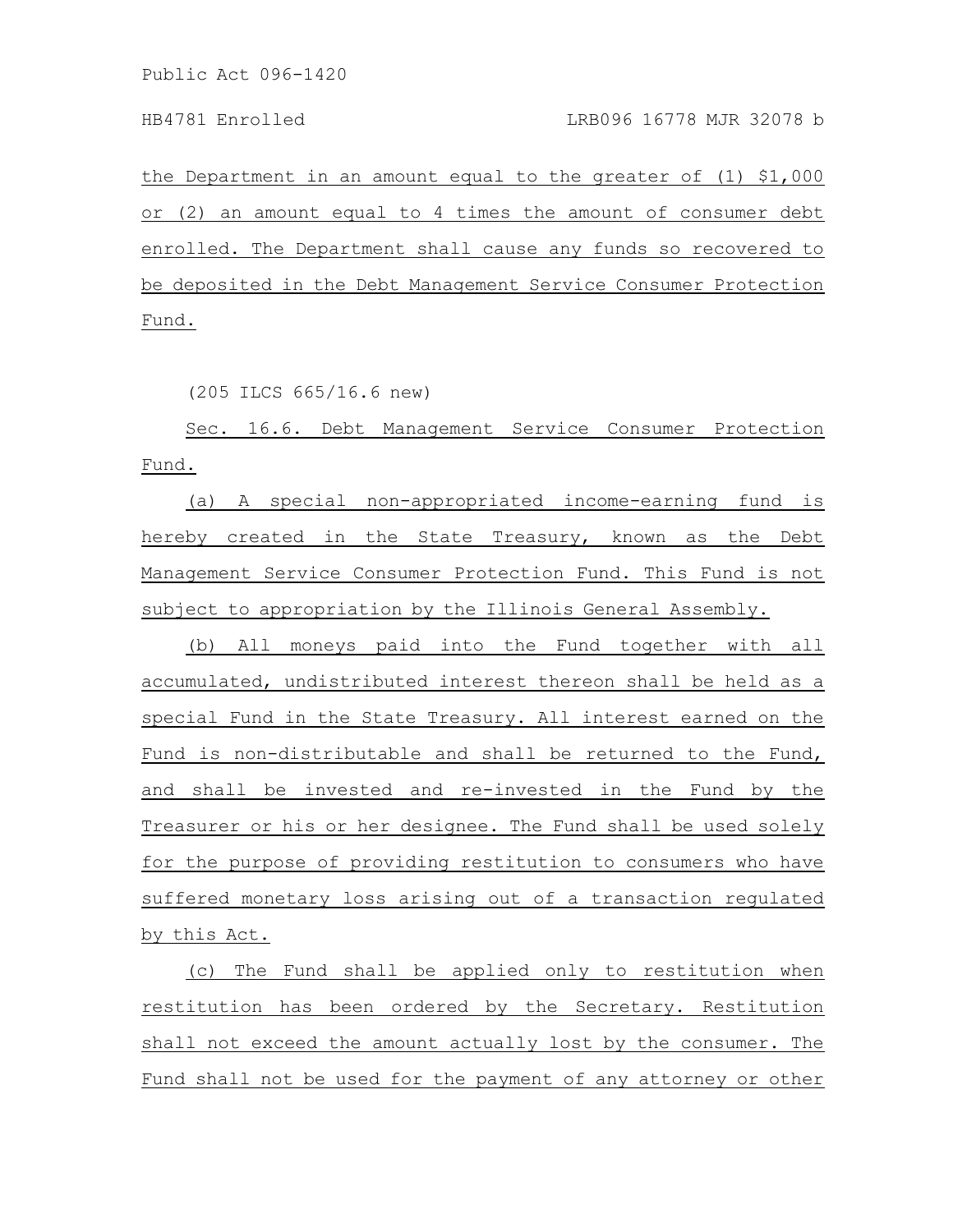fees.

(d) The Fund shall be subrogated to the amount of the restitution, and the Secretary shall request the Attorney General to engage in all reasonable collection steps to collect restitution from the party responsible for the loss and reimburse the Fund.

(e) Notwithstanding any other provision of this Section, the payment of restitution from the Fund shall be a matter of grace and not of right, and no consumer shall have any vested rights in the Fund as a beneficiary or otherwise. Before seeking restitution from the Fund, the consumer or beneficiary seeking payment of restitution shall apply for restitution on a form provided by the Secretary. The form shall include any information the Secretary may reasonably require in order to determine that restitution is appropriate. All documentation required by the Secretary, including the form, is subject to audit. Distributions from the Fund shall be made solely at the discretion of the Secretary, except that no payments or distributions may be made under any circumstance if the Fund is depleted.

(f) All deposits to this Fund shall be made pursuant to Section 16.5 of this Act.

(g) Notwithstanding any other law to the contrary, the Fund is not subject to administrative charges or charge-backs that would in any way transfer moneys from the Fund into any other fund of the State.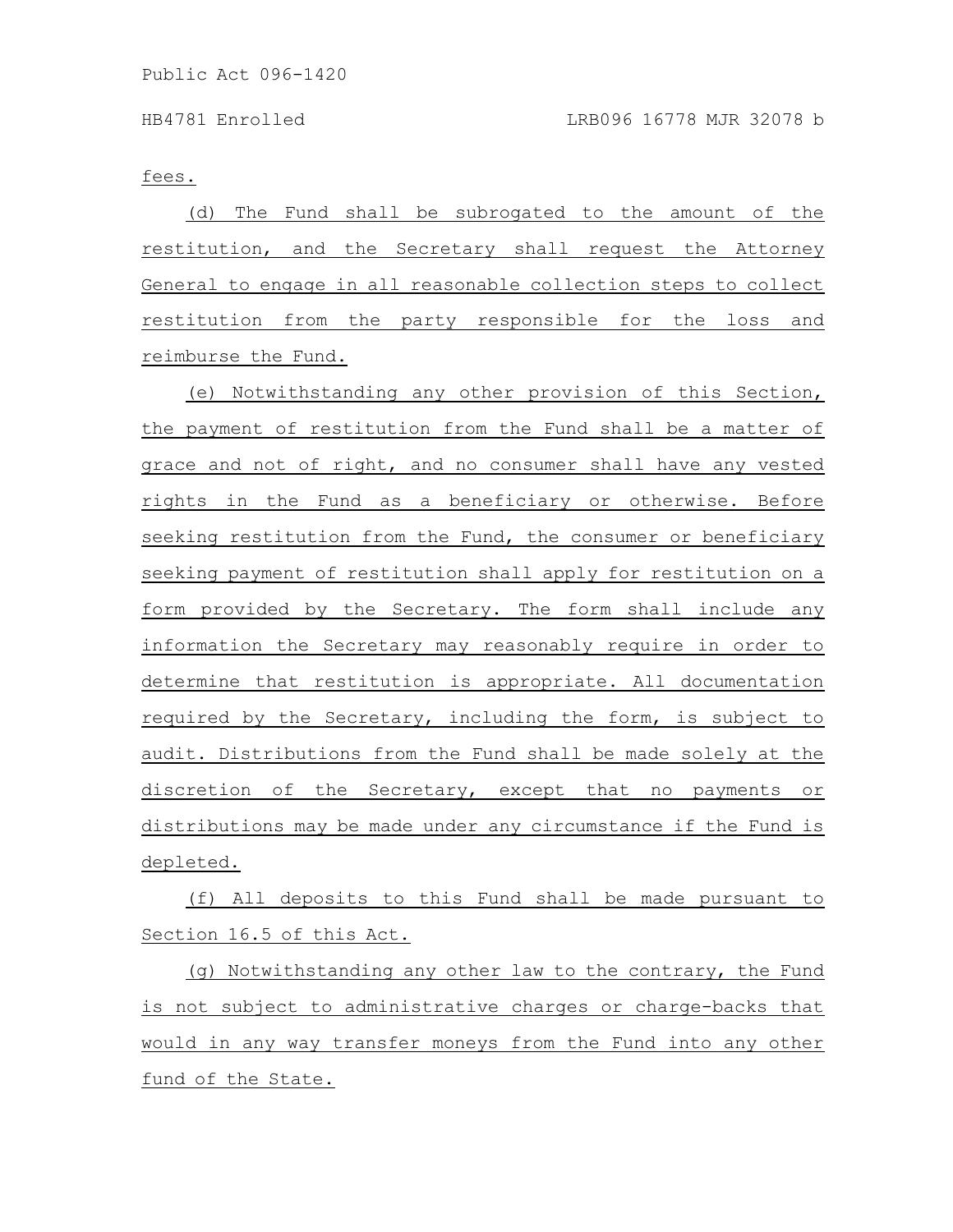(205 ILCS 665/17) (from Ch. 17, par. 5320)

Sec. 17. Injunction. To engage in debt management service, render financial service, or accept debtors' funds, as defined in this Act, without a valid license so to do, is hereby declared to be inimical to the public welfare and to constitute a public nuisance. The Secretary Director may, in the name of the people of the State of Illinois, through the Attorney General of the State of Illinois, file a complaint for an injunction in the circuit court to enjoin such person, from engaging in said business. Such injunction proceeding shall be in addition to, and not in lieu of, penalties and remedies otherwise in this Act provided.

(Source: P.A. 90-545, eff. 1-1-98.)

(205 ILCS 665/18) (from Ch. 17, par. 5321)

Sec. 18. Review. All final administrative decisions of the Secretary **Director** hereunder shall be subject to judicial review pursuant to the provisions of the Administrative Review Law, and all amendments and modifications thereof and the rules adopted pursuant thereto.

(Source: P.A. 90-545, eff. 1-1-98.)

(205 ILCS 665/20) (from Ch. 17, par. 5323) Sec. 20. Cease and desist orders. (a) The Secretary *Director* may issue a cease and desist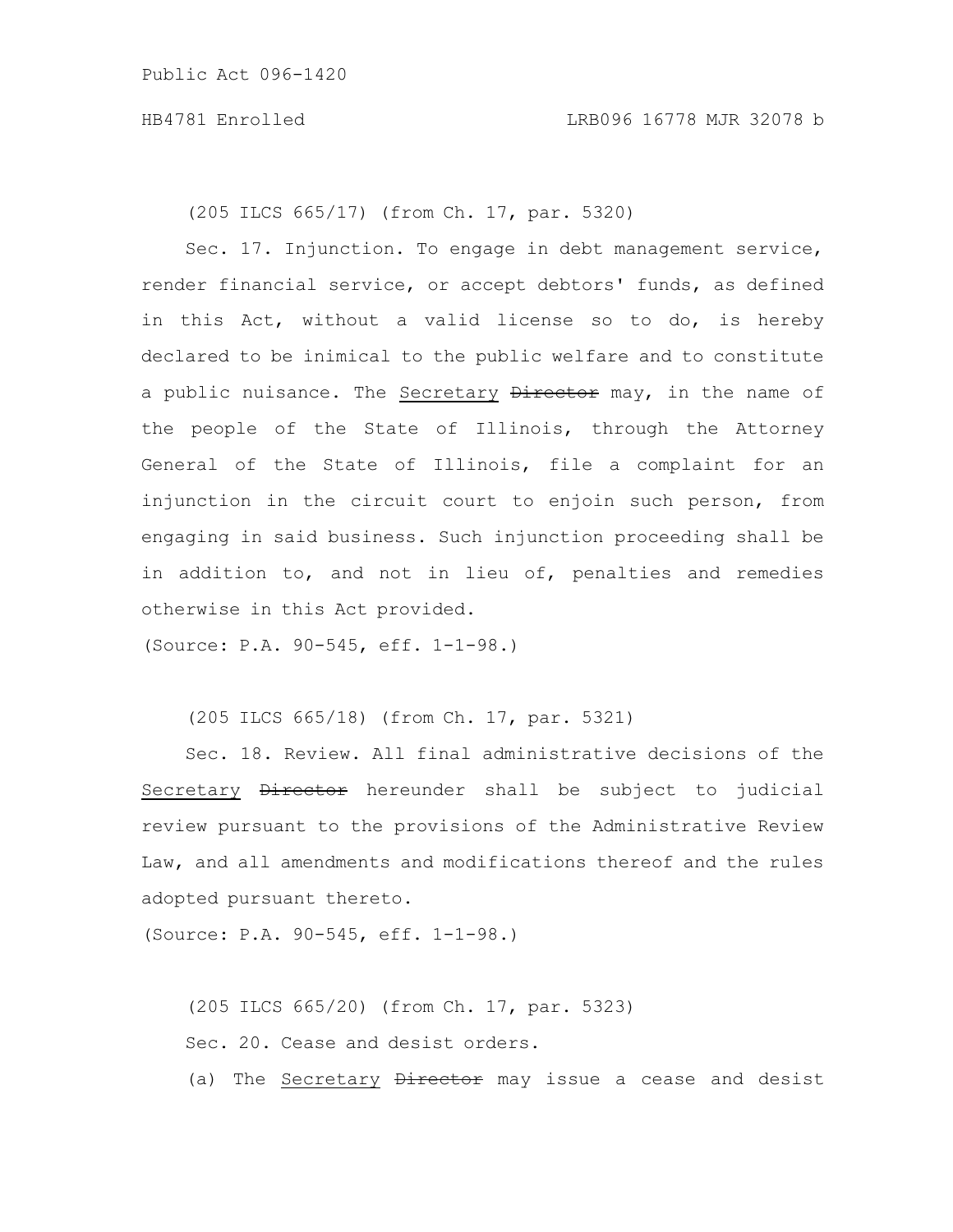order to any licensee, or other person doing business without the required license, when in the opinion of the Secretary Director, the licensee, or other person, is violating or is about to violate any provision of the Act or any rule or condition imposed in writing by the Department.

(b) The Secretary *Director* may issue a cease and desist order prior to a hearing.

(c) The Secretary Director shall serve notice of his action, including a statement of the reasons for his action either personally or by certified mail, return receipt requested. Service by mail shall be deemed completed if the notice is deposited in the U.S. Mail.

(d) Within 10 days after service of the cease and desist order, the licensee or other person may request, in writing, a hearing.

(e) The Secretary *Director* shall schedule either a status date or a hearing within 30 days after the request for a hearing unless otherwise agreed to by the parties.

(f) The Director shall have the authority to prescribe rules for the administration of this Section.

(g) If it is determined that the Secretary Director had the authority to issue the cease and desist order, he may issue such orders as may be reasonably necessary to correct, eliminate, or remedy such conduct.

(h) The powers vested in the Secretary Director by this Section are additional to any and all other powers and remedies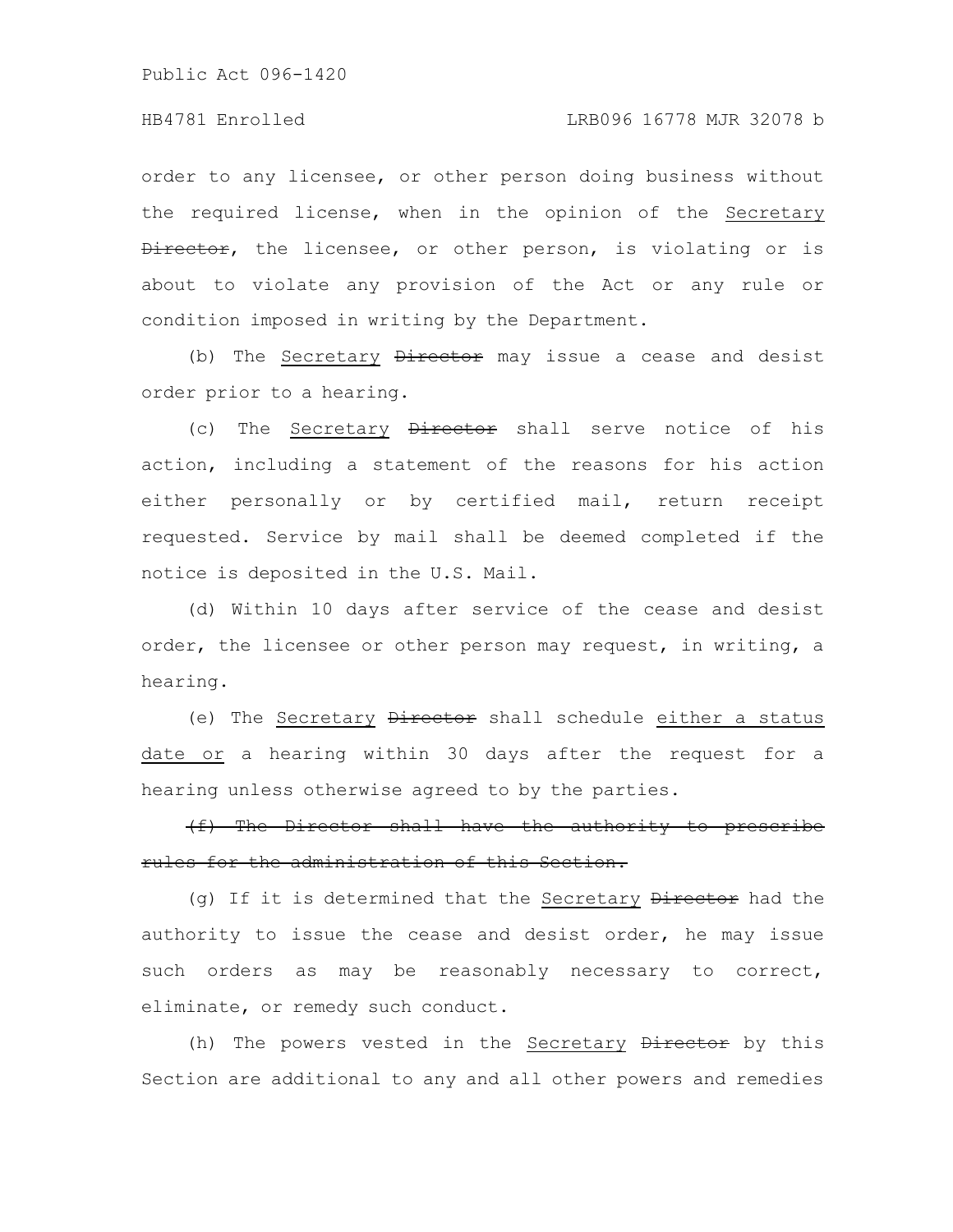# HB4781 Enrolled LRB096 16778 MJR 32078 b

vested in the Secretary Director by law, and nothing in this Section shall be construed as requiring that the Secretary Director shall employ the power conferred in this Section instead of or as a condition precedent to the exercise of any other power or remedy vested in the Secretary Director.

(i) The cost for the administrative hearing shall be set by rule and shall be borne by the respondent.

(Source: P.A. 90-545, eff. 1-1-98.)

(205 ILCS 665/20.5)

Sec. 20.5. Receivership.

(a) If the Secretary *Director* determines that a licensee is insolvent or is violating this Act, he or she may appoint a receiver. Under the direction of the Secretary Director, the receiver shall, for the purpose of receivership, take possession of and title to the books, records, and assets of the licensee. The Secretary Director may require the receiver to provide security in an amount the Secretary Director deems proper. Upon appointment of the receiver, the Secretary Director shall have published, once each week for 4 consecutive weeks in a newspaper having a general circulation in the community, a notice informing all persons who have claims against the licensee to present them to the receiver. Within 10 days after the receiver takes possession, the licensee may apply to the Circuit Court of Sangamon County to enjoin further proceedings. The receiver may operate the business until the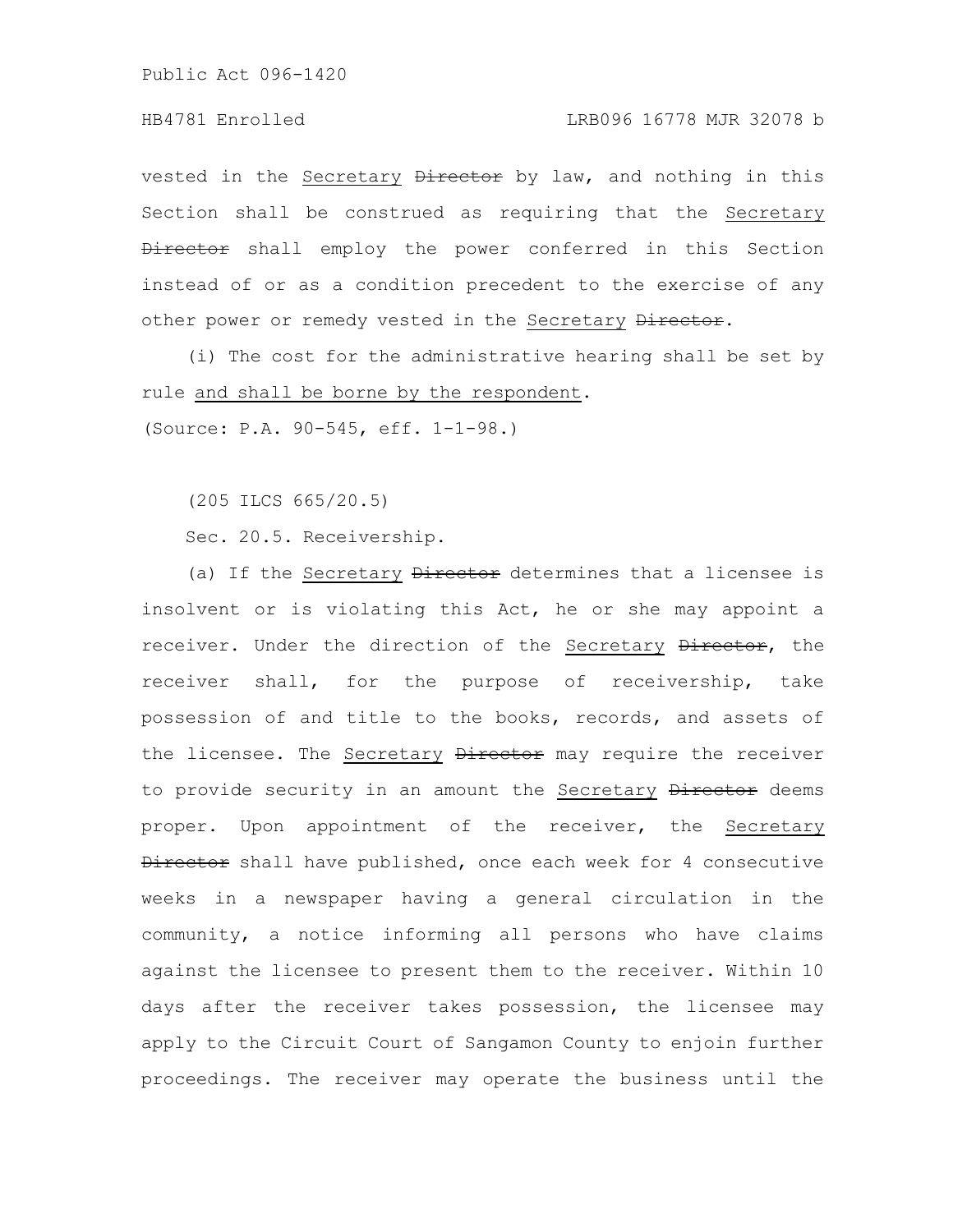Secretary Director determines that possession should be restored to the licensee or that the business should be liquidated.

(b) If the Secretary Director determines that a business in receivership should be liquidated, he or she shall direct the Attorney General to file a complaint in the Circuit Court of the county in which the business is located, in the name of the People of the State of Illinois, for the orderly liquidation and dissolution of the business and for an injunction restraining the licensee and its officers and directors from continuing the operation of the business. Within 30 days after the day the Secretary Director determines that the business should be liquidated, the receiver shall file with the Secretary Director and with the clerk of the court that has charge of the liquidation a correct list of all creditors, as shown by the licensee's books and records, who have not presented their claims. The list shall state the amount of the claim after allowing all just credits, deductions, and set-offs as shown by the licensee's books. These claims shall be deemed proven unless some interested party files an objection within the time fixed by the Secretary Director or court that has charge of the liquidation.

(c) The General Assembly finds and declares that debt management services provide an important service and vital services to Illinois citizens. It is therefore declared to be the policy of this State that customers who receive these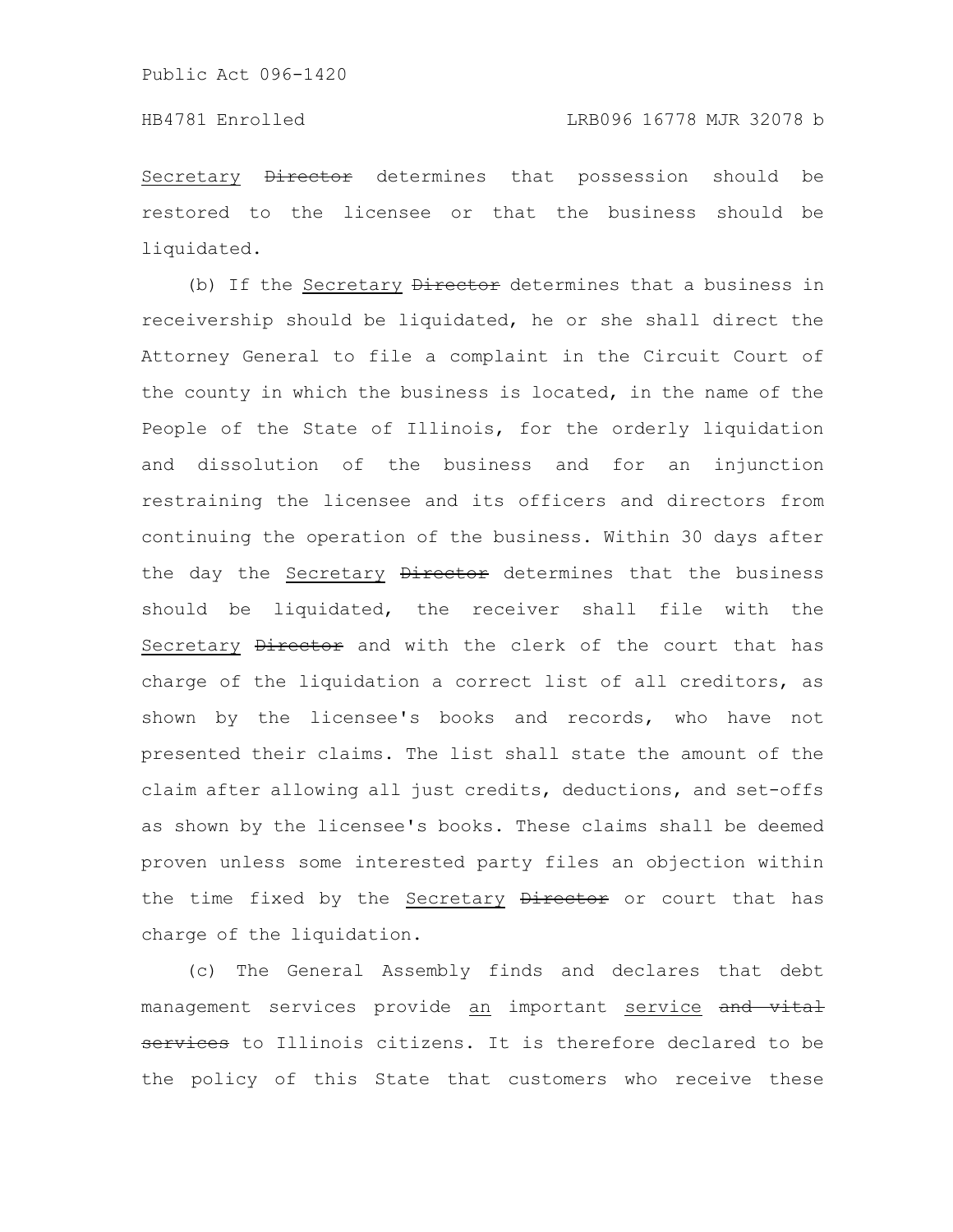### HB4781 Enrolled LRB096 16778 MJR 32078 b

services must be protected from interruptions of services. To carry out this policy and to insure that customers of a licensee are protected if it is determined that a business in receivership should be liquidated, the Secretary Director shall make a distribution of moneys collected by the receiver in the following order of priority:

(1) Allowed claims for the actual necessary expenses of the receivership of the business being liquidated, including:

(A) reasonable receiver's fees and receiver's attorney's fees approved by the Secretary Director;

(B) all expenses of any preliminary or other examinations into the condition of the receivership;

(C) all expenses incurred by the Secretary Director that are incident to possession and control of any property or records of the licensee's business; and

(D) reasonable expenses incurred by the Secretary Director as the result of business agreements or contractual arrangements necessary to insure that the services of the licensee are delivered to the community without interruption. These business agreements or contractual arrangements may include, but are not limited to, agreements made by the Secretary Director, or by the receiver with the approval of the Secretary Director, with banks, bonding companies, and other types of financial institutions.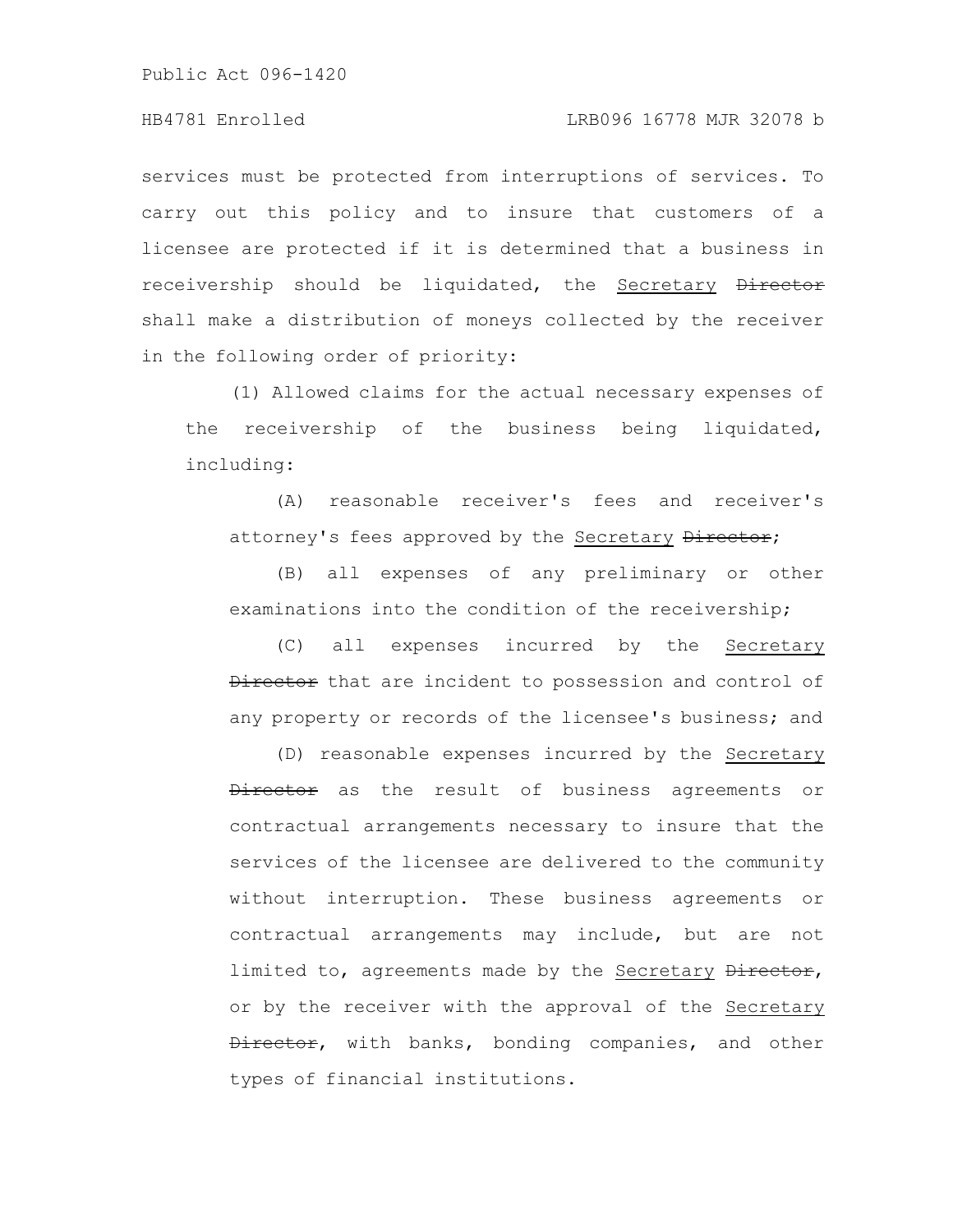(1.5) Secured claims.

(2) Allowed unsecured claims for wages or salaries, excluding vacation, severance, and sick leave pay earned by employees within 90 days before the appointment of a receiver.

(3) Allowed unsecured claims of any tax, and interest and penalty on the tax.

(4) Allowed unsecured claims, other than a kind specified in items  $(1)$ ,  $(2)$ , and  $(3)$  of this subsection, filed with the Secretary **Director** within the time the Secretary Director fixes for filing claims.

(5) Allowed unsecured claims, other than a kind specified in items  $(1)$ ,  $(2)$ , and  $(3)$  of this subsection, filed with the Secretary Director after the time fixed for filing claims by the Secretary Director.

(6) Allowed creditor claims asserted by an owner, member, or stockholder of the business in liquidation.

(7) After one year from the final dissolution of the licensee's business, all assets not used to satisfy allowed claims shall be distributed pro rata to the owner, owners, members, or stockholders of the business.

The Secretary Director shall pay all claims of equal priority according to the schedule established in this subsection and shall not pay claims of lower priority until all higher priority claims are satisfied. If insufficient assets are available to meet all claims of equal priority, those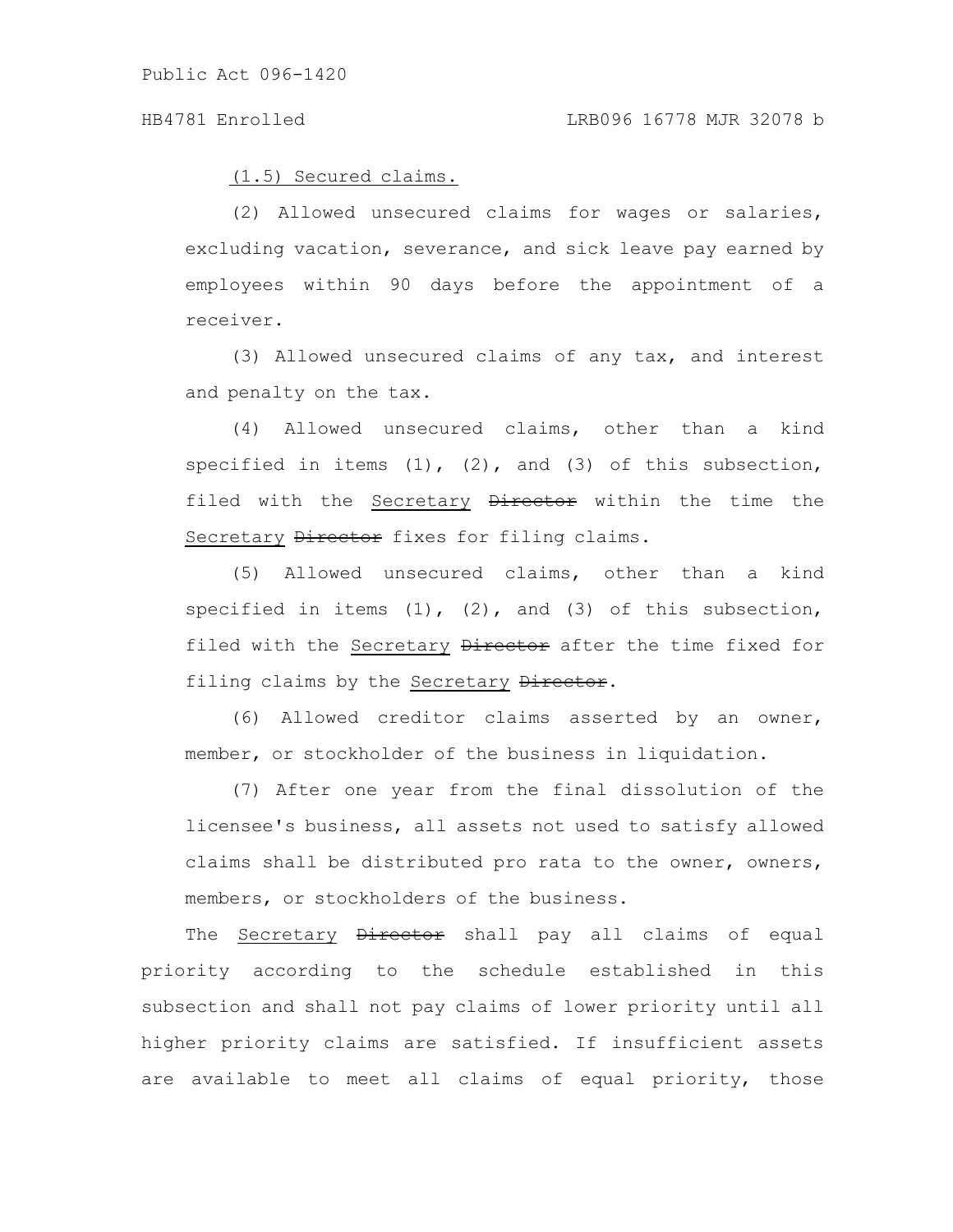assets shall be distributed pro rata among those claims. All unclaimed assets of a licensee and the licensee's business shall be deposited with the Secretary Director to be paid out when proper claims are presented to the Secretary Director.

(d) Upon the order of the circuit court of the county in which the business being liquidated is located, the receiver may sell or compound any bad or doubtful debt, and on like order may sell the personal property of the business on such terms as the court approves. The receiver shall succeed to whatever rights or remedies the unsecured creditors of the business may have against the owner or owners, operators, stockholders, directors, members, managers, or officers, arising out of their claims against the licensee's business, but nothing contained in this Section shall prevent those creditors from filing their claims in the liquidation proceeding. The receiver may enforce those rights or remedies in any court of competent jurisdiction.

(e) At the close of a receivership, the receiver shall turn over to the Secretary Director all books of account and ledgers of the business for preservation. The Secretary Director shall hold all records of receiverships received at any time for a period of 2 years after the close of the receivership. The records may be destroyed at the termination of the 2-year period. All expenses of the receivership including, but not limited to, reasonable receiver's and attorney's fees approved by the Secretary Director, all expenses of any preliminary or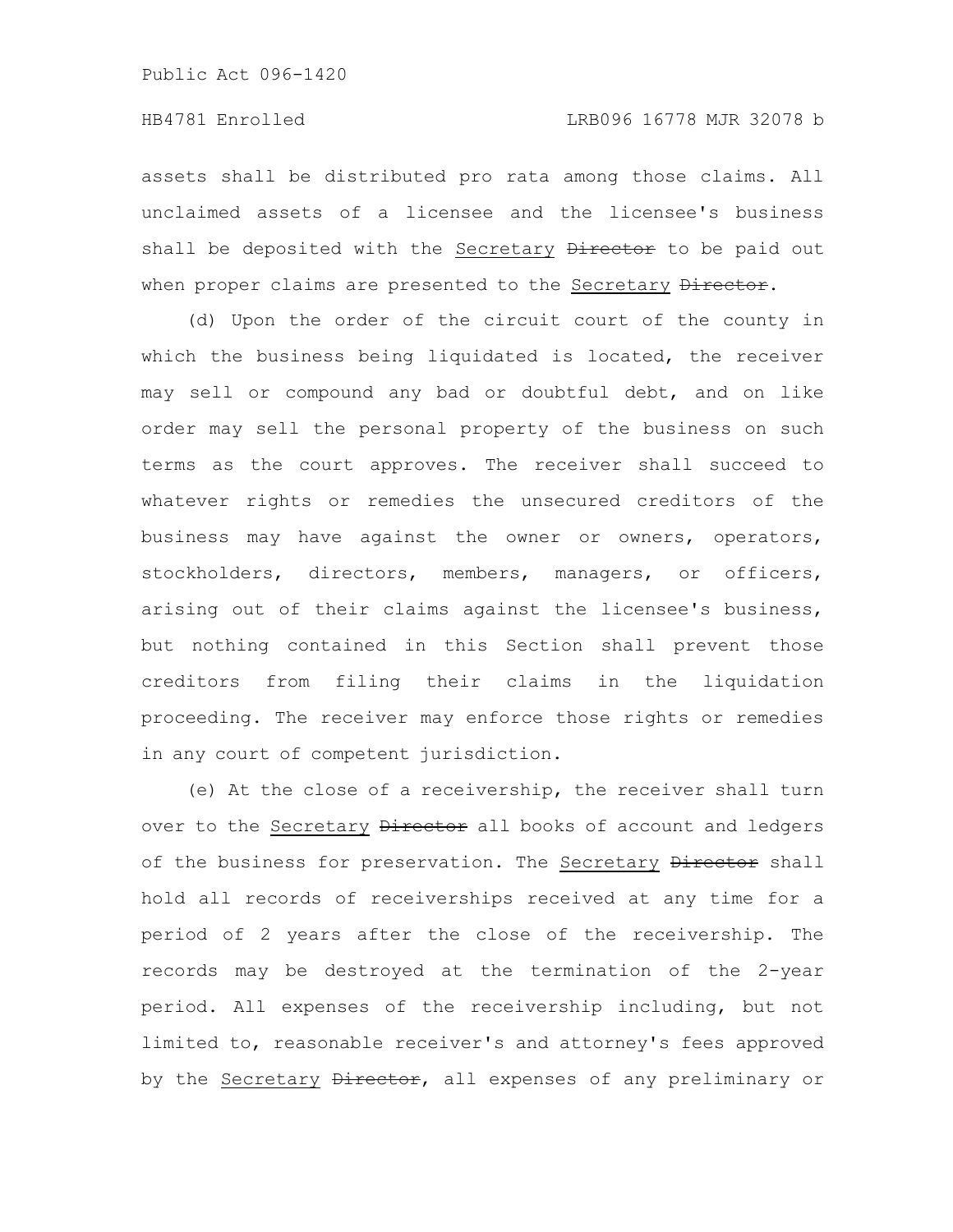other examinations into the condition of the licensee's business or the receivership, and all expenses incident to the possession and control of any property or records of the business incurred by the Secretary Director shall be paid out of the assets of the licensee's business. These expenses shall be paid before all other claims.

(f) Upon the filing of a complaint by the Attorney General for the orderly liquidation and dissolution of a debt management service provider's <del>licensee's</del> business, as provided in this Act, all pending suits and actions upon unsecured claims against the business shall abate. Nothing contained in this Act, however, prevents these claimants from filing their claims in the liquidation proceeding. If a suit or an action is instituted or maintained by the receiver on any bond or policy of insurance issued pursuant to the requirements of this Act, the bonding or insurance company sued shall not have the right to interpose or maintain any counterclaim based upon subrogation, upon any express or implied agreement of, or right to, indemnity or exoneration, or upon any other express or implied agreement with, or right against, the debt management service provider's <del>licensee's</del> business. Nothing contained in this Act prevents the bonding or insurance company from filing this type of claim in the liquidation proceeding.

(g) A debt management service provider <del>licensee</del> may not terminate its affairs and close up its business unless it has first deposited with the Secretary Director an amount of money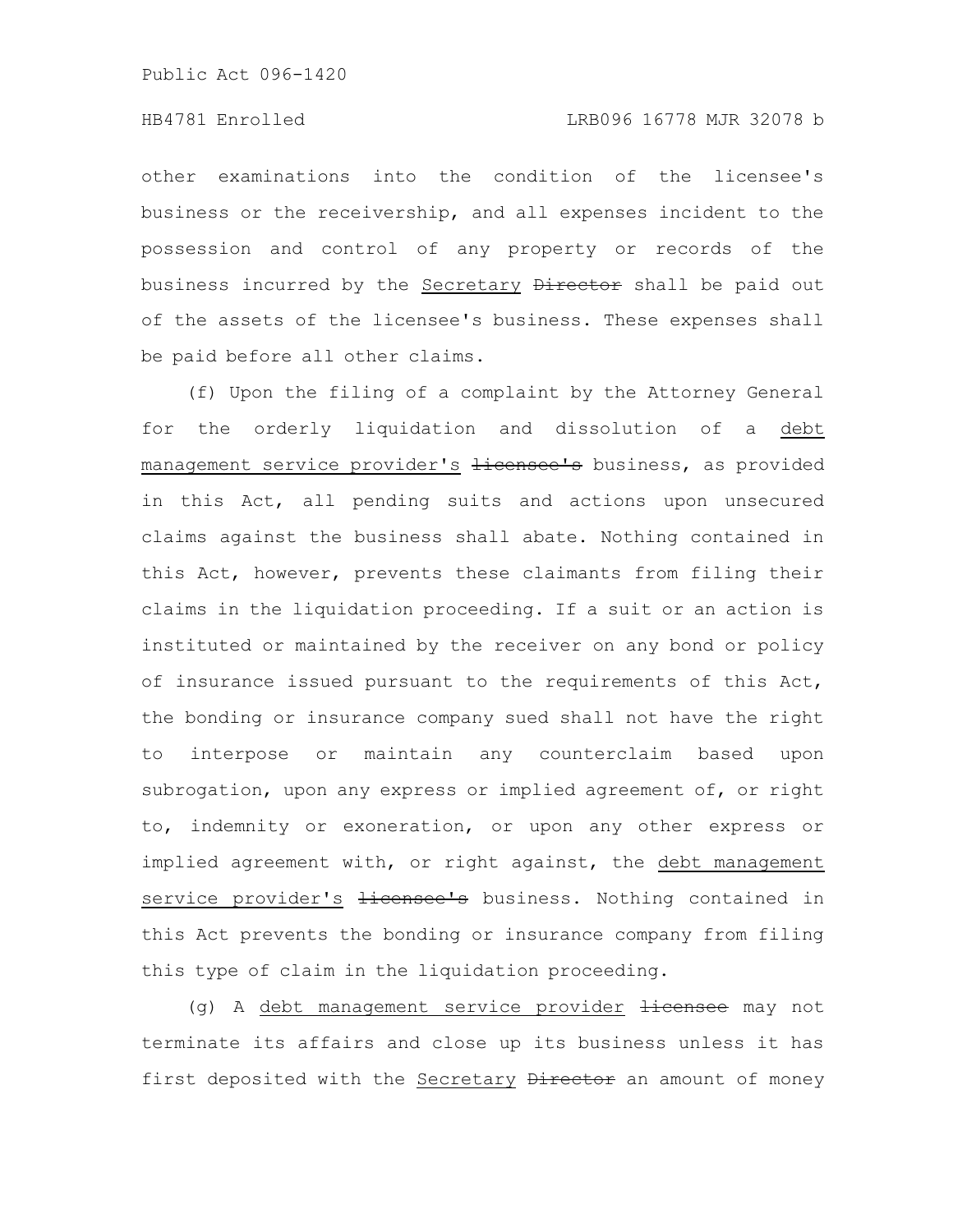equal to all of its debts, liabilities, and lawful demands against it including the costs and expenses of a proceeding under this Section, surrendered to the Secretary Director its license, and filed with the Secretary Director a statement of termination signed by the debt management service provider Hicensee containing a pronouncement of intent to close up its business and liquidate its liabilities and containing a sworn list itemizing in full all of its debts, liabilities, and lawful demands against it. Corporate licensees must attach to, and make a part of the statement of termination, a copy of a resolution providing for the termination and closing up of the licensee's affairs, certified by the secretary of the licensee and duly adopted at a shareholders' meeting by the holders of at least two-thirds of the outstanding shares entitled to vote at the meeting. Upon the filing with the Secretary Director of a statement of termination, the Secretary Director shall cause notice of that action to be published once each week for 3 consecutive weeks in a public newspaper of general circulation published in the city or village where the business is located, and if no newspaper is published in that place, then in a public newspaper of general circulation nearest to that city or village. The publication shall give notice that the debts, liabilities, and lawful demands against the business will be redeemed by the Secretary **Director** upon demand in writing made by the owner thereof, at any time within 3 years after the date of first publication. After the expiration of the 3-year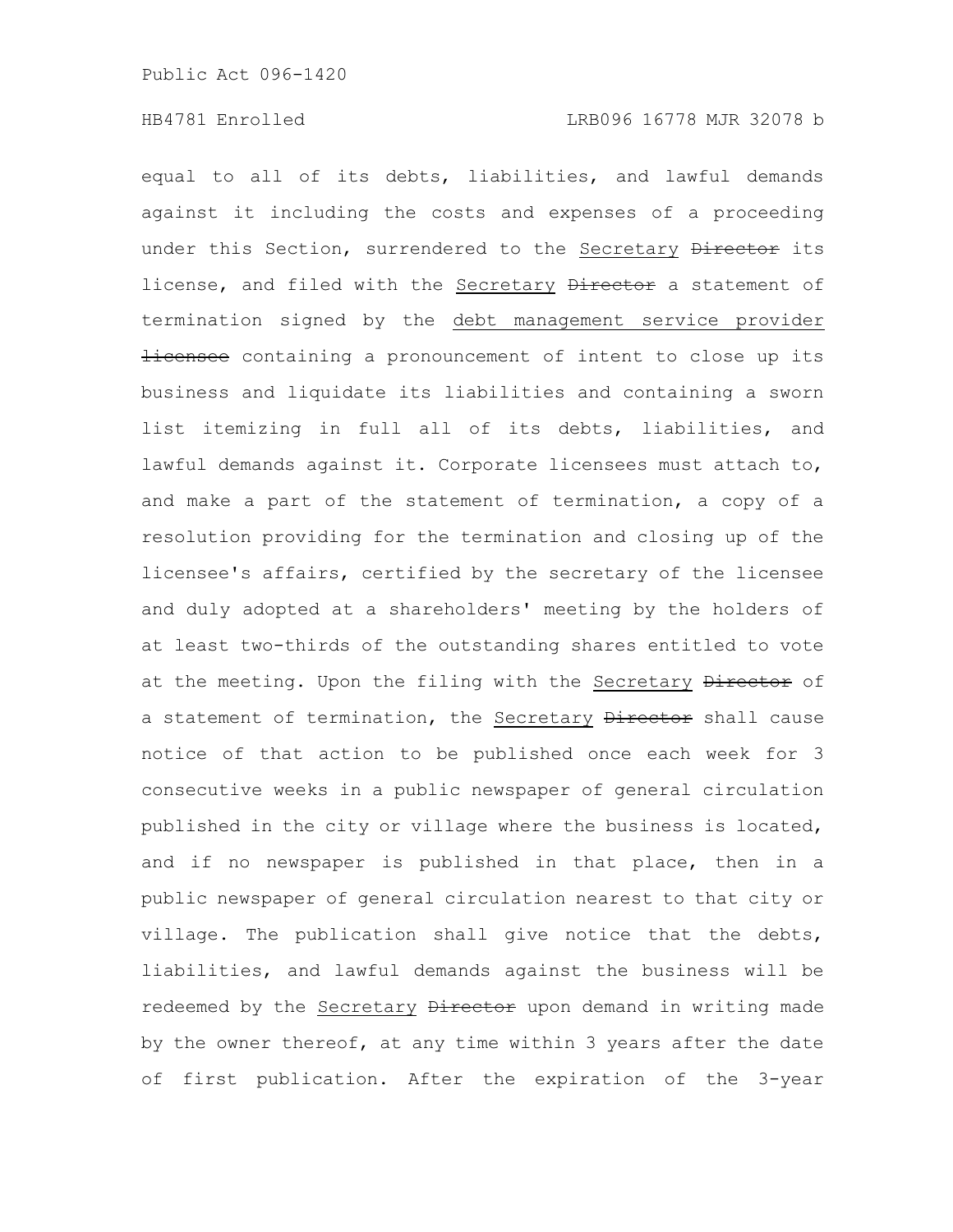# HB4781 Enrolled LRB096 16778 MJR 32078 b

period, the Secretary Director shall return to the person or persons designated in the statement of termination to receive repayment, and in the proportion specified in that statement, any balance of money remaining in his or her possession after first deducting all unpaid costs and expenses incurred in connection with a proceeding under this Section. The Secretary Director shall receive for his or her services, exclusive of costs and expenses, 2% of any amount up to \$5,000 and 1% of any amount in excess of \$5,000 deposited with him or her under this Section by any business. Nothing contained in this Section shall affect or impair the liability of any bonding or insurance company on any bond or insurance policy issued under this Act relating to the business.

(Source: P.A. 92-400, eff. 1-1-02.)

Section 910. The Consumer Fraud and Deceptive Business Practices Act is amended by adding Section 2III as follows:

(815 ILCS 505/2III new)

Sec. 2III. Violations of the Debt Settlement Consumer Protection Act. Any person who violates the Debt Settlement Consumer Protection Act commits an unlawful practice within the meaning of this Act.

(205 ILCS 665/13.5 rep.) (205 ILCS 665/15.1 rep.)